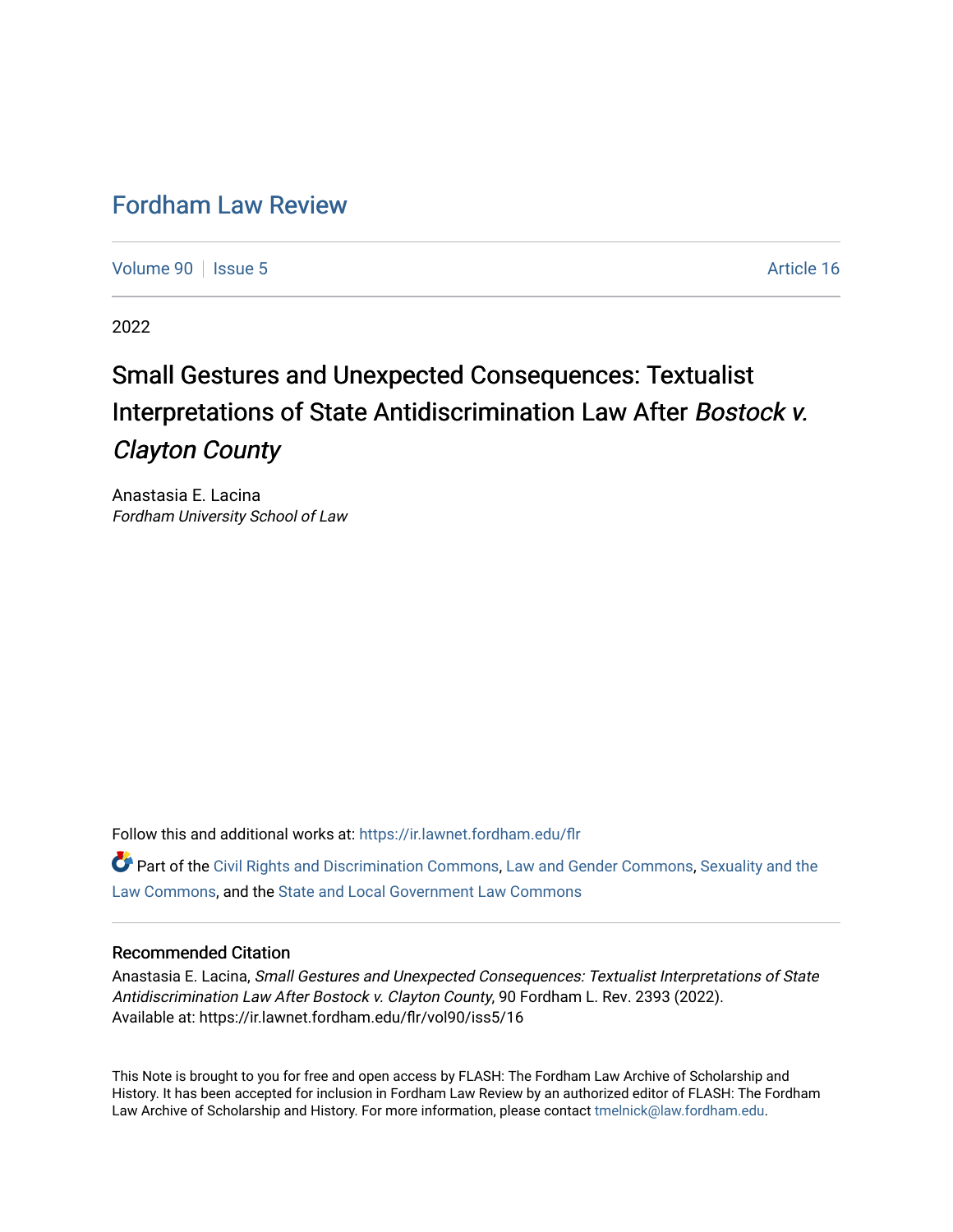# SMALL GESTURES AND UNEXPECTED CONSEQUENCES: TEXTUALIST INTERPRETATIONS OF STATE ANTIDISCRIMINATION LAW AFTER BOSTOCK V. CLAYTON COUNTY

#### Anastasia E. Lacina\*

The U.S. Supreme Court's landmark decision in Bostock v. Clayton County expanded Title VII's coverage of victims of sex discrimination in employment by interpreting the statute to also protect  $LGBTQ+$  employees who were discriminated against because of their sexual orientation and/or gender identity. Although Bostock only applies precedentially to Title VII, the long and interwoven history of state antidiscrimination statutes shows that the ruling may reach beyond federal law.

This Note examines state court cases that have considered whether to apply Bostock's reasoning to the interpretation of state antidiscrimination statutes. Furthermore, this Note argues in favor of a path forward in state courts for expanding LGBTQ+ legal protections. The textualist reasoning of Bostock's opinion—whether perceived or actual—should be highly persuasive to state court jurists, especially those in conservative states, which are more likely to have textualist judges. Adopting Bostock at the state level has the potential to expand crucial legal rights and protections for millions of LGBTQ+ people.

| I. ANTIDISCRIMINATION LAW: A PATCHWORK QUILT 2396   |  |
|-----------------------------------------------------|--|
| A. A History of Federal Antidiscrimination Law 2396 |  |
|                                                     |  |
|                                                     |  |
|                                                     |  |
|                                                     |  |

<sup>\*</sup> J.D. Candidate, 2023, Fordham University School of Law; B.A., 2019, Fordham University. I would like to thank Professor Catherine Powell for her insight and guidance throughout the writing process. Additionally, thank you to Jocelyn Lee and the editors and staff of the Fordham Law Review for providing so much time, feedback, and encouragement. Finally, thank you to my wonderful family and friends, especially my mother, Natalie, and father, Charles—I could not have done this without your love and support.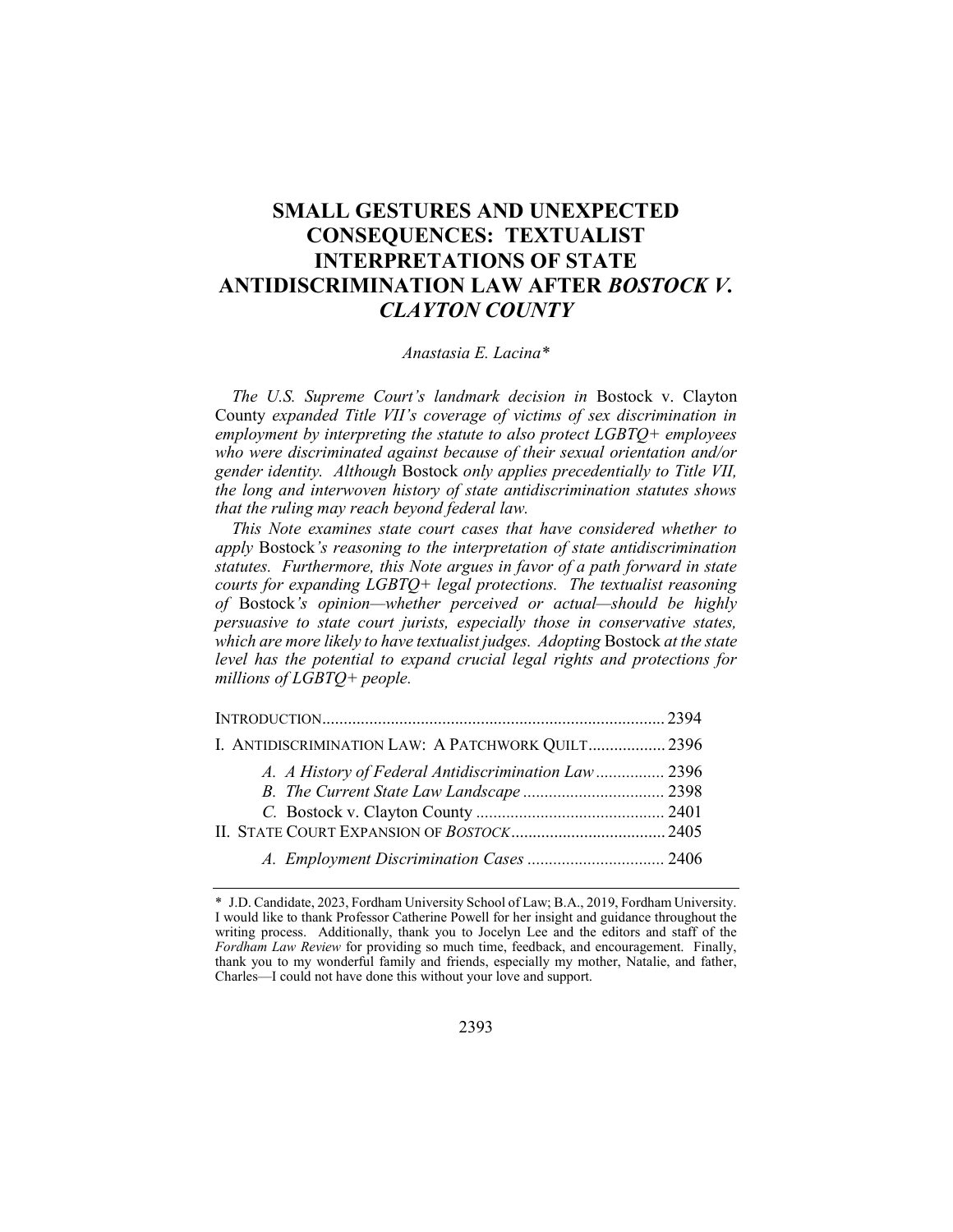2394 FORDHAM LAW REVIEW [Vol. 90]

| III. TO APPLY OR NOT TO APPLY: THE DEBATE IN STATE             |      |
|----------------------------------------------------------------|------|
|                                                                |      |
|                                                                |      |
|                                                                |      |
| 2. Textualism and Strengthening the Link Between Title         |      |
| VII and Similarly Worded Statutes 2413                         |      |
| 3. Uniformity and Certainty as Compelling Legal                |      |
|                                                                |      |
|                                                                |      |
| 1. Federalism and the Independence of the States  2415         |      |
|                                                                |      |
| IV. A PATH FORWARD FOR STATE COURTS AFTER BOSTOCK  2418        |      |
| A. The Persuasiveness of Bostock in the Age of                 |      |
| Textualism.                                                    | 2419 |
| B. Federalist Principles Should Not Limit States' Abilities to |      |
|                                                                | 2421 |
| C. An Imperfect Solution: Founding LGBTQ+ Legal Equality       |      |
|                                                                |      |
|                                                                |      |

#### **INTRODUCTION**

Sometimes small gestures can have unexpected consequences. Major initiatives practically guarantee them . . . . [T]he limits of the drafters' imagination supply no reason to ignore the law's demands.1

In 2018, Amanda Sims, an employee of Tarrant County in Fort Worth, Texas, came out as a lesbian to her supervisor of three years.2 The story that followed is one that is familiar to many LGBTQ+ people. First, she began to receive explicitly hostile treatment from her supervisor.3 Then, her employer unexpectedly audited her for improper spending, which revealed no impropriety.4 After she reported suspected employment discrimination to a city commission on human relations, Sims was placed on administrative leave.5 Finally, in July 2019, Sims was fired for what she alleged were pretextual reasons.6 When Sims sued her employer in Texas state court, she

 <sup>1.</sup> Bostock v. Clayton County, 140 S. Ct. 1731, 1737 (2020).

 <sup>2.</sup> Plaintiff's Original Petition and Request for Disclosure at 2, Sims v. Tarrant Cnty. Coll. Dist., No. DC-19-18217 (Tex. Dist. Feb. 21, 2020), 2019 WL 6117844.

<sup>3</sup>. Id. at 2–3 (noting that Sims's supervisor stated that "[she had] to overlook [her] bias when it  $[{\text{came}}]$  to  $[{\text{Sims}}]$ ").

<sup>4</sup>. Id. at 3.

<sup>5</sup>. Id.

<sup>6</sup>. Id. at 2–3.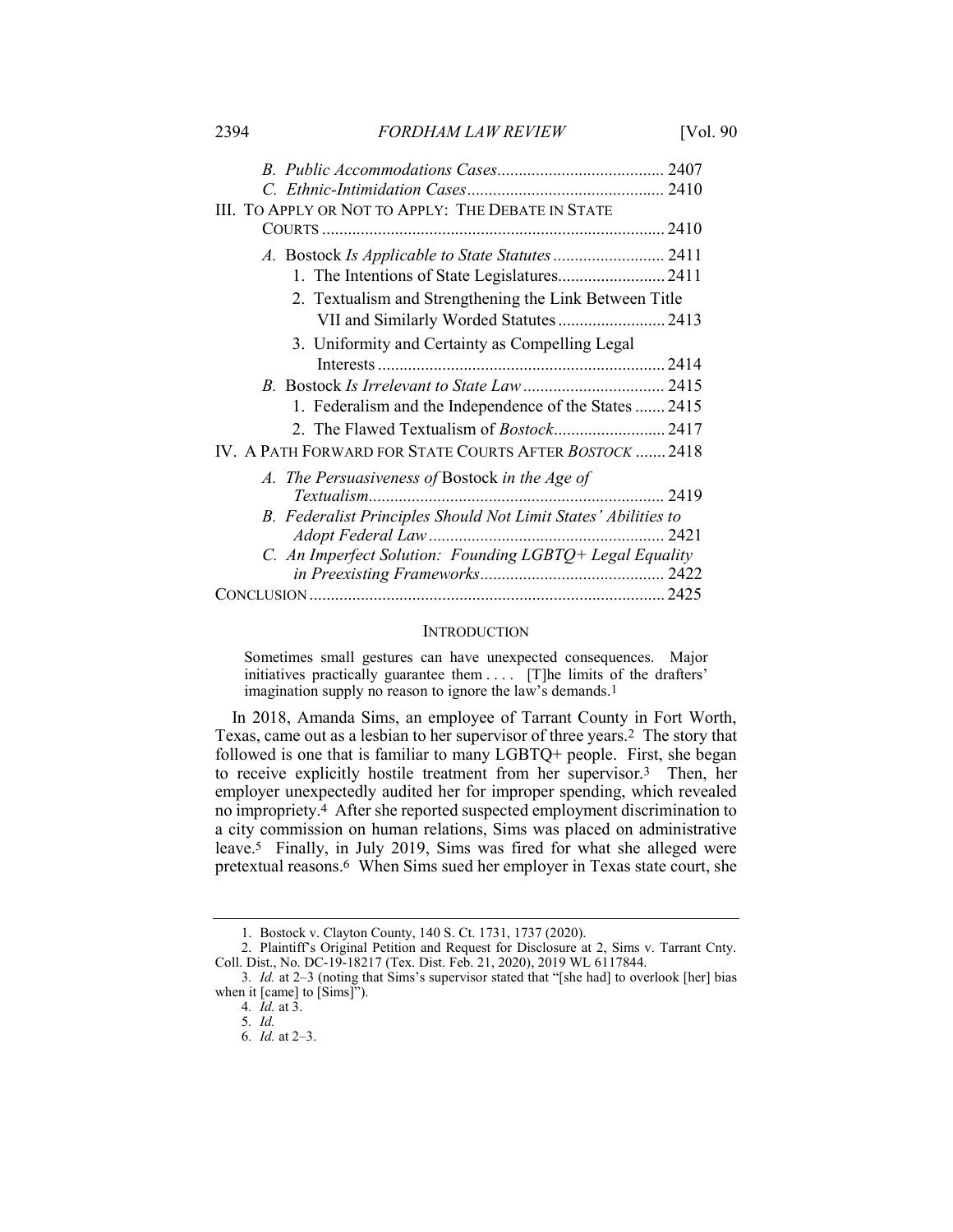did not include a claim under the Texas Commission on Human Rights Act,7 which bans discrimination because of sex but not sexual orientation.<sup>8</sup> Instead, she sued under the Texas state constitution.9 But while the case was on appeal, the legal landscape drastically changed for Amanda Sims and for every LGBTQ+ employee in the United States.10

In June 2020, the U.S. Supreme Court ruled 6–3 in Bostock v. Clayton  $County^{11}$  that federal law protected LGBTQ+ people from employment discrimination on the basis of their sexual orientation and gender identity.12 Under Title VII of the Civil Rights Act of 1964,13 covered employers are prohibited from discriminating against their employees "because of . . . sex."14 Focusing almost solely on the text of Title VII,15 Justice Gorsuch, writing for the majority, crafted a unique legal opinion, which held that Title VII's prohibition of sex discrimination also prohibited discrimination on the basis of sexual orientation and gender identity.16

In the time since Bostock, many courts at both the federal and state levels have grappled with the consequences of the decision.<sup>17</sup> Bostock's interpretive holding only applies precedentially to Title VII, which regulates only certain types of employers and employees.<sup>18</sup> But state antidiscrimination laws can provide stronger protections by covering more employees and offering broader remedies to claimants.19 Additionally, it was unclear whether *Bostock*'s reasoning could apply to nonemployment antidiscrimination statutes, on either the state or federal level.20 Thus, claims like Amanda Sims's—which was brought under state antidiscrimination laws—were placed in legal limbo.<sup>21</sup> If the *Bostock* decision influences state courts' interpretations of state law, it could expand legal protections for

17. See infra Parts II.A-C. At least one circuit court has expanded Bostock's ruling to apply to cases about Title IX and federally funded education. See Grimm v. Gloucester Cnty. Sch. Bd., 972 F.3d 586, 616 (4th Cir. 2020) ("After the Supreme Court's recent decision in Bostock . . . we have little difficulty holding that a bathroom policy precluding [plaintiff] from using the boys restrooms discriminated against him 'on the basis of sex.'").

18. See infra notes 75–76, 79 and accompanying text.

19. See infra notes 75–80 and accompanying text.

20. Although state courts have addressed  $Bostock$ 's applicability to nonemployment antidiscrimination statutory provisions, see infra Parts II.B–C, this Note often uses state and federal employment law as representative of antidiscrimination law as a whole. Scholarship in this area is often focused on employment law. See, e.g., sources cited infra notes 25, 32, 54.

21. See, e.g., Supplemental Brief of Appellant at 5, Love v. Young, 320 So. 3d 259 (Fla. Dist. Ct. App. 2021) (No. 1D18-2844) (responding to the appellate court's order to submit a supplemental brief addressing the potential effects of Bostock on the case before it).

 <sup>7.</sup> TEX. LAB. CODE ANN. §§ 21.051–21.061 (West 2021).

<sup>8</sup>. See Sims v. Tarrant Cnty. Coll. Dist., No. DC-19-18217, 2020 WL 9594341, at \*2 (Tex. Dist. Feb. 21, 2020), rev'd in part, 621 S.W.3d 323 (Tex. App. 2021).

<sup>9.</sup> Plaintiff's Original Petition and Request for Disclosure, supra note 2, at 2.

<sup>10</sup>. See Sims, 621 S.W.3d at 328 (noting that four months after the Texas trial court entered its order, the U.S. Supreme Court issued its opinion in Bostock).

 <sup>11. 140</sup> S. Ct. 1731 (2020). 12. Id. at 1737.

 <sup>13. 42</sup> U.S.C. §§ 2000e to 2000e-17.

<sup>14</sup>. Id. § 2000e-2(a).

<sup>15</sup>. See infra notes 113–17 and accompanying text.

<sup>16</sup>. Bostock, 140 S. Ct. at 1737.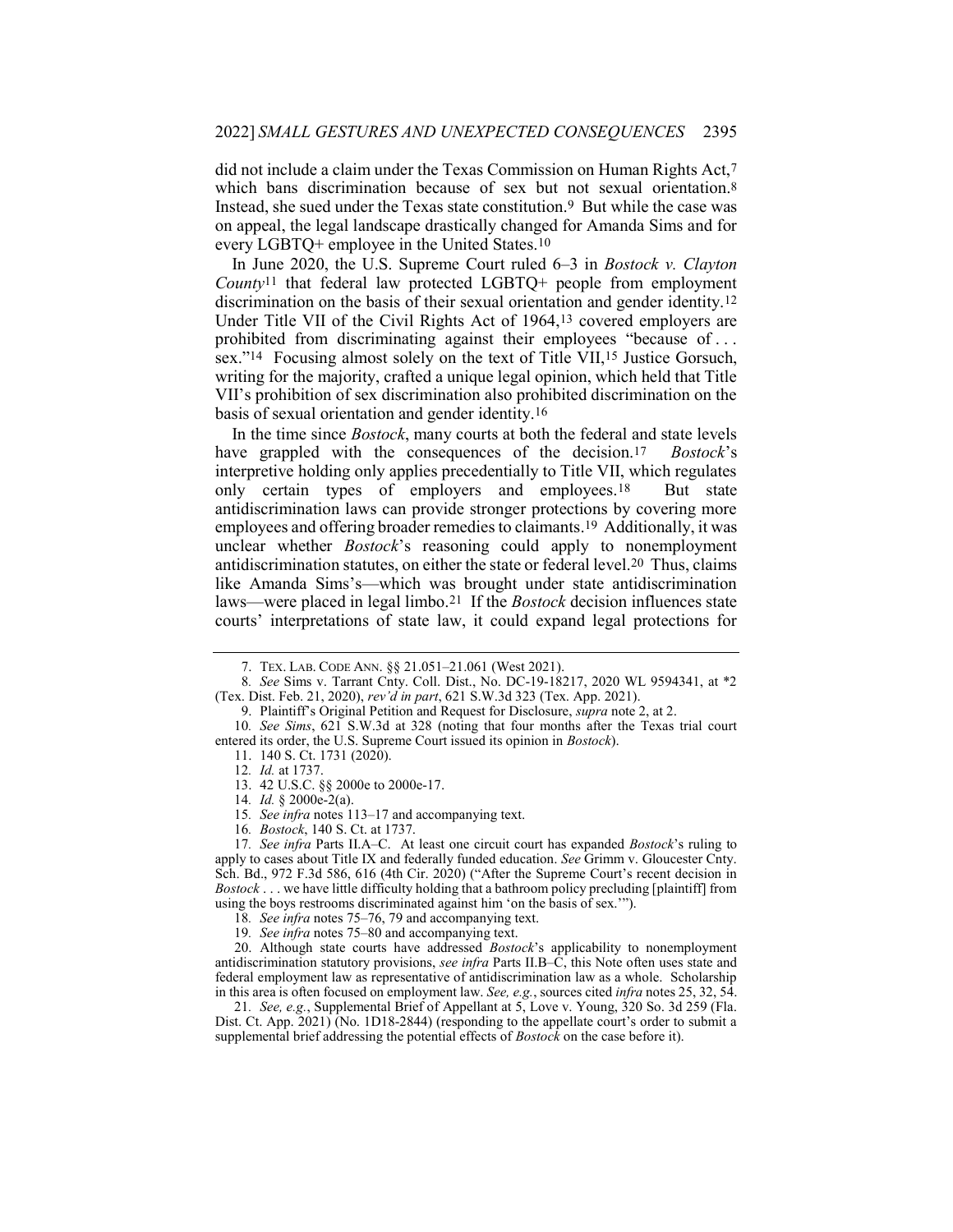millions of LGBTQ+ people living in states without explicit statutory protections.22

Part I of this Note first situates *Bostock* in the history of antidiscrimination law in the United States, before examining the reasoning of the majority and dissenting opinions. Part II assesses how state courts have applied or not applied Bostock to state antidiscrimination statutes that are analogous to Title VII. Part III lays out arguments for both sides of the issue that state courts now face: whether to apply *Bostock*'s reasoning to their own state antidiscrimination laws. Finally, Part IV argues in favor of Bostock's applicability to state antidiscrimination statutes.

#### I. ANTIDISCRIMINATION LAW: A PATCHWORK QUILT

The *Bostock* decision rests on decades of judicial precedent and statutory civil rights law,23 and it cannot be fully understood without an examination of those historical developments. Part I.A discusses the history of federal antidiscrimination law, with a focus on the Civil Rights Act of 196424 ("1964 Act"). Part I.B examines state antidiscrimination laws, as well as the current state landscape for LGBTQ+ legal protections. Part I.C examines the Bostock opinion in depth and situates it within the current political and legal context.

#### A. A History of Federal Antidiscrimination Law

Statutory antidiscrimination law is a relatively recent phenomenon in the United States.25 Despite the Civil War amendments26 and Reconstruction laws27 during the mid-nineteenth century, the modern statutory framework for federal antidiscrimination law began with the 1964 Act.<sup>28</sup> The 1964 Act and its amendments prohibit discrimination "because of" race, color, religion, national origin, and sex in federally funded education<sup>29</sup> (Title IX) and private employment30 (Title VII). The 1964 Act also prohibits discrimination in public accommodations because of race, color, religion,

<sup>22.</sup> CHRISTY MALLORY ET AL., LEGAL PROTECTIONS FOR LGBT PEOPLE AFTER BOSTOCK V. CLAYTON COUNTY 1–2 (2020), https://williamsinstitute.law.ucla.edu/wp-content/uploads/ Bostock-State-Laws-Jul-2020.pdf [https://perma.cc/L8SM-TY3D].

<sup>23</sup>. See infra Part I.A; see also Marc Spindelman, Bostock's Paradox: Textualism, Legal Justice, and the Constitution, 69 BUFF. L. REV. 553, 598–99 (2021).

 <sup>24.</sup> Pub. L. No. 88-352, 78 Stat. 241 (codified as amended in scattered sections of 28, 42, and 52 U.S.C.).

<sup>25.</sup> See Alex B. Long, "If the Train Should Jump the Track ...": Divergent Interpretations of State and Federal Employment Discrimination Statutes, 40 GA. L.REV. 469, 477 (2006).

<sup>26</sup>. See U.S. CONST. amends. XIII, XIV, XV.

<sup>27</sup>. See, e.g., Ku Klux Klan Act, Pub. L. No. 42-22, 17 Stat. 13 (1871) (codified as amended in scattered sections of the U.S.C.).<br>28. See Landmark Legislation: The

The Civil Rights Act of 1964, U.S. SENATE, https://www.senate.gov/artandhistory/history/common/generic/CivilRightsAct1964.htm [https://perma.cc/3BJ3-MKN2] (last visited Mar. 4, 2022).

 <sup>29. 20</sup> U.S.C. § 1681(a).

 <sup>30. 42</sup> U.S.C. § 2000e-2(a).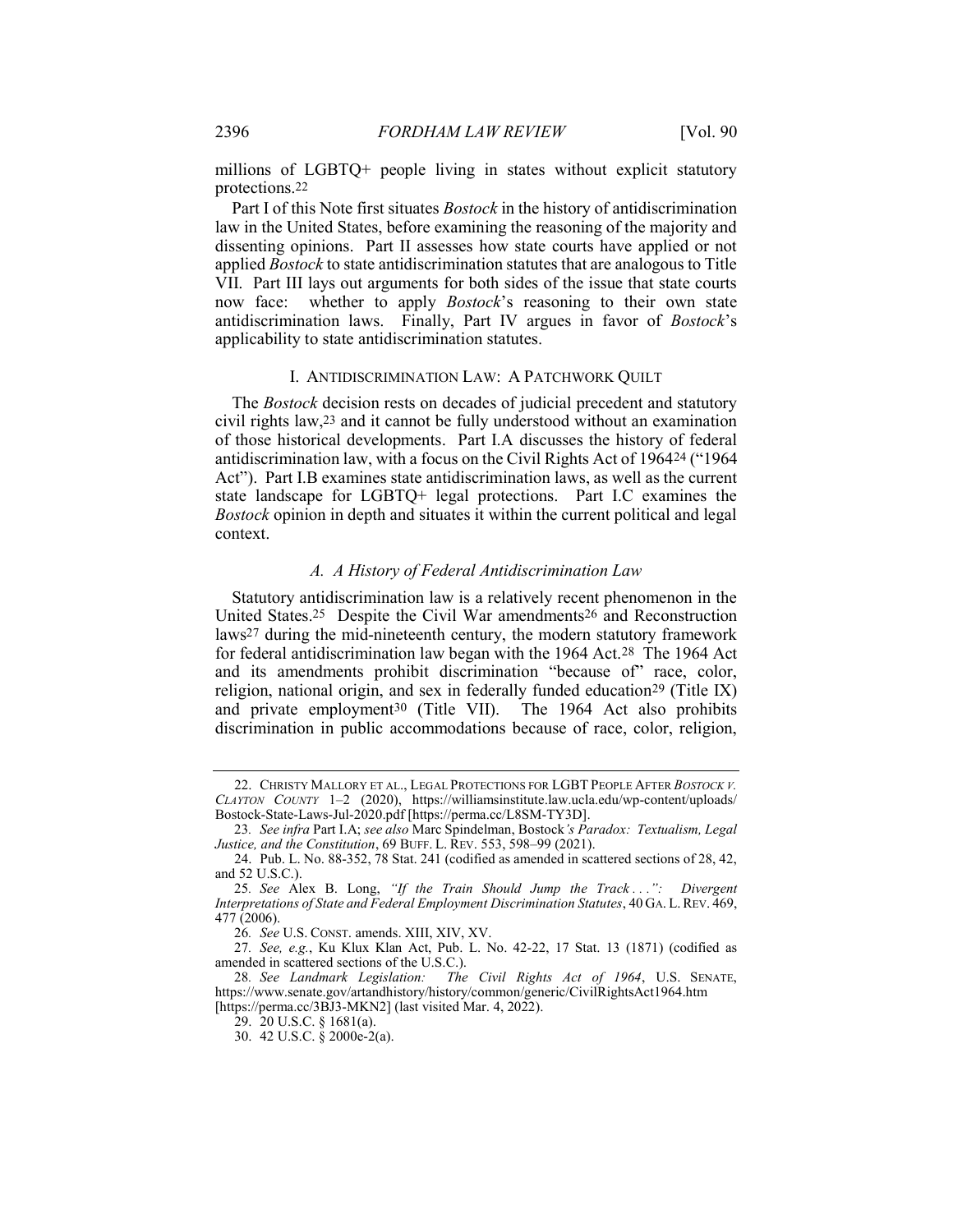and national origin, but not sex (Title II).31 Although a small number of states passed limited antidiscrimination statutes before the 1964 Act,32 Congress was the driving force in the new field of statutory antidiscrimination law.33

Since the 1964 Act, Congress has passed a variety of additional antidiscrimination protections. For example, the Age Discrimination in Employment Act of 196734 expanded Title VII employment protections to age discrimination,35 whereas the Americans with Disabilities Act of 199036 expanded both employment and public accommodation protections to people with disabilities.<sup>37</sup> As a result, antidiscrimination law on the federal level is somewhat fractured and scattered across a variety of statutory provisions.38

Sexual orientation and gender identity are not explicitly named protected characteristics under the 1964 Act or its amendments.39 Congress has not yet passed any amendments or comprehensive statutes to protect LGBTQ+ people from discrimination.40 Consequently, most progress on LGBTQ+ civil rights at the federal level has come from federal courts, especially the Supreme Court.<sup>41</sup> For example, in *Romer v. Evans*,<sup>42</sup> the Court struck down a discriminatory state constitutional amendment,43 holding that the

- 37. Id. §§ 12112(a), 12182(a).
- 38. See Sperino, supra note 32, at 546–47.
- 39. See MALLORY, supra note 22, at 4–5.

40. See Equality Act, H.R. 5, 117th Cong. §§ 3–7, 10 (as passed by House, Feb. 25, 2021) (preventing discrimination based on sex, sexual orientation, and gender identity in public accommodations, education, employment, and housing). The Equality Act has not yet been passed by the Senate. Karl Evers-Hillstrom, Pride Month Concludes Without Equality Act Vote in Senate, THE HILL (July 1, 2021, 8:11 AM), https://thehill.com/business-alobbying/561060-pride-month-concludes-without-equality-act-vote-in-senate [https://perma.cc/GEM9-XUHR].

41. See LAMBDA LEGAL, WHY FEDERAL COURTS MATTER TO THE LGBT COMMUNITY 1–2 (2012), https://www.lambdalegal.org/sites/default/files/publications/downloads/fs\_whyfederal-courts-matter-to-the-lgbt-community.pdf [https://perma.cc/S88M-YP5D]. The Supreme Court's LGBTQ+ jurisprudence has evolved and built upon itself over the past twenty-five years. See Romer v. Evans, 517 U.S. 620, 623 (1996); Lawrence v. Texas, 539 U.S. 558, 562, 578–79 (2003) (striking down anti-sodomy statutes as unconstitutional); United States v. Windsor, 570 U.S. 744, 749–52 (2013) (holding that same-sex spouses must be treated as spouses for purposes of federal law); Obergefell v. Hodges, 135 S. Ct. 2584, 2607–08 (2015) (finding a constitutional right to same-sex marriage).

42. 517 U.S. 620 (1996).

 43. This amendment prohibited all state and local governments from enacting legislation to protect LGBTQ+ Americans. See id. at 624 (citing COLO. CONST. art. II, § 30b (1992)).

<sup>31</sup>. Id. § 2000a(a).

<sup>32</sup>. See Sandra F. Sperino, Revitalizing State Employment Discrimination Law, 20 GEO. MASON L. REV. 545, 558 (2013) (noting that Massachusetts, New York, and Pennsylvania prohibited racial discrimination in employment before the federal government).

<sup>33</sup>. See Cannon v. Univ. of Chi., 441 U.S. 677, 708 (1979) ("Since the Civil War, the Federal Government and the federal courts have been the 'primary and powerful reliances' in protecting citizens against . . . discrimination." (quoting Steffel v. Thompson, 415 U.S. 452, 464 (1974))). In Cannon, the Supreme Court rejected the argument that the subject matter of Title IX—antidiscrimination in education—was an area of concern suited to the states. Id.

 <sup>34. 29</sup> U.S.C. §§ 621–634.

<sup>35</sup>. Id. § 623(a).

 <sup>36. 42</sup> U.S.C. §§ 12101–12213.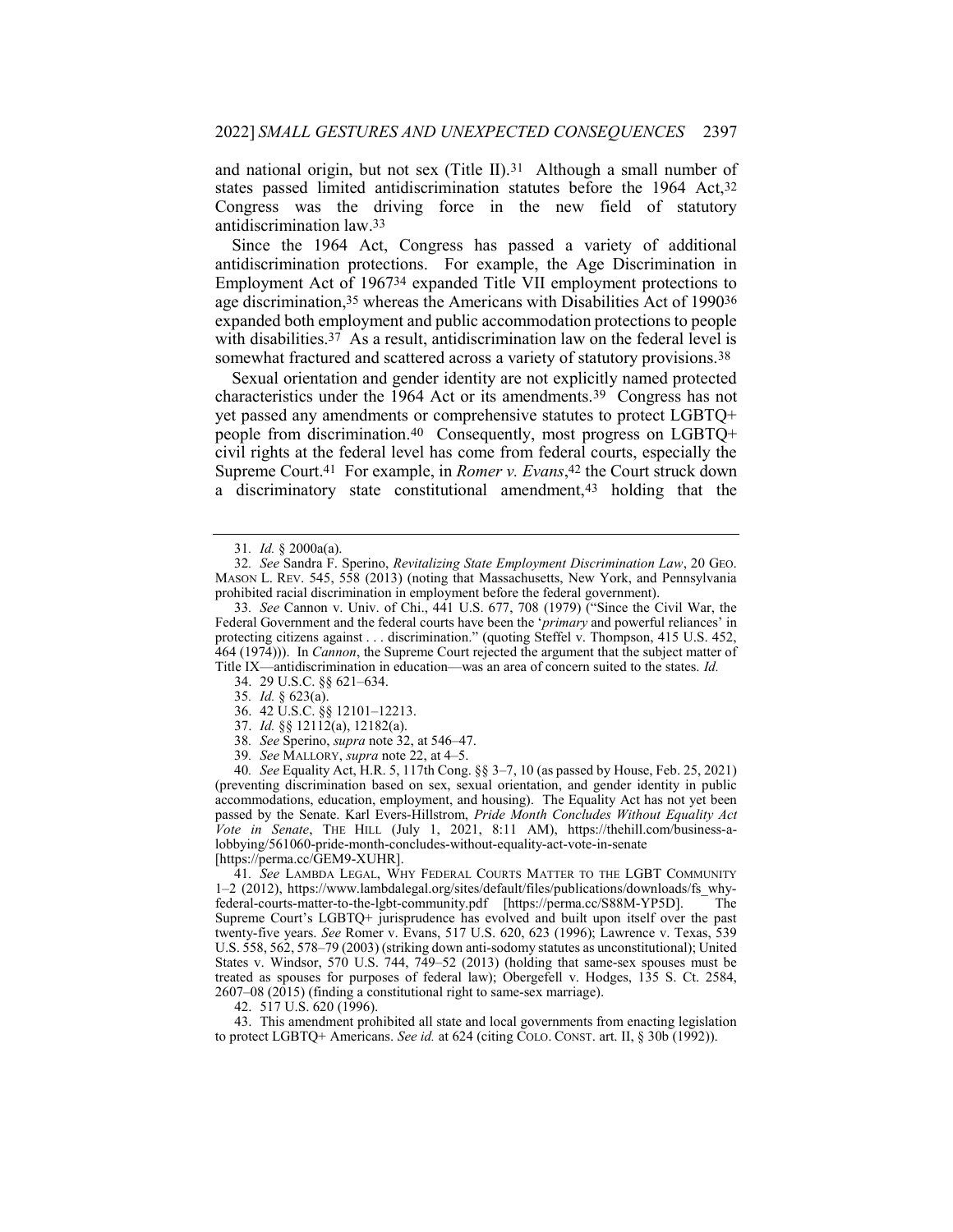amendment unconstitutionally singled out LGBTQ+ people and imposed a burden on them.44 In doing so, the Court recognized a legal principle that LGBTQ+ people should be afforded the same basic rights as cis-heterosexual people.45

#### B. The Current State Law Landscape

Since the nation's founding, states have had the power to regulate sexual and marital relationships.46 In 2003, Massachusetts became the first state to legalize same-sex marriage when the Massachusetts Supreme Judicial Court held that its state constitution guaranteed same-sex couples the right to marry.47 In the years that followed, other states exhibited both backlash and progress: while at least ten states also legalized same-sex marriage, over thirty states passed laws or constitutional amendments prohibiting it.48 After same-sex marriage was legalized nationwide,49 LGBTQ+ activists shifted their focus to address other areas of law, such as conversion therapy,50 transgender health-care coverage,<sup>51</sup> and antidiscrimination statutes.<sup>52</sup>

Currently, all fifty states, as well as the District of Columbia and Puerto Rico, have at least one sex discrimination statute on the books.53 Forty-seven states prohibit private employment discrimination on the basis of sex,54 forty-five states prohibit sex discrimination in public accommodations,55 and forty-nine states prohibit sex discrimination in housing.56 In contrast, only twenty-one states have full protections for LGBTQ+ people—based on sexual orientation and gender identity—in employment, public

[https://perma.cc/P9P6-HBYM].

youth\_medical\_care\_bans [https://perma.cc/PQL2-RLMH] (Feb. 15, 2022).

<sup>44</sup>. See id. at 631–33.

<sup>45</sup>. See Spindelman, supra note 23, at 607–09.

<sup>46</sup>. See Lawrence, 539 U.S. at 568–69. Laws against sodomy and buggery existed during the eighteenth and nineteenth centuries but were rarely enforced in the United States. Id. In the 1970s, some states began to single out same-sex sodomy for prosecution, but most continued to only enforce sodomy statutes for public homosexual conduct. See id. at 570–71.

<sup>47</sup>. See Goodridge v. Dep't of Pub. Health, 798 N.E.2d 941, 948 (Mass. 2003).

<sup>48.</sup> See Brandon Gee, Remembering "Goodridge," MASS. LAWS. WKLY. (May 9, 2013), https://masslawyersweekly.com/2013/05/09/remembering-goodridge/

<sup>49</sup>. See Obergefell v. Hodges, 135 S. Ct. 2584, 2607 (2015).

<sup>50</sup>. See Conversion "Therapy" Laws, MOVEMENT ADVANCEMENT PROJECT, https://www.lgbtmap.org/equality-maps/conversion\_therapy [https://perma.cc/Y4QA-4ZPL] (Feb. 15, 2022).

<sup>51</sup>. See Healthcare Laws and Policies, MOVEMENT ADVANCEMENT PROJECT, https://www.lgbtmap.org/equality-maps/healthcare\_laws\_and\_policies/

<sup>52</sup>. See Snapshot: LGBTQ Equality by State, MOVEMENT ADVANCEMENT PROJECT, https://www.lgbtmap.org/equality-maps/ [https://perma.cc/S6MT-RGK6] (Feb. 15, 2022).

<sup>53.</sup> See Iris Hentze & Rebecca Tyus, Sexual Harassment in the Workplace, NAT'L CONF. OF STATE LEGISLATURES (Aug. 12, 2021), https://www.ncsl.org/research/labor-andemployment/sexual-harassment-in-the-workplace.aspx [https://perma.cc/2LHF-PARB].

 <sup>54.</sup> James M. Oleske, Jr., "State Inaction," Equal Protection, and Religious Resistance to LGBT Rights, 87 U. COLO. L. REV. 1, 45 n.155 (2016) (all states but Alabama, Georgia, and Mississippi).

<sup>55</sup>. Id. (all states but Alabama, Georgia, Mississippi, North Carolina, and Texas).

<sup>56</sup>. Id. (all states but Wyoming).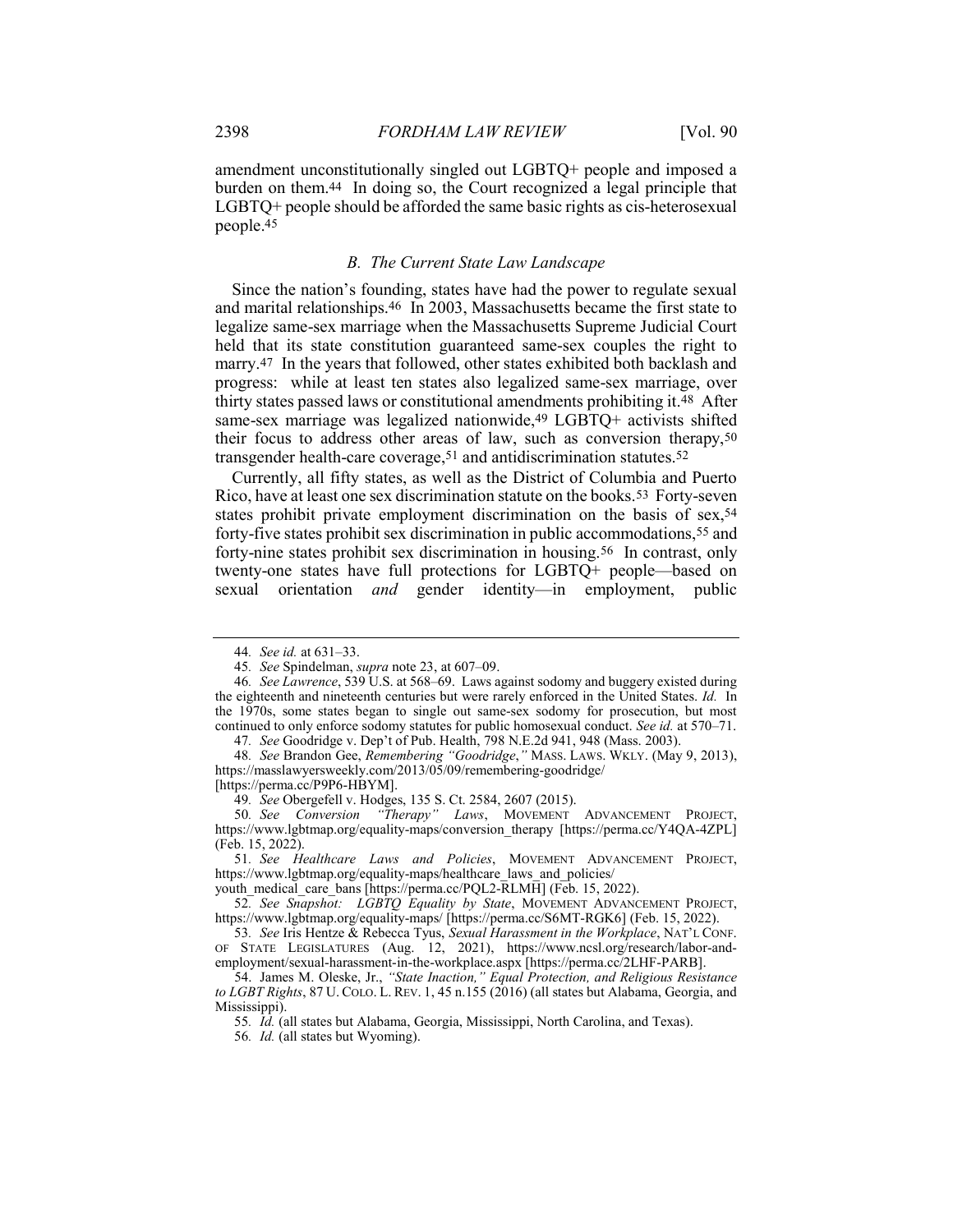accommodations, and housing.57 This leaves a significant coverage gap: twenty-nine states do not have full statutory antidiscrimination protections for LGBTQ+ people.58

This disparity between state laws has major consequences: although state law is similar to federal law in many ways,<sup>59</sup> there are nevertheless important historical and legal differences between federal and state frameworks that can lead to different legal analyses and outcomes.60 Unlike federal antidiscrimination law, which is scattered across many statutory provisions,61 many states have omnibus antidiscrimination laws, which include all protected traits within one "statutory regime."62 For example, New York's antidiscrimination statute is structured in a way that is standard for state antidiscrimination laws.63 New York's main statutory provision64 is divided into two relevant parts: Subsection (1) guarantees the right to be free from employment discrimination "because of age, race, creed, color, national origin, sexual orientation, gender identity or expression, military status, sex, marital status, or disability."65 Subsection (2) guarantees the same rights, for the same protected characteristics, in education, public accommodations, and housing.66 Whereas New York's main antidiscrimination statutory provision is contained within two subsections,<sup>67</sup> the equivalent federal statutory protections (where they exist) are scattered across at least eleven separate

59. See infra notes 83–86.

60. See generally Sperino, supra note 32.

61. See supra notes 35–38 and accompanying text.

 62. Sperino, supra note 32, at 560. States also differ in how many traits they protect from discrimination. Compare N.Y. EXEC. LAW § 291(1) (McKinney 2021) (prohibiting discrimination based on "age, race, creed, color, national origin, sexual orientation, gender identity or expression, military status, sex, marital status, or disability"), with ARK.CODE ANN.  $§$  16-123-107(a) (2021) (prohibiting discrimination based on "race, religion, national origin, gender, or . . . disability").

 63. N.Y. EXEC. LAW §§ 290–301 (McKinney 2021). New York's antidiscrimination law is one of the strongest in the United States. The New York State Human Rights Law: Your Rights, RAPAPORT L., https://www.rapaportlaw.com/employment-law/the-new-york-statehuman-rights-law-your-rights/ [https://perma.cc/PG48-2RZX] (last visited Mar. 4, 2022).

64. N.Y. EXEC. LAW § 291 (McKinney 2021).

65. Id. § 291(1).

66. Id. § 291(2).

 67. The entirety of New York's antidiscrimination law is contained within sections 290– 301. See id. §§ 290–301.

<sup>57</sup>. See LGBTQ Americans Aren't Fully Protected from Discrimination in 29 States, FREEDOM FOR ALL AMS., https://freedomforallamericans.org/states/ [https://perma.cc/8W48- GBSM] (last visited Mar. 4, 2022). Of these twenty-nine states, Utah is unique in that it has some statutory protections for LGBTQ+ people in housing and employment but not in public accommodations. Utah: LGBTQ Non-Discrimination in the States, FREEDOM FOR ALL AMS., https://freedomforallamericans.org/category/ut/ [https://perma.cc/JD5D-86VR] (last visited Mar. 4, 2022).

<sup>58</sup>. LGBTQ Americans Aren't Fully Protected from Discrimination in 29 States, supra note 57. The twenty-nine states are as follows: Alabama, Alaska, Arizona, Arkansas, Florida, Georgia, Idaho, Indiana, Kansas, Kentucky, Louisiana, Michigan, Mississippi, Missouri, Montana, Nebraska, North Carolina, North Dakota, Ohio, Oklahoma, Pennsylvania, South Carolina, South Dakota, Tennessee, Texas, Utah, West Virginia, Wisconsin, and Wyoming. Id. See Sperino, *supra* note 32, at 557 n.109, for a list of all fifty states' employment discrimination statutes.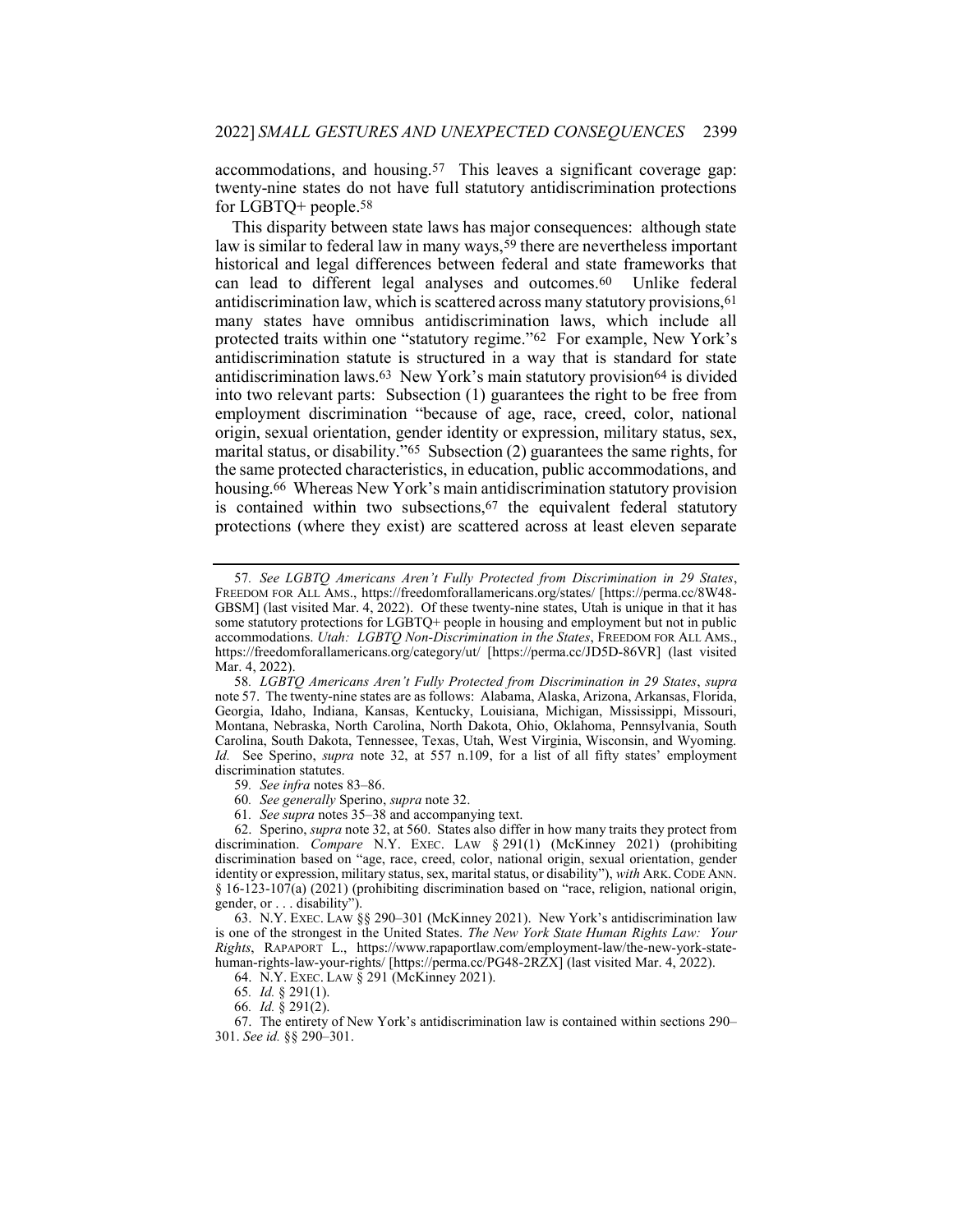statutory provisions.<sup>68</sup> Although there are exceptions to this generalization,<sup>69</sup> state antidiscrimination laws are typically simpler and more self-contained than their federal counterparts.70

There are also important linguistic differences between federal and state antidiscrimination laws. For example, many state employment statutes do not mirror Title VII's two-part structure, which distinguishes between disparate treatment and disparate impact claims.71 As discussed, state statutes are often simpler in language and structure than their scattered federal counterparts.72 State statutes may also employ slightly different causality language: for instance, "on the grounds of" instead of "because of,"73 or "gender" instead of "sex."74

State antidiscrimination laws can also be more friendly to plaintiffs and claimants than federal law.75 To use employment law as an example, Title VII generally only applies to employers with more than fifteen employees who have worked there for at least twenty weeks.<sup>76</sup> In comparison, many states' employment statutes apply to much more of the workforce.77 For instance, New York's employment discrimination statute applies to every employer in the state.78 In addition, damages for successful plaintiffs under Title VII are capped at \$50,000 for small businesses and \$300,000 for the largest corporations.79 Many states, in contrast, provide uncapped

69. See Sperino, supra note 32, at 560–61 n.114 (listing omnibus state antidiscrimination statutes and identifying states that have scattered statutory regimes).

70. See id. at 546.

71. See 42 U.S.C. § 2000e-2(a); see also Sperino, supra note 32, at 562–63.

72. See supra notes 61–70 and accompanying text.

73. See, e.g., FLA. STAT. § 760.08 (2021).

74. See, e.g., MICH. COMP. LAWS § 750.147b(1) (2022).

75. See Henry H. Drummonds, Reforming Labor Law by Reforming Labor Law Preemption Doctrine to Allow the States to Make More Labor Relations Policy, 70 LA. L. REV. 97, 155–57 (2009).

 76. 42 U.S.C. § 2000e(b); see also Coverage of Business/Private Employers, U.S. EQUAL EMP. OPPORTUNITY COMM'N, https://www.eeoc.gov/coverage-businessprivate-employers [https://perma.cc/2SG4-CCBY] (last visited Mar. 4, 2022). The main exception is that age discrimination claimants must work for an employer with at least twenty employees. 29 U.S.C. § 630(b).

77. See Daniel Lewallen, Note, Follow the Leader: Why All States Should Remove Minimum Employee Thresholds in Antidiscrimination Statutes, 47 IND. L. REV. 817, 821–22 (2014) (noting that twenty states have lowered the number of employees for employment discrimination coverage, while fourteen states have employment discrimination laws which cover all employers in the state).

 78. N.Y. EXEC. LAW § 292(5) (McKinney 2021). Beyond the statutory definition of "employer," New York courts typically consider four factors: (1) selection and engagement of the employee, (2) the payment of a salary or wages, (3) power over dismissal, and (4) power to control the employee's conduct. Popat v. Levy, 253 F. Supp. 3d 527, 541 (W.D.N.Y. 2017).

79. 42 U.S.C. § 1981a(b)(3); see Drummonds, supra note 75, at 156.

<sup>68</sup>. See 20 U.S.C. § 1681(a) (sex in education); 29 U.S.C. § 623(a) (age in employment); 38 U.S.C. § 4311(a) (military status in employment); 42 U.S.C. § 2000a(a) (race, color, religion, and national origin in public accommodations); id. § 2000d (race, color, and national origin in education); id. § 2000e-2(a) (race, color, religion, national origin, and sex in employment); id. § 3604 (race, color, national origin, religion, sex, familial status, and disability in housing); id.  $\S$  12112(a) (disability in employment); id.  $\S$  12131–12132 (disability in education); id.  $\S$  12182(a) (disability in public accommodations).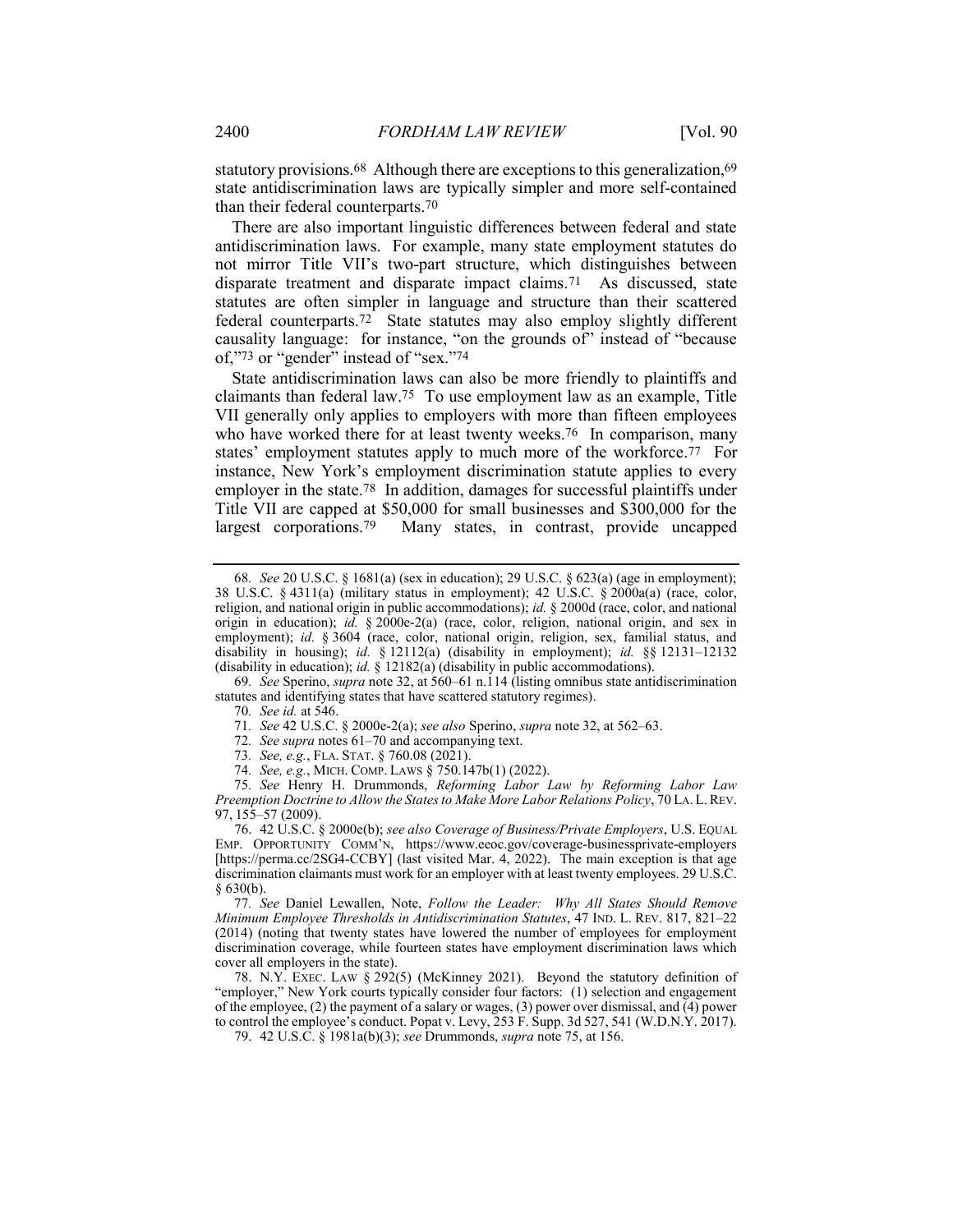compensatory damages—as well as punitive damages—for employment discrimination.80 The opportunity for unlimited damages may incentivize claimants to sue under their state antidiscrimination laws.81 In addition, if a claimant's employer is not covered by Title VII—for example, if the employer does not have more than fifteen employees—a claimant may have no choice but to sue under state law to obtain relief.82

Despite the many substantive and procedural differences between federal and state antidiscrimination laws, state courts have traditionally interpreted their own statutes in line with analogous federal law.83 Some state legislatures have even included directives in the statutory text or legislative history for the statute to be interpreted in line with federal law.<sup>84</sup> In addition, despite particular linguistic differences between federal and state law,85 antidiscrimination statutes have a similar structure: often, the area of targeted discrimination (employment, public accommodations, etc.) is followed by a causality clause (for example, "discrimination because of") and a list of protected characteristics.86

Other state courts have chosen to interpret their state statutes consistently with federal law for public policy reasons such as uniformity and federal deference.87 Reputational concerns by state judges may also predominate in a decision: "[A] state judge, despite having the inherent authority to construe a state statute in a manner inconsistent with federal law, may hesitate to announce to the world that a majority of the country's highest court got the issue wrong."88 Despite linguistic and structural differences between state and federal laws, there are incentives for state judges to interpret state law to be consistent with federal law.

### C. Bostock v. Clayton County

For many years after Title VII's enactment, federal courts had interpreted the provision to not protect LGBTQ+ people based on sexual orientation or

<sup>80</sup>. See Drummonds, supra note 75, at 156. For example, New York allows uncapped compensatory damages and punitive damages up to \$10,000, as well as civil penalties and injunctive relief for the claimant. N.Y. EXEC. LAW § 297(4)(c) (McKinney 2021).

<sup>81</sup>. See, e.g., Kenton H. Steele & Melvin J. Davis, Application of Caps on Non-Economic Damages in State and Federal Employment Claims, REMINGER (Feb. 2019), https://www.reminger.com/publication-771 [https://perma.cc/B3DJ-HN5D].

<sup>82.</sup> See Discrimination Claims—State Laws, WORKPLACE FAIRNESS, https://www.workplacefairness.org/minimum [https://perma.cc/P2XJ-GYZA] (last visited Mar. 4, 2022); see also MALLORY, supra note 22, at 8.

<sup>83.</sup> See Long, supra note 25, at 476–77 ("[S]tate courts have routinely adopted the federal courts' interpretations of parallel federal law with little or no independent analysis of the applicable state statute.").

<sup>84</sup>. See id. at 477 n.32 (citing IND. CODE ANN. § 22-9-5-27 (West 2004)).

<sup>85</sup>. See supra notes 71–74 and accompanying text.

 <sup>86.</sup> See supra notes 63–66 and accompanying text for a discussion of New York's antidiscrimination law as a typical example of a state antidiscrimination statute.

<sup>87.</sup> See Long, supra note 25, at 478–79; see also infra Part III.A.3. Among other things, uniformity between federal and state courts on antidiscrimination law may reduce forum shopping. See Long, *supra* note 25, at 478.

<sup>88.</sup> Long, supra note 25, at 479.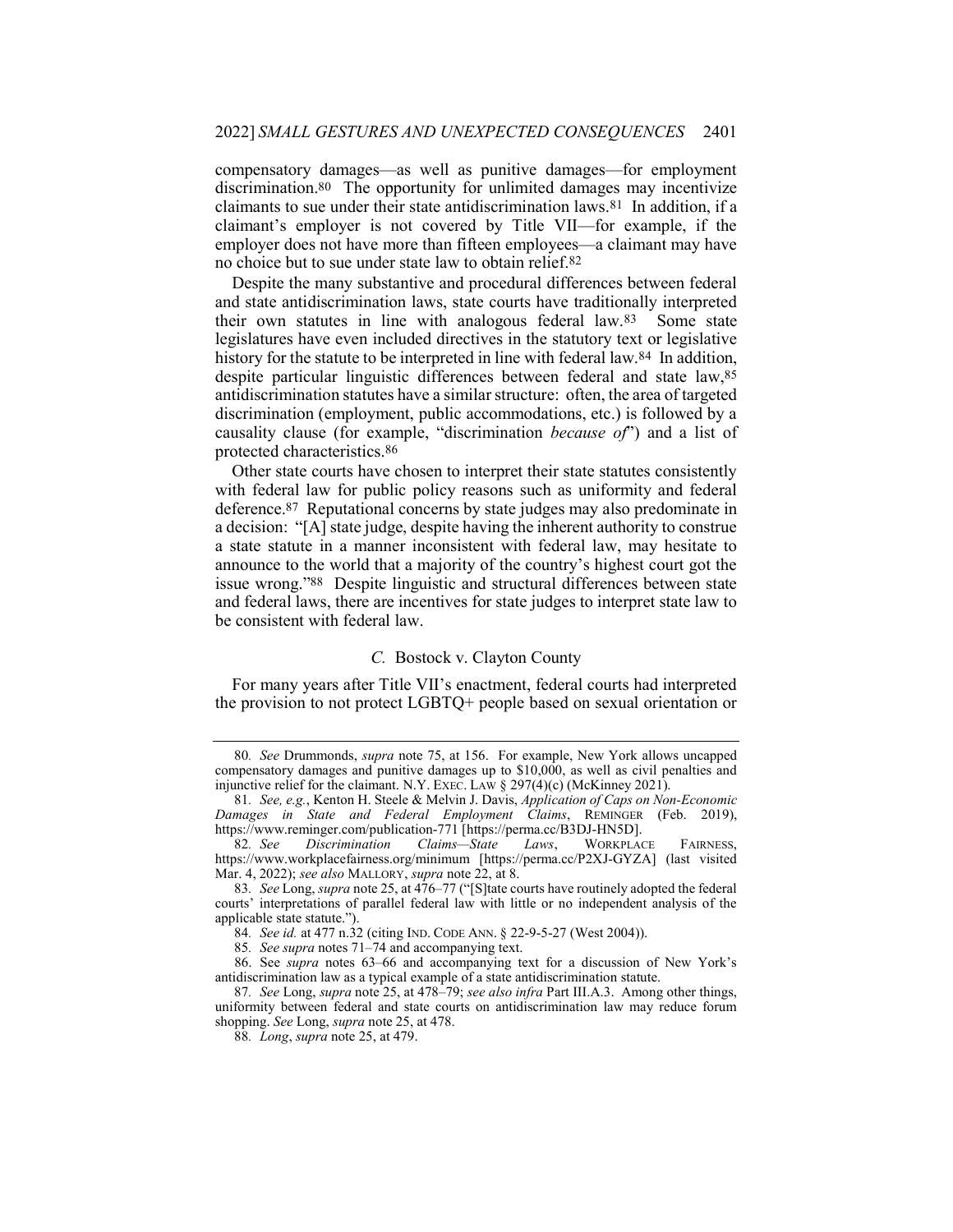gender identity.89 However, the Supreme Court had never addressed the issue.90 In 2013, Gerald Bostock—a longtime child welfare advocate for Clayton County, Georgia—joined a gay recreational softball league.91 Shortly after, he was fired from his job for "unbecoming" conduct.<sup>92</sup> In a similar case, Donald Zarda was fired as a skydiving instructor in New York days after he mentioned he was gay.93 Aimee Stephens, a transgender woman, presented as male when she was hired to work at a Michigan funeral home.94 Six years later, she informed her employer that she was transgender and would be transitioning.95 Shortly afterward, she was fired.96 All of these plaintiffs sued for employment discrimination under Title VII, claiming that they had been discriminated against because of their sex.97 In 2020, their appeals were combined and heard by the Supreme Court in Bostock v. Clayton County.98

In Bostock, the Supreme Court ruled 6–3 that Title VII's prohibition against sex discrimination includes discrimination based on sexual orientation and gender identity.99 Writing for the majority, Justice Gorsuch used well-known tools of statutory interpretation<sup>100</sup> to analyze the relevant provision of Title VII:

It shall be an unlawful employment practice for an employer . . . to fail or refuse to hire or to discharge any individual, or otherwise to discriminate against any individual with respect to his compensation, terms, conditions, or privileges of employment, because of such individual's race, color, religion, sex, or national origin.101

The Court construed "because of" to refer to a traditional but-for causation test: "If the employer intentionally relies in part on an individual employee's

 <sup>89.</sup> See Bostock v. Clayton County, 140 S. Ct. 1731, 1777–78 (2020) (Alito, J., dissenting), for a list of circuit courts that addressed the issue of sexual orientation or gender identity discrimination under Title VII. The Seventh Circuit was the first federal appellate court to reconsider the question and hold that discrimination based on sexual orientation was covered by Title VII. See Hively v. Ivy Tech Cmty. Coll. of Ind., 853 F.3d 339, 340–41 (7th Cir. 2017).

<sup>90</sup>. See Hively, 853 F.3d at 340.

<sup>91</sup>. Bostock, 140 S. Ct. at 1737.

<sup>92</sup>. Id. at 1737–38.

<sup>93</sup>. Id. at 1738. Zarda sued under both Title VII and New York's state antidiscrimination law, but because a jury found in favor of his employer on the state law claim, Zarda was left to argue only the Title VII claim on appeal. See Zarda v. Altitude Express, Inc., 883 F.3d 100, 109–10 (2d Cir. 2018) (en banc), aff'd sub nom. Bostock v. Clayton County, 140 S. Ct. 1731 (2020).

<sup>94.</sup> Bostock, 140 S. Ct. at 1738.

<sup>95</sup>. Id.

<sup>96</sup>. Id.

<sup>97</sup>. Id.

<sup>98</sup>. Id. at 1737–38.

<sup>99</sup>. See id. at 1736–37.

<sup>100.</sup> See id. at 1738 (discussing the "ordinary public meaning" of the statute); Diarmuid F. O'Scannlain, "We Are All Textualists Now": The Legacy of Justice Antonin Scalia, 91 ST. JOHN'S L. REV. 303, 307–08 (2017) (discussing the Supreme Court's use of different methods of statutory interpretation).

 <sup>101. 42</sup> U.S.C. § 2000e-2(a) (emphasis added).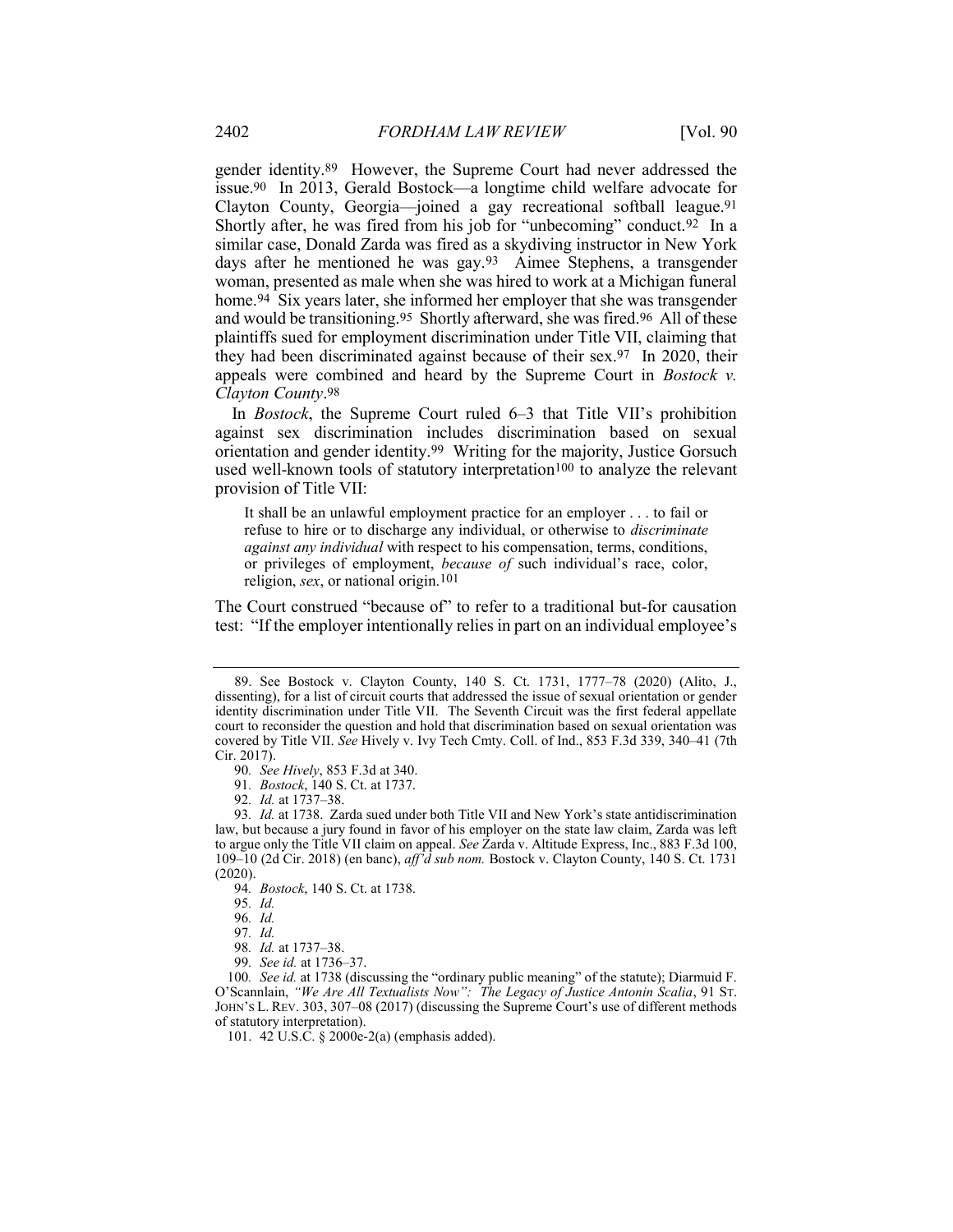sex when deciding to discharge the employee—put differently, if changing the employee's sex would have yielded a different choice by the employer a statutory violation has occurred."102

Justice Gorsuch laid out several hypotheticals of employees being fired because of their sexual orientation and gender identity:

Consider, for example, an employer with two employees, both of whom are attracted to men. The two individuals are, to the employer's mind, materially identical in all respects, except that one is a man and the other a woman. If the employer fires the male employee for no reason other than the fact he is attracted to men, the employer discriminates against him for traits or actions it tolerates in his female colleague.103

The same principle applied for transgender employees: if an employer has two otherwise identical women—one assigned female at birth and one assigned male at birth—and fires the employee assigned male at birth, then the employer intentionally discriminated against that employee because of her sex.104

For the Court, sexual orientation and gender identity are "inextricably bound up with sex."105 Thus, sex does not have to be the primary or sole reason for discrimination but just one of many but-for causes.106 The Court pointed to several Title VII precedents to support this reasoning.107 For example, the Court pointed to *Phillips v. Martin Marietta Corp.*,<sup>108</sup> in which the Court had ruled that an employer who rejected female applicants with young children, but accepted male applicants with young children, violated Title VII's prohibition against sex discrimination.109 Although the employer may have based its decision primarily on a separate criterion—the presence of young children—the employee's sex was nevertheless a but-for cause of the discriminatory conduct.110 By analogy, even if a discriminatory employer is motivated by the sex to which the employee is attracted, it does not erase the fact that the employer also discriminated because of the employee's sex.111

<sup>102</sup>. Bostock, 140 S. Ct. at 1741. The Court noted that both parties disputed whether the term "sex" in Title VII referred solely to biological characteristics (the employers' view) or whether it also included gender roles and norms (the employees' view). *Id.* at 1739. However, since "nothing in [its] approach to these cases turn[ed] on the outcome of the parties' debate," the Court assumed a purely biological definition of sex. Id.

<sup>103</sup>. Id. at 1741.

<sup>104</sup>. Id.

<sup>105</sup>. Id. at 1742. However, the Court also acknowledged that "homosexuality and transgender status are distinct concepts from sex." Id. at 1746–47.

<sup>106</sup>. Id. at 1743.

<sup>107</sup>. See id. at 1743–44.

 <sup>108. 400</sup> U.S. 542 (1971) (per curiam).

<sup>109</sup>. See Bostock, 140 S. Ct. at 1743 (citing Phillips, 400 U.S. 542).

<sup>110</sup>. Id.

<sup>111</sup>. Id. at 1742 ("To be sure, [the] employer's ultimate goal might be to discriminate on the basis of sexual orientation. But to achieve that purpose the employer must, along the way, intentionally treat an employee worse based in part on that individual's sex.").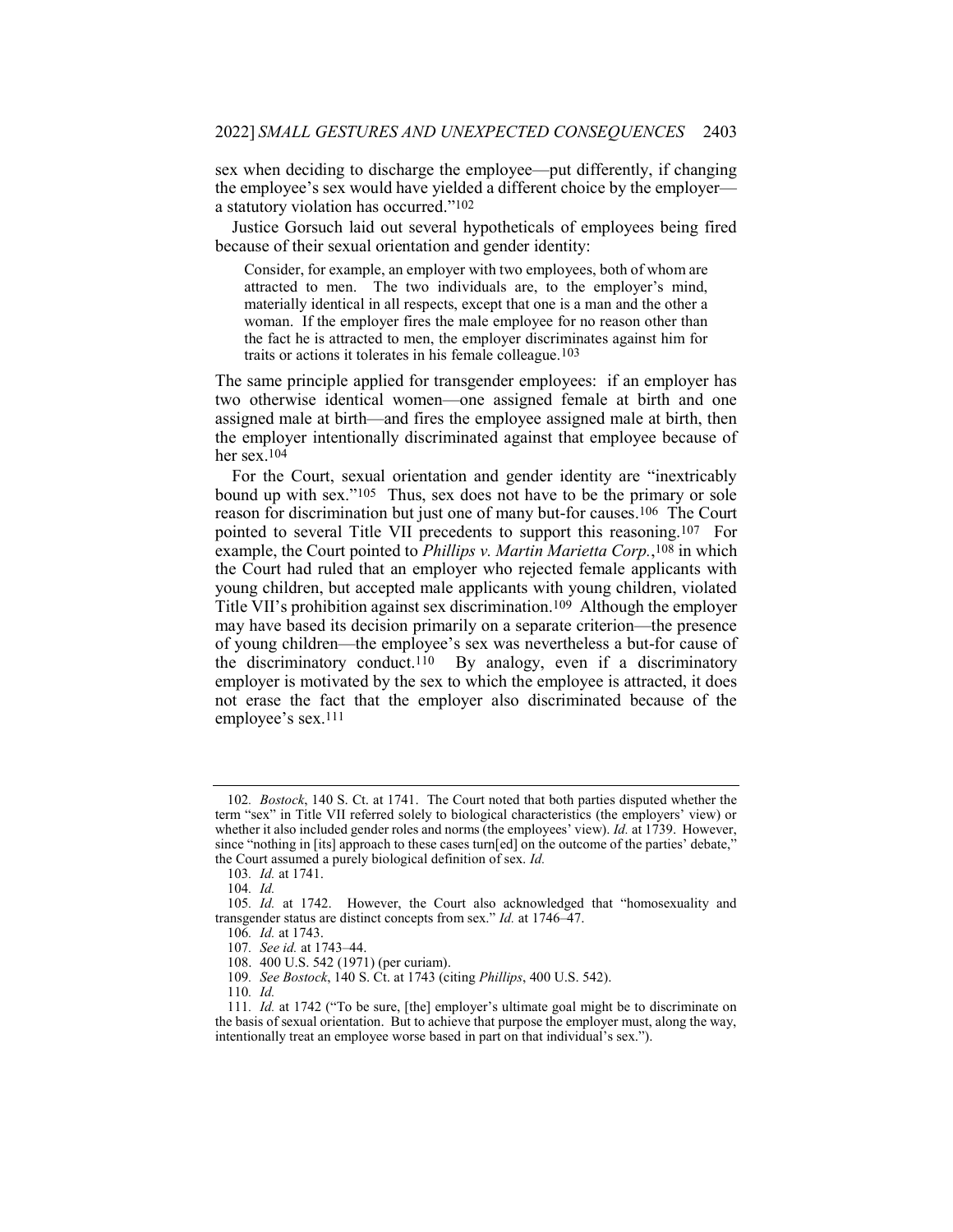The *Bostock* Court stated that it was only concerned with the law "as it is"112 and rejected the employers' arguments, which relied on the legislative history of Title VII.<sup>113</sup> The Court rejected the argument that congressional intent should inform how courts interpret Title VII, stating that Congress's failure to amend Title VII to explicitly include sexual orientation and gender identity is irrelevant.<sup>114</sup> The Court's opinion in Bostock is primarily interested in the statutory text of Title VII—specifically the meanings of "because of" and "sex"—and not the intentions or motivations of the legislators who drafted it.115

The Court characterized its own opinion in Bostock as textualist.<sup>116</sup> In the years since Bostock, legal scholars, political pundits, and the public have understood *Bostock* as a textualist opinion.<sup>117</sup> However, Justice Alito in dissent argued that the majority's appeal to textualism was erroneous<sup>118</sup> and that the majority went beyond the bounds of Title VII by not using the definition of "sex" at the time of Title VII's adoption.119

Both the majority and dissent anticipated that Bostock may be used in ways that go beyond Title VII and employment discrimination. The majority disregarded the employers' claim that the decision would "sweep beyond Title VII to other federal or state laws," saying that "none of these other laws are before us . . . today."120 Justice Alito, in his dissent, also identified over

supreme-courts-title-vii-decision/ [https://perma.cc/3SEV-H4H3] (arguing that *Bostock* is a "victory" for textualism); Katie Eyer, Symposium: Progressive Textualism and LGBTQ Rights, SCOTUSBLOG (June 16, 2020, 10:23 AM), https://www.scotusblog.com/2020/ 06/symposium-progressive-textualism-and-lgbtq-rights/ [https://perma.cc/GZ47-WT6E] (arguing that *Bostock*'s "progressive textualism" is crucial for the future of civil rights law). But see Spindelman, supra note 23, at 561 (discussing how Bostock may "self-present[] as a textualist statutory interpretation ruling," but "[d]espite Bostock's painstaking care . . . the Supreme Court's pro-LGBT rights jurisprudence figures in the opinion in important ways").

118. See Bostock, 140 S. Ct. at 1755–56 (Alito, J., dissenting) ("The Court attempts to pass off its decision as the inevitable product of the textualist school of statutory interpretation championed by our late colleague Justice Scalia, but no one should be fooled. The Court's opinion is like a pirate ship. It sails under a textualist flag, but what it actually represents is a theory of statutory interpretation that Justice Scalia excoriated . . . ."). Justice Kavanaugh, writing separately in dissent, called the majority opinion's reasoning "literalist" rather than "textualist." See id. at 1824 (Kavanaugh, J., dissenting).

<sup>112</sup>. Id. at 1745.

<sup>113</sup>. See id. at 1749 ("Ultimately, the employers are forced to abandon the statutory text and precedent altogether and appeal to assumptions and policy.").

<sup>114</sup>. Id. at 1747.

<sup>115</sup>. See id. at 1749. To support its textualist roots, the Court cited Justice Antonin Scalia's writings on statutory interpretation. Id. (citing ANTONIN SCALIA & BRYAN A. GARNER, READING LAW: THE INTERPRETATION OF LEGAL TEXTS (2012)).

<sup>116</sup>. See id. at 1749 ("[W]hen the meaning of the statute's terms is plain, our job is at an end.").

<sup>117</sup>. See Tara Leigh Grove, Comment, Which Textualism?, 134 HARV. L. REV. 265, 267 (2020) (describing Bostock's reasoning as a type of "formalistic textualism," which focuses on "semantic context" and downplays "policy concerns or the practical (even monumental) consequences of the case"); George T. Conway III, Why Scalia Should Have Loved the Supreme Court's Title VII Decision, WASH. POST (June 16, 2020), https://www.washingtonpost.com/opinions/2020/06/16/why-scalia-would-have-loved-

<sup>119.</sup> *Id.* at 1755 (Alito, J., dissenting).

<sup>120</sup>. Id. at 1753 (majority opinion).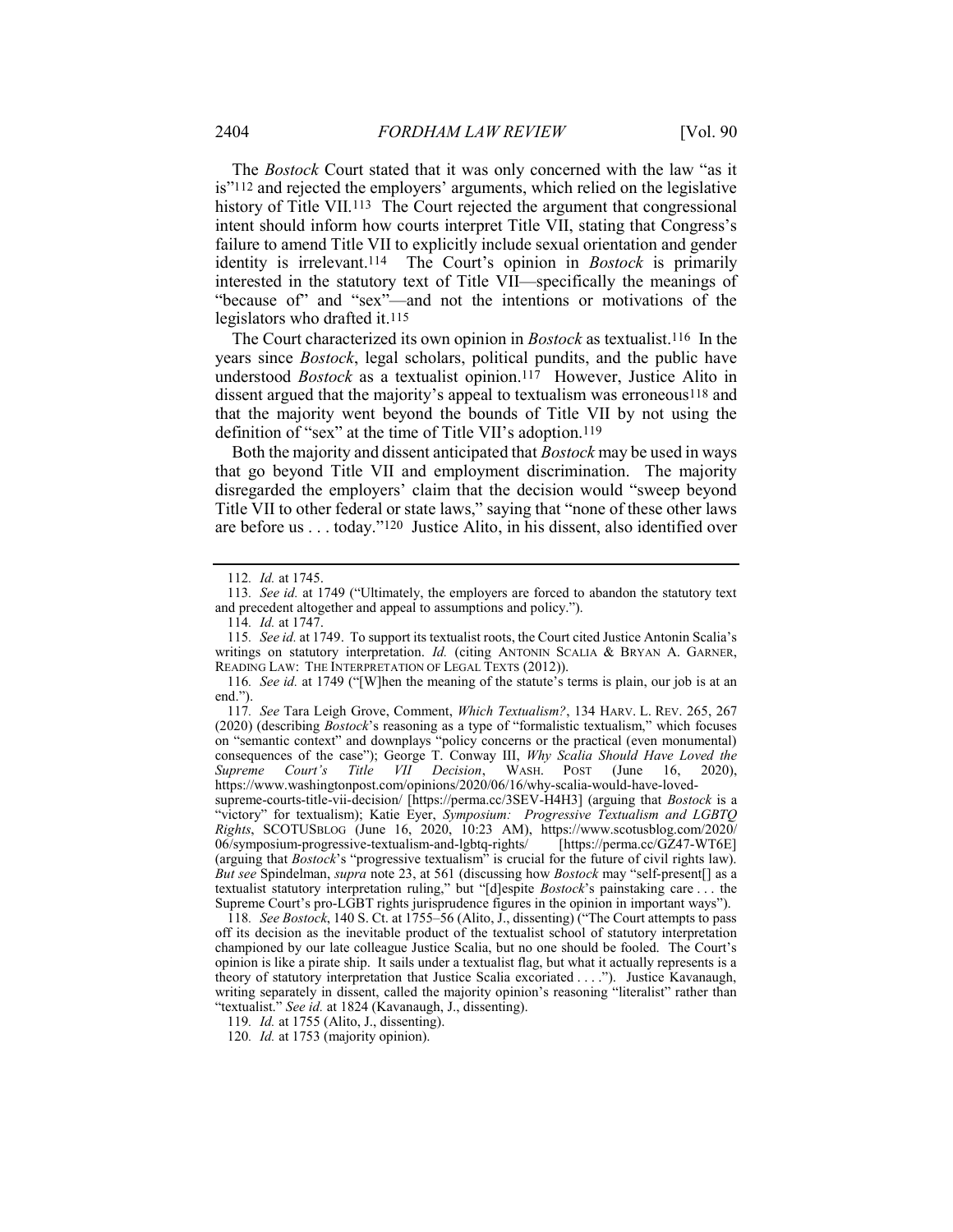one hundred federal statutes121 that prohibit sex discrimination, as well as other civil rights statutes—both federal and state—that mirror Title VII.122 In the aftermath of Bostock, some federal courts have applied Bostock's reasoning to Title IX, a parallel section of the 1964 Act that bans sex discrimination in education.123 Some organizations also anticipated that Bostock would have an effect on other statutes, including state antidiscrimination laws.124

#### II. STATE COURT EXPANSION OF BOSTOCK

State courts are bound by Bostock's interpretation of Title VII, just as federal courts are.125 However, despite early speculation,126 it was unclear whether states would defer to the Supreme Court and choose to apply *Bostock*'s reasoning to areas of state  $law^{127}$ —and if so, whether they would limit *Bostock*'s application to employment law. Almost two years since Bostock, several states with statutory provisions against sex discrimination but not against sexual orientation or gender identity discrimination—have encountered the issue of how to apply Bostock's reasoning to state law.128 State courts have encountered the issue not only in employment discrimination cases but also in public accommodation and ethnic-intimidation cases.129

124. See generally MALLORY, supra note 22 (studying state antidiscrimination laws and estimating the number of  $LGBTQ+$  people who could gain protections if those laws were interpreted consistently with Bostock); Cathryn Oakley, What the Supreme Court Ruling in Bostock Means for State Legislative Efforts, HUM. RTS. CAMPAIGN (July 15, 2020), https://www.hrc.org/news/what-the-supreme-court-ruling-in-bostock-means-for-state-

legislative-effort [https://perma.cc/9FX8-LEUZ] (surveying areas of state law that could be affected by Bostock).

125. See U.S. CONST. art. VI, cl. 2 ("This Constitution, and the Laws of the United States which shall be made in Pursuance thereof . . . shall be the supreme Law of the Land; and the Judges in every State shall be bound thereby . . . ." (emphasis added)); Mondou v. N.Y., New Haven & Hartford R.R. Co., 223 U.S. 1, 57 (1912) ("When Congress . . . adopt[s an] act, it sp[eaks] for all the people and all the States . . . . That policy is as much the policy of [the state] as if the act had emanated from its own legislature, and should be respected accordingly in the courts of the State.").

126. See, e.g., supra note 124 and accompanying text (identifying organizations that predicted Bostock's effect on state law).

127. See MALLORY, supra note 22, at 4–6.

<sup>121</sup>. Id. at 1791–96 (Alito, J., dissenting).

<sup>122</sup>. Id. at 1778.

<sup>123</sup>. See, e.g., Grimm v. Gloucester Cnty. Sch. Bd., 972 F.3d 586, 616 (4th Cir. 2020) ("After the Supreme Court's recent decision in  $Bostock...$  we have little difficulty holding that a bathroom policy precluding [plaintiff] from using the boys restrooms discriminated against him 'on the basis of sex.'"); B.P.J. v. W. Va. State Bd. of Educ., No. 21-CV-00316, 2021 WL 3081883, at \*7 (S.D.W. Va. July 21, 2021) ("[The school] could not exclude B.P.J. [the transgender plaintiff] from a girls' athletic team without referencing her 'biological sex' . . . . Her sex 'remains a but-for cause' of her exclusion under the law." (quoting *Grimm*, 972 F.3d at 616)). But see Adams v. Sch. Bd. of St. Johns Cnty., 3 F.4th 1299, 1320 (11th Cir. 2021) (declining to reach the transgender plaintiff's Title IX claim), reh'g en banc granted, 9 F.4th 1369 (11th Cir. 2021).

<sup>128</sup>. See infra Parts II.A–C.

<sup>129.</sup> See infra Parts II.A–C (discussing these cases).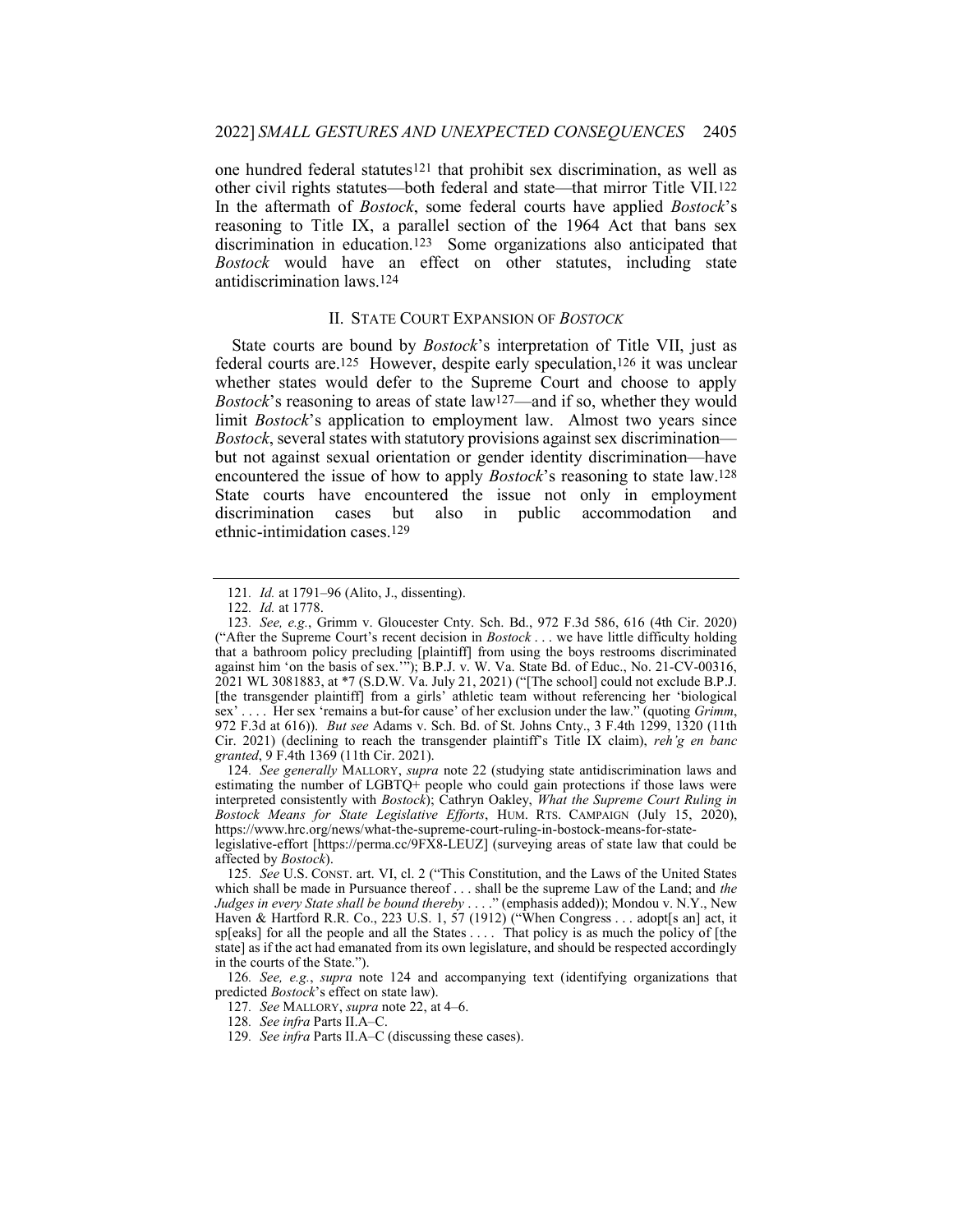This part examines the implications of Bostock on the state level. Specifically, it surveys the five state cases that have addressed the issue of whether *Bostock*'s reasoning should apply to state antidiscrimination statutes. Part II.A addresses two employment discrimination cases from Texas and Ohio. Part II.B discusses two public accommodations cases from Florida and Michigan. Finally, Part II.C considers one case involving an ethnic-intimidation criminal statute from Michigan.

#### A. Employment Discrimination Cases

Texas was one of the first states to address Bostock's applicability in a state law context. Texas's state antidiscrimination statute—the Texas Commission on Human Rights Act130 (TCHRA)—provides, in part, that "[a]n employer commits an unlawful employment practice if *because of* . . . sex . . . the employer . . . discriminates . . . against an individual [in the terms of employment]."131 The TCHRA explicitly states that the purpose of the law is, inter alia, to "provide for the execution of the policies of Title VII of the Civil Rights Act of 1964."132

In February 2020, Amanda Sims sued her employer under the Texas state constitution for firing her because of her sexual orientation.133 She did not make a claim under the TCHRA, which both parties agreed did not prohibit sexual orientation discrimination.134 But while her case was on appeal, the U.S. Supreme Court decided Bostock.135 Eventually, in Tarrant County College District v. Sims,136 the Court of Appeals for the Fifth Circuit of Texas at Dallas held that the TCHRA's prohibition against sex discrimination also prohibited discrimination based on sexual orientation and gender identity, "[i]n light of Bostock."137 The court reasoned that since no Texas state court had weighed in on the issue of whether the TCHRA covered LGBTQ+ discrimination, it would look to analogous federal law for guidance.138 The court noted that both Title VII and the TCHRA prohibited employment discrimination "because of ... sex."<sup>139</sup> After analyzing Bostock's reasoning,140 the court concluded that it "must follow Bostock" in order to "reconcile and conform the TCHRA with federal anti-discrimination"

131. Id. § 21.051 (emphasis added).

 <sup>130.</sup> TEX. LAB. CODE ANN. §§ 21.051–21.061 (West 2021).

<sup>132.</sup> *Id.*  $\check{g}$  21.001(1).

<sup>133.</sup> See supra notes 2-9 and accompanying text.

<sup>134</sup>. See Tarrant Cnty. Coll. Dist. v. Sims, 621 S.W.3d 323, 326 (Tex. App. 2021).

<sup>135</sup>. See id. at 328.

 <sup>136. 621</sup> S.W.3d 323 (Tex. App. 2021).

<sup>137</sup>. Id. at 329.

<sup>138</sup>. See id. at 328.

<sup>139</sup>. See id. (alteration in original).

<sup>140.</sup> The court specifically quoted an excerpt from *Bostock* emphasizing the importance of the text of Title VII: "When the express terms of a statute give us one answer and extratextual considerations suggest another, it's no contest. Only the written word is the law, and all persons are entitled to its benefit." Id. at 329 (quoting Bostock v. Clayton County, 140 S. Ct. 1731, 1737 (2020)).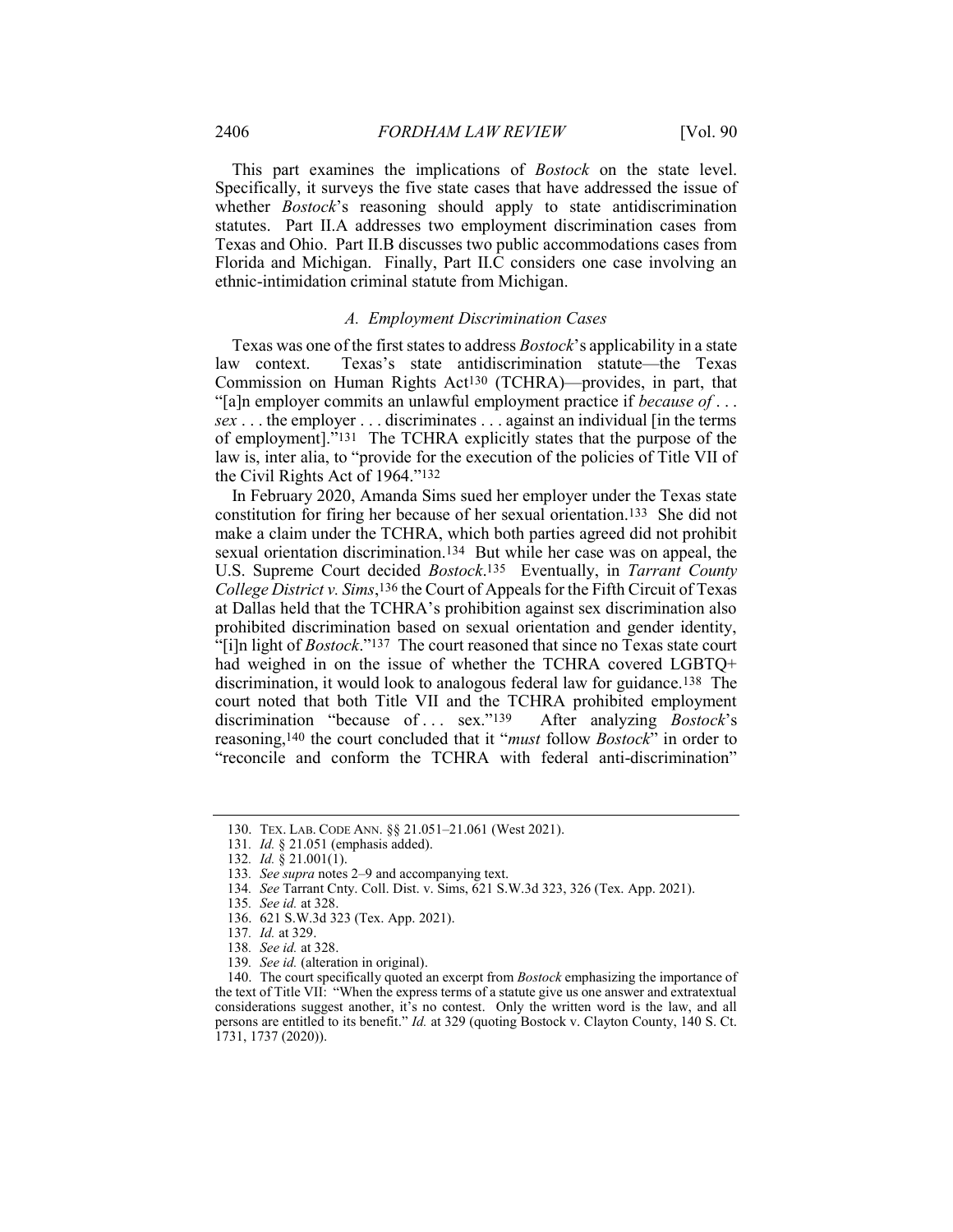laws.141 In reaching the conclusion that it "must" conform with Bostock, the court emphasized the purpose of the TCHRA—to "coordinate and conform" with federal antidiscrimination laws—and precedent from the Texas Supreme Court, which had looked to federal courts for guidance when the TCHRA and Title VII had similar language.142

In another case, an Ohio state court recognized, in dicta, the potential applicability of Bostock to Ohio state law.143 Ohio's antidiscrimination statute has language almost identical to both Texas's law and Title VII: Ohio also prohibits discrimination in employment "because of . . . sex."144 In Nance v. Lima Auto Mall, Inc.,  $145$  the Court of Appeals for the Third Appellate District of Ohio upheld a trial court's dismissal of a claim under Ohio's antidiscrimination statute for lack of facts to sustain a claim.146 However, in dicta, the court addressed the applicability of Bostock to Ohio's antidiscrimination law.147 Citing Ohio case law asserting that federal antidiscrimination law is generally applicable when interpreting Ohio state antidiscrimination law,148 the court stated that a claim of sexual orientation discrimination in Ohio "could potentially have a basis in law under Bostock."149

#### B. Public Accommodations Cases

Although Bostock itself is limited to employment discrimination under Title VII, some courts—both state and federal—have applied Bostock's reasoning to other areas of antidiscrimination law with similar statutory schemes.150 One of these areas is discrimination in public accommodations, which is regulated on the federal level by Title II of the 1964 Act.151

The Florida Civil Rights Act of 1992152 (FCRA) prohibits, in part, discrimination in places of public accommodation "on the ground of . . . sex."<sup>153</sup> In *Love v. Young*,<sup>154</sup> the First District Court of Appeal of Florida declined to address the issue of whether the FCRA also prohibits

153. Id. § 760.08.

<sup>141</sup>. Id. (emphasis added).

<sup>142</sup>. See id. at 328.

 <sup>143.</sup> Nance v. Lima Auto Mall, Inc., No. 1-19-54, 2020 WL 3412268, at \*26 (Ohio Ct. App. June 22, 2020).

 <sup>144.</sup> OHIO REV. CODE ANN. § 4112.02(A) (West 2021).

 <sup>145.</sup> No. 1-19-54, 2020 WL 3412268 (Ohio Ct. App. June 22, 2020).

<sup>146</sup>. See id. at \*26.

<sup>147</sup>. See id.

<sup>148</sup>. Id. at \*25.

<sup>149</sup>. Id. at \*26.

<sup>150</sup>. See, e.g., Grimm v. Gloucester Cnty. Sch. Bd., 972 F.3d 586, 616 (4th Cir. 2020) (applying Bostock to a transgender student's Title IX claim for discrimination in public school bathrooms because of his gender identity); Rouch World, LLC v. Mich. Dep't of C.R., No. 20-000145-MZ, slip op. at 7 (Mich. Ct. Cl. Dec. 7, 2020) (applying Bostock to a state public accommodations statute), *appeal granted*, 961 N.W.2d 153 (Mich. 2021) (mem.).

 <sup>151. 42</sup> U.S.C. § 2000a(a).

 <sup>152.</sup> FLA. STAT. §§ 760.01–760.11 (2021).

 <sup>154. 320</sup> So. 3d 259 (Fla. Dist. Ct. App. 2021).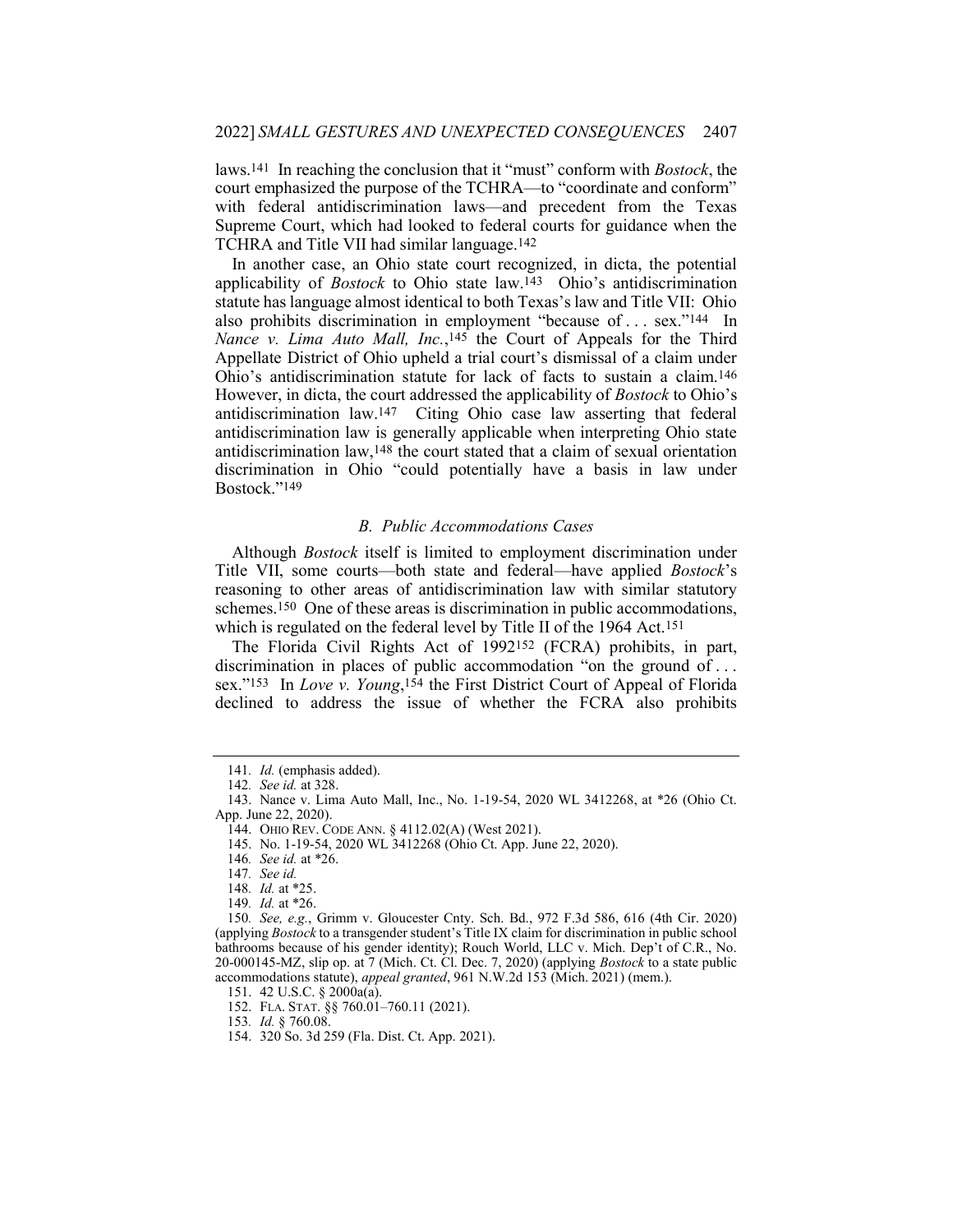discrimination based on gender identity.<sup>155</sup> In a divided plurality opinion,<sup>156</sup> the court rejected the plaintiff's claim that a club discriminated against her in violation of the FCRA when performers of a male exotic dancer club refused to dance for her because she was transgender.157 Both the trial and appellate courts held that even if the FCRA prohibited gender identity discrimination, the club's defense of the performers' "right to be protected from unwanted sexual touching" trumped the plaintiff's claim under the FCRA.<sup>158</sup>

Dissenting from the plurality opinion, Judge Ross L. Bilbrey argued in favor of *Bostock*'s applicability to the FCRA, even in public accommodations cases.159 Judge Bilbrey cited opinions from the Florida Commission on Human Relations160 (FCHR), the purpose of the FCRA,161 and Florida case law162 to show that applying Bostock to the FCRA was consistent with Florida law.163 Although the plurality dismissed the dissent's reasoning as dicta,164 Judge Bilbrey also noted that because of the fractured nature of the panel's plurality opinion, Love establishes no binding precedent in Florida.165

In Michigan, the Elliot-Larsen Civil Rights Act166 (ELCRA) forbids the denial of the "full and equal enjoyment of . . . public service because of . . . sex."167 Like in Title VII, "sex" is not defined in the ELCRA, so Michigan courts have interpreted its meaning over the past forty years.168 In Barbour v. Department of Social Services<sup>169</sup>—a pre-Bostock case—a Michigan appellate court held that sexual orientation does not fall under the definition

<sup>155</sup>. Id. at 260. Although the appellate court asked the parties to submit supplemental briefs on the effect of *Bostock* on the case, the plurality did not address *Bostock* directly in its opinion. Id. at 260 n.1.

 <sup>156.</sup> In a panel of three judges, Judge Susan L. Kelsey wrote the plurality, Judge Lori S. Rowe concurred in result only, and Judge Ross L. Bilbrey dissented. See id. at 259.

<sup>157.</sup> See id. at 260–61. Management asked the plaintiff to move to another seat in the same section after the performers were told that there was a "man dressed as a woman" in the audience. Id. at 261.

<sup>158</sup>. See id. at 262–63.

<sup>159</sup>. Id. at 271–74 (Bilbrey, J., dissenting).

<sup>160</sup>. See id. at 272 n.15 (noting that the FCHR recently promulgated a policy stating that gender identity and sexual orientation are covered under the FCRA but that that policy receives "no deference" from Florida courts).

<sup>161</sup>. See id. at 272 (noting that the FCRA does not differentiate between "sex" and "gender").

<sup>162.</sup> See id. at 273 ("The Florida Civil Rights Act is patterned after Title VII, and therefore federal case law regarding Title VII is applicable." (quoting Castleberry v. Edward M. Chadbourne, Inc., 810 So. 2d 1028, 1030 n.3 (Fla. Dist. Ct. App. 2002))).

<sup>163</sup>. Id. at 271–74.

<sup>164</sup>. See id. at 272 n.13.

<sup>165</sup>. Id. at 274–75 (Bilbrey, J., concurring).

 <sup>166.</sup> MICH. COMP. LAWS §§ 37.2101–37.2804 (2022).

<sup>167</sup>. Id. § 37.2302(a).

<sup>168</sup>. See Rouch World, LLC v. Mich. Dep't of C.R., No. 20-000145-MZ, slip op. at 3 (Mich. Ct. Cl. Dec. 7, 2020), appeal granted, 961 N.W.2d 153 (Mich. 2021) (mem.).

 <sup>169. 497</sup> N.W.2d 216 (Mich. Ct. App. 1993), appeal denied, 570 N.W.2d 655 (Mich. 1997).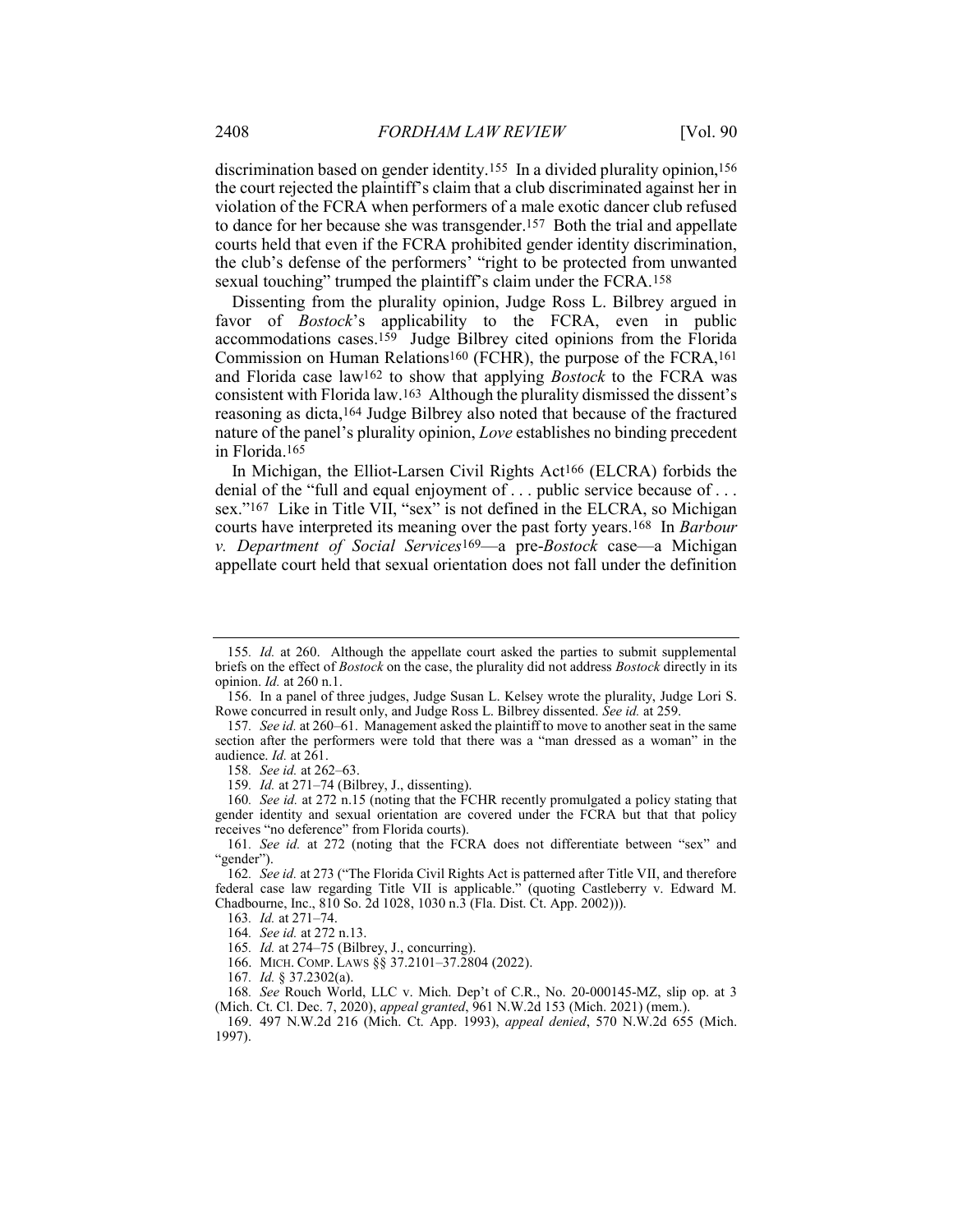of "sex" in the ELCRA.170 However, Barbour did not address whether gender identity is included under "sex."171

Since Bostock, two Michigan courts have considered whether sex discrimination includes gender identity discrimination.172 In Rouch World, LLC v. Michigan Department of Civil Rights,<sup>173</sup> the court assessed whether the Michigan Department of Civil Rights's Interpretive Statement 2018-1, which construed the ELCRA's prohibition against sex discrimination to include both sexual orientation and gender identity,174 was valid under Michigan law.175 Under Barbour, the court concluded that its interpretation regarding sexual orientation was invalid, although it left open the possibility that Barbour was "no longer valid" in light of Bostock.<sup>176</sup> The Rouch World court also concluded, however, that gender identity discrimination was properly included under the ELCRA.177 In reaching that conclusion, the court noted that the Michigan Supreme Court—in remanding a related case, People v. Rogers<sup>178</sup>—had ordered the lower court to reconsider their decision in light of *Bostock*.<sup>179</sup> Thus, because of the Michigan Supreme Court's directive in *Rogers*, the *Rouch World* court followed *Bostock*'s reasoning in its own case and held that gender identity discrimination was included under the ELCRA.180 After the trial court's decision in Rouch World, the Michigan Department of Civil Rights appealed directly to the Michigan Supreme Court on the issue of whether the ELCRA applied to discrimination based on sexual orientation—essentially asking the court to overturn Barbour.181 The Michigan Supreme Court agreed to hear the appeal.182

 173. No. 20-000145-MZ (Mich. Ct. Cl. Dec. 7, 2020), appeal granted, 961 N.W.2d 153 (Mich. 2021) (mem.).

 174. Mich. C.R. Comm'n, The Meaning of "Sex" in the Elliott-Larsen Civil Rights Act (Act 453 of 1976) (May 21, 2018), https://www.michigan.gov/-/media/Project/Websites/ mdcr/mcrc/interpretive-statements/2018/meaning-of-sex.pdf [https://perma.cc/8PU5- HXDF].

175. Rouch World, slip op. at  $2-3$ .

176. Id. at 4. The Rouch World court concluded that it must follow Barbour until a higher Michigan court overturns it, even if they "believe that it was wrongly decided or has become obsolete." See id. (quoting In re AGD, 933 N.W.2d 751, 755 (Mich. Ct. App. 2019)).

177. Id. at 7.

178. 951 N.W.2d 50 (Mich. Ct. App. 2020), vacated, 950 N.W.2d 48 (Mich. 2020) (mem.).

179. Rouch World, slip op. at 5 ("[T]he [Michigan] Supreme Court's order directing that Court to reconsider its decision in light of Bostock sheds at least some light on whether this Court should consider *Bostock* when interpreting the ELCRA."). See *infra* Part II.C for a discussion of the Rogers case.

180. See Rouch World, slip op. at 5–7.

181. See Rouch World, LLC v. Mich. Dep't of C.R., 961 N.W.2d 153, 153 (Mich. 2021) (mem.).

182. Id. Oral argument for the appeal was held on March 2, 2022. See Schedule of Oral Arguments—March 2022 Session, MICH. SUP. CT., https://www.courts.michigan.gov/ 49059f/siteassets/case-documents/calendarcall/2022\_03\_schedule.pdf [https://perma.cc/7C2R-57KL] (last visited Mar. 4,  $2022$ ).

<sup>170</sup>. Id. at 217–18.

<sup>171</sup>. Rouch World, slip op. at 4.

<sup>172.</sup> The first case addressed public accommodations under the ELCRA. See Rouch World, slip op. at 2–3. The second line of cases interpreted an ethnic-intimidation criminal statute that prohibited crimes motivated by animus based on "gender." See infra Part II.C.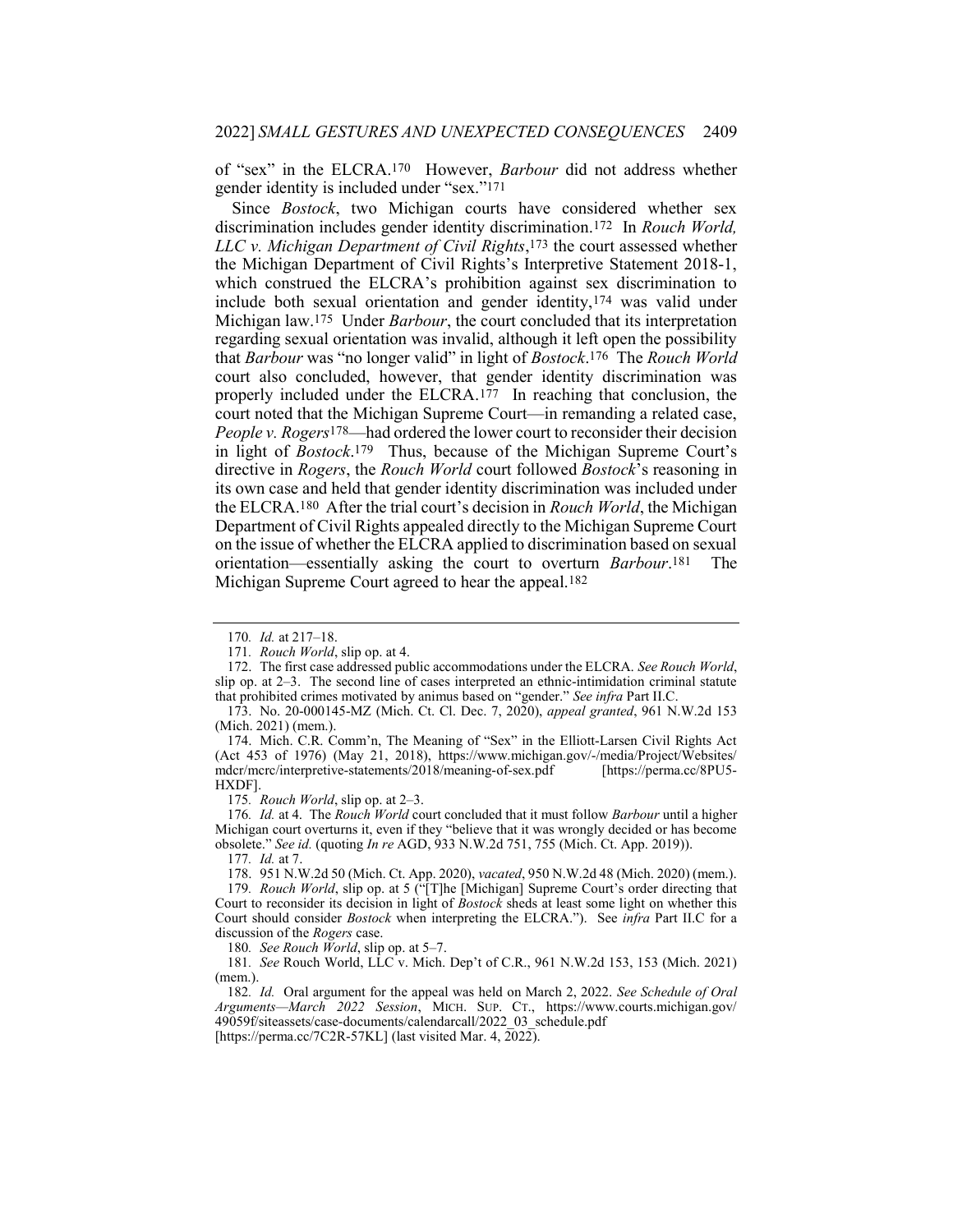#### C. Ethnic-Intimidation Cases

Before Rouch World, another Michigan court weighed in on Bostock's applicability to state law for an ethnic-intimidation statute that prohibited intimidation or harassment of another person because of, inter alia, their "gender."<sup>183</sup> In *Rogers*, the defendant allegedly harassed a transgender woman because of her gender identity and threatened her with a gun.184 The defendant was charged under an ethnic-intimidation statute,185 which prohibited crimes motivated by animus "because of . . . gender."186 Both the Michigan trial court and intermediate appellate court<sup>187</sup> originally held that the statute did not include crimes motivated by animus against transgender people,188 but on appeal, the Michigan Supreme Court vacated and remanded the case for reconsideration in light of Bostock.189 On remand, the appellate court reversed, interpreting the ethnic-intimidation statute in line with Bostock.190

Although the Michigan appellate court interpreted "gender" to include transgender status, it also specified that Bostock "does not control the outcome of this case," although it should be afforded "respectful consideration."191 Ultimately, the court interpreted "gender" as synonymous with "sex" as the term was used at the time of enactment.<sup>192</sup> Thus, the defendant's alleged conduct was covered by the statute because "were it not for the complainant's biological sex (male), defendant would not have harassed and intimidated her."193

#### III. TO APPLY OR NOT TO APPLY: THE DEBATE IN STATE COURTS

In the aftermath of *Bostock*, state courts have employed the decision's reasoning to analogous state antidiscrimination laws to varying degrees. In

191. *Id.* at \*6. Furthermore, the court noted:

 <sup>183.</sup> MICH. COMP. LAWS § 750.147b(1) (2022).

 <sup>184. 951</sup> N.W.2d 50, 53 (Mich. Ct. App. 2020), vacated, 950 N.W.2d 48 (Mich. 2020)

<sup>(</sup>mem.). 185. See id. at 54–55.

 <sup>186.</sup> MICH. COMP. LAWS § 750.147b(1) (2022).

 <sup>187.</sup> Although the intermediate appellate court disagreed with the trial court's reasoning, it ultimately reached the same result. See Rogers, 951 N.W.2d at 53.

<sup>188</sup>. See id.

 <sup>189.</sup> People v. Rogers, 950 N.W.2d 48, 48 (Mich. 2020) (mem.).

 <sup>190.</sup> People v. Rogers, No. 346348, 2021 WL 3435544, at \*1 (Mich. Ct. App. Aug. 5, 2021).

<sup>[</sup>Federal] precedent cannot be allowed to rewrite Michigan law. The persuasiveness of federal precedent can only be considered after the statutory differences between Michigan and federal law have been fully assessed, and, of course, even when this has been done and language in state statutes is compared to similar language in federal statutes, federal precedent remains only as persuasive as the quality of its analysis.

Id. at \*5 (quoting Garg v. Macomb Cnty. Cmty. Mental Health Servs., 696 N.W.2d 646, 658  $(Mich. 2005)$ ).

<sup>192.</sup> See id. at \*6 ("We acknowledge that gender and sex are not now defined as synonymous, although, as discussed, they were defined as such in 1988.").

<sup>193</sup>. Id. The appellate court also noted that if one substituted "sex" for "gender" in the statute, the language would be similar to that of Title VII. Id.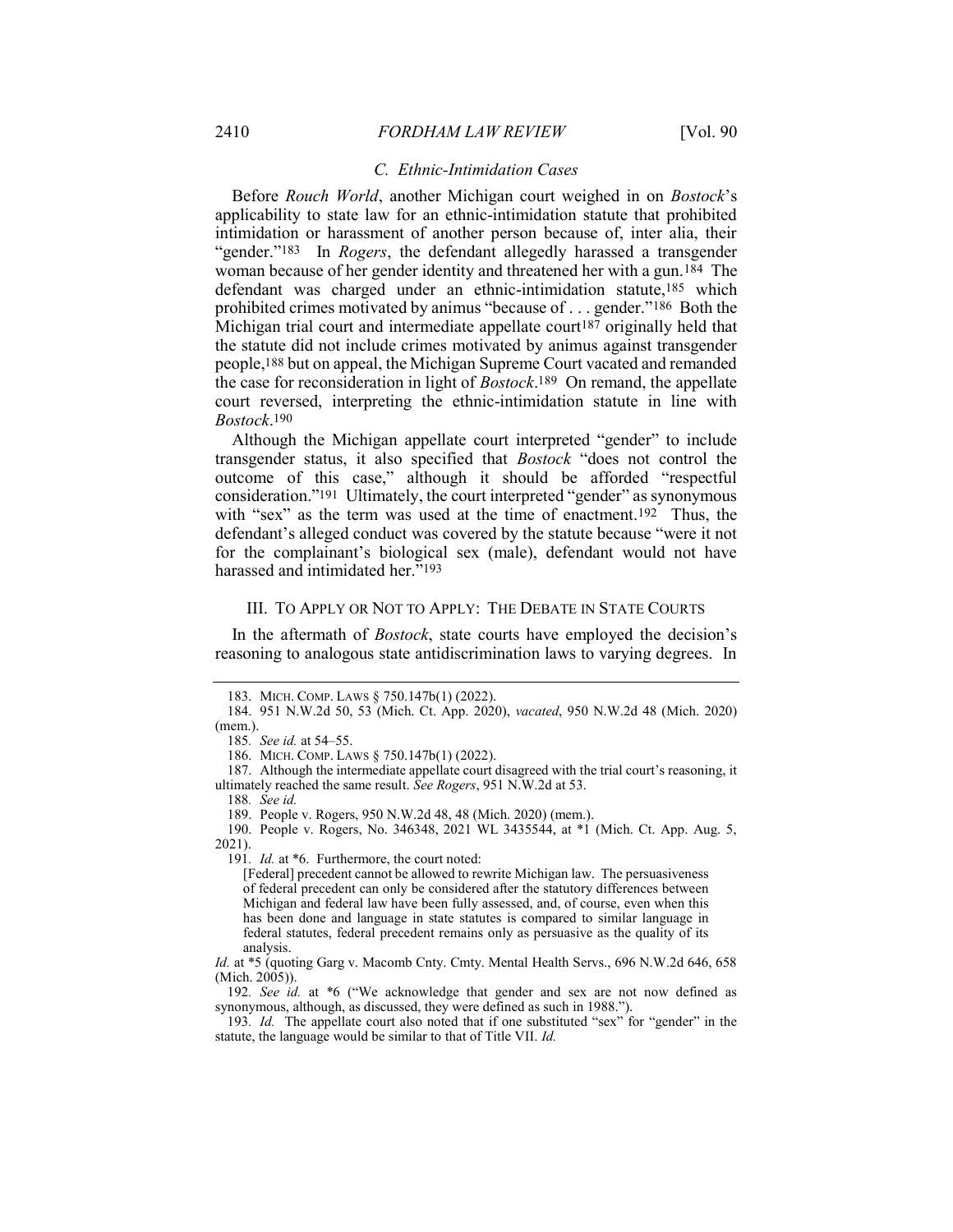doing so, these courts have grappled with issues of statutory interpretation, principles of federalism, and public policy.194 This part discusses the main justifications for and against applying Bostock to state antidiscrimination laws. Some arguments are primarily derived from scholarly commentary about state antidiscrimination law in general,195 whereas others come from Bostock's majority and dissenting opinions.

#### A. Bostock Is Applicable to State Statutes

Three state courts that have addressed the issue of *Bostock*'s applicability have concluded that state antidiscrimination statutes should be interpreted in line with federal law.<sup>196</sup> This section addresses three main reasons articulated by both scholars and state courts—for why federal and state antidiscrimination law should be consistent in this area. Part III.A.1 examines the intentions of state legislatures. Part III.A.2 discusses the persuasiveness of the textualist roots of Bostock. Finally, Part III.A.3 addresses reasons of public policy, including uniformity in the law.

#### 1. The Intentions of State Legislatures

The intent of a legislature, especially when explicitly stated in the statutory text, has often been considered persuasive for courts interpreting that statute.197 Although some states passed antidiscrimination statutes before the 1964 Act,198 the concept of antidiscrimination laws—particularly ones that address sex-based discrimination—was a relatively new phenomenon in the 1960s.199 After federal antidiscrimination statutes were passed, similar statutes flooded the states.200 State statutes that explicitly require "forced consistency" with federal law are relatively rare.201 However, the historical link and dialogue between federal and state antidiscrimination law can be a strong indicator of state legislative intent.202 The 1964 Act and the state statutes that preceded it follow a common federalist trend: "Sometimes,

<sup>194</sup>. See infra Parts III.A–B.

 <sup>195.</sup> Because much of the scholarship in this area is focused on employment law, this part will frequently use employment law as representative of antidiscrimination law in general. See supra note 20.

<sup>196.</sup> See supra Part II (discussing Tarrant County, Rouch World, and Rogers).

<sup>197</sup>. See 73 AM. JUR. 2D Statutes § 60 (2012) ("The cardinal rule of statutory construction is to effectuate legislative intent . . . . "); see also id.  $\S 71$  ("To determine the legislature's intent . . . the court may properly consider not just the statute's language but also the purpose and necessity for the law.").

<sup>198</sup>. See supra note 32.

<sup>199</sup>. See Long, supra note 25.

 <sup>200.</sup> Sally F. Goldfarb, The Supreme Court, the Violence Against Women Act, and the Use and Abuse of Federalism, 71 FORDHAM L. REV. 57, 91 (2002).

 <sup>201.</sup> Long, supra note 25.

<sup>202</sup>. See Sperino, supra note 32, at 586 ("In many instances, there are strong textual and historical ties regarding provisions of state and federal law where similar treatment would be appropriate."); see also Goldfarb, supra note 200, at 88–89 (arguing that redundancy between federal and state antidiscrimination laws is not only inevitable but also desirable in a federalist system).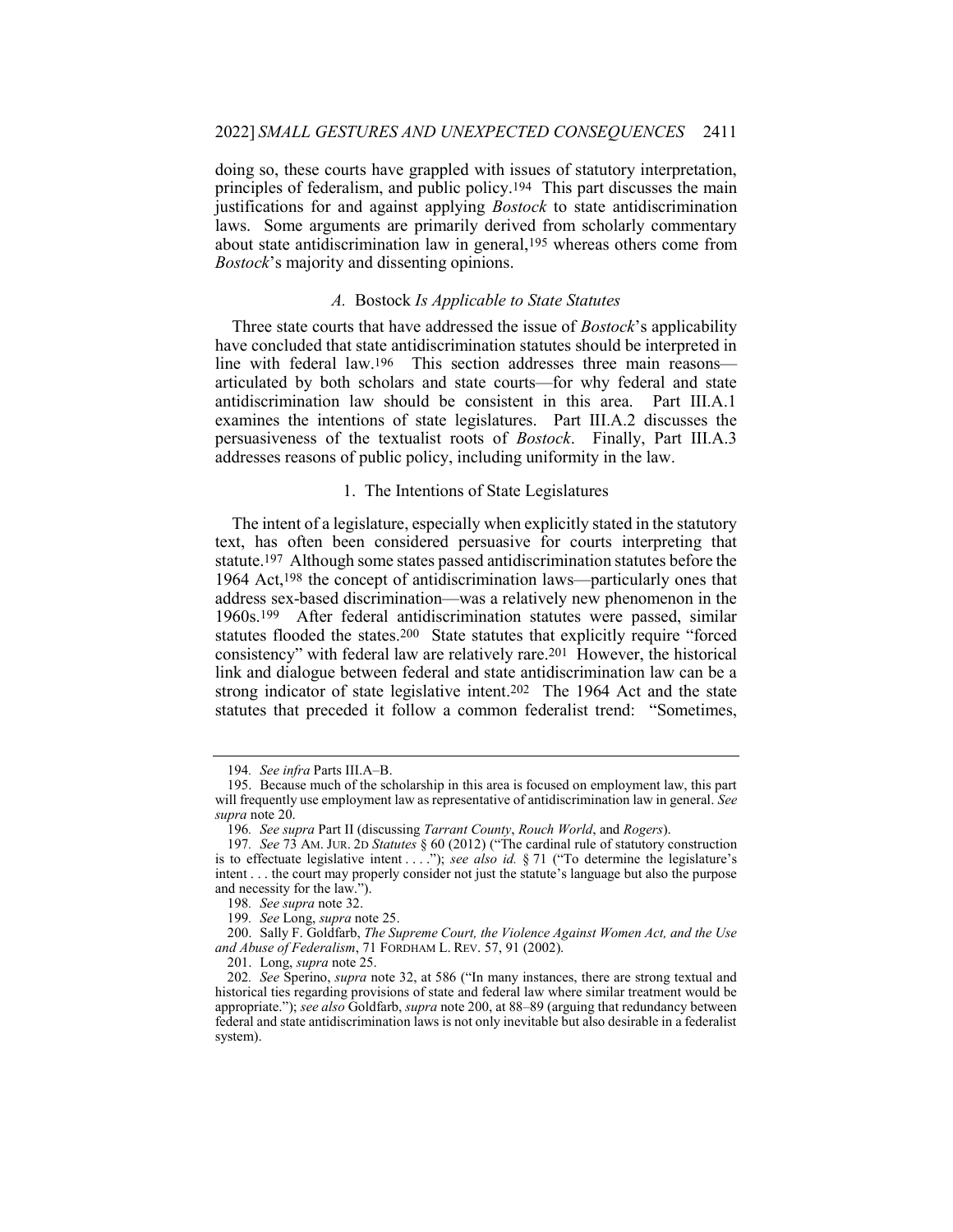federal civil rights legislation fills a vacuum left by state legislative inaction, and states then follow suit by enacting their own versions of the federal statute."203 Many states have acknowledged this historic link between federal and state antidiscrimination law, either legislatively or judicially.204 Currently, fourteen states do not have full statutory protections for LGBTQ+ people but do have statutes with identical key language to Title VII;205 of those fourteen states, eleven have some sort of "signal" from the state legislature or judicial precedent that state courts should look to federal law for guidance.206

As a case in point, in *Tarrant County*, the Texas appellate court relied on an explicit purpose statutory provision, stating that the statute was intended to execute the policies of Title VII.207 With no precedent from other Texas courts on the issue, the Tarrant County court therefore looked to federal law, with *Bostock* being directly on point.<sup>208</sup> Similarly, although it did not reach the issue in its holding, the Ohio court in Nance acknowledged long-standing Ohio case law, stating that federal antidiscrimination laws are usually relevant when interpreting Ohio state antidiscrimination laws.209 Thus, it is important for state courts to look to legislative intent when interpreting state

 206. This may take either the form of an explicit purpose provision in the statute or a declaration from a high-level state court. See supra notes 132, 148–49, 179, 187–90 and accompanying text. The eleven states are as follows: Arizona, Georgia, Idaho, Kansas, Kentucky, Louisiana, Nebraska, Pennsylvania, South Carolina, South Dakota, and Tennessee. See IDAHO CODE ANN. § 67-5901(1) (West 2021) (identifying the execution of the 1964 Act as the general purpose of the statute); KY. REV. STAT. ANN. § 344.020(1)(a) (West 2021) (same); S.C. CODE ANN. § 1-13-100 (2021) (limiting the application of the statute to persons covered by federal antidiscrimination law); Davis v. Sheraton Soc'y Hill Hotel, 907 F. Supp. 896, 899 n.1 (E.D. Pa. 1995) (applying state employment antidiscrimination law in accordance with Title VII); Higdon v. Evergreen Int'l Airlines, Inc., 673 P.2d 907, 909–10 n.3 (Ariz. 1983) (finding Title VII case law to be persuasive in interpreting state law); Ga. Dep't of Hum. Res. v. Montgomery, 284 S.E.2d 263, 265 (Ga. 1981) (same); McCabe v. Johnson Cnty., Bd. of Cnty. Comm'rs, 615 P.2d 780, 783 (Kan. Ct. App. 1980) (same); Motton v. Lockheed Martin Corp., 900 So.2d 901, 909 (La. Ct. App. 2005) (looking to federal precedent to interpret state antidiscrimination laws); Father Flanagan's Boys' Home v. Agnew, 590 N.W.2d 688, 693 (Neb. 1999) (same); Huck v. McCain Foods, 479 N.W.2d 167, 169 (S.D. 1991) (noting that the state law is "comparable" to Title VII); Campbell v. Fla. Steel Corp., 919 S.W.2d 26, 31 (Tenn. 1996) (applying the same analysis under both state and federal antidiscrimination law).

208. See supra note 138 and accompanying text.

 <sup>203.</sup> Goldfarb, supra note 200, at 90.

<sup>204</sup>. See infra note 206 and accompanying text.

 <sup>205.</sup> For these purposes, "identical language" means that the state statute includes the key interpretive language that the Bostock Court relied on: "because of," "sex," and "discrimination." The fourteen states are as follows: Arizona, Georgia, Idaho, Kansas, Kentucky, Louisiana, Nebraska, North Dakota, Oklahoma, Pennsylvania, South Carolina, South Dakota, Tennessee, and Wyoming. See ARIZ. REV. STAT. ANN. § 41-1463 (2021); GA. CODE ANN. § 45-19-29 (2021); IDAHO CODE ANN. § 67-5909 (West 2021); KAN. STAT. ANN. § 44-1009 (West 2021); KY. REV. STAT. ANN. § 344.040(1)(a) (West 2021); LA. STAT. ANN. § 23:332 (2021); NEB. REV. STAT. § 48-1104 (2021); N.D. CENT. CODE § 14-02.4-03(1) (2021); OKLA. STAT. ANN. tit. 25, § 1302 (West 2021); 43 PA. STAT. AND CONS. STAT. § 955(a) (West 2022); S.C. CODE ANN. § 1-13-80(A) (2022); S.D. CODIFIED LAWS § 20-13-10 (2021); TENN. CODE ANN. § 4-21-401(a) (2021); WYO. STAT. ANN. § 27-9-105(a)(i) (2021).

<sup>207</sup>. See supra notes 132, 139, 142 and accompanying text.

<sup>209</sup>. See supra notes 145–49 and accompanying text.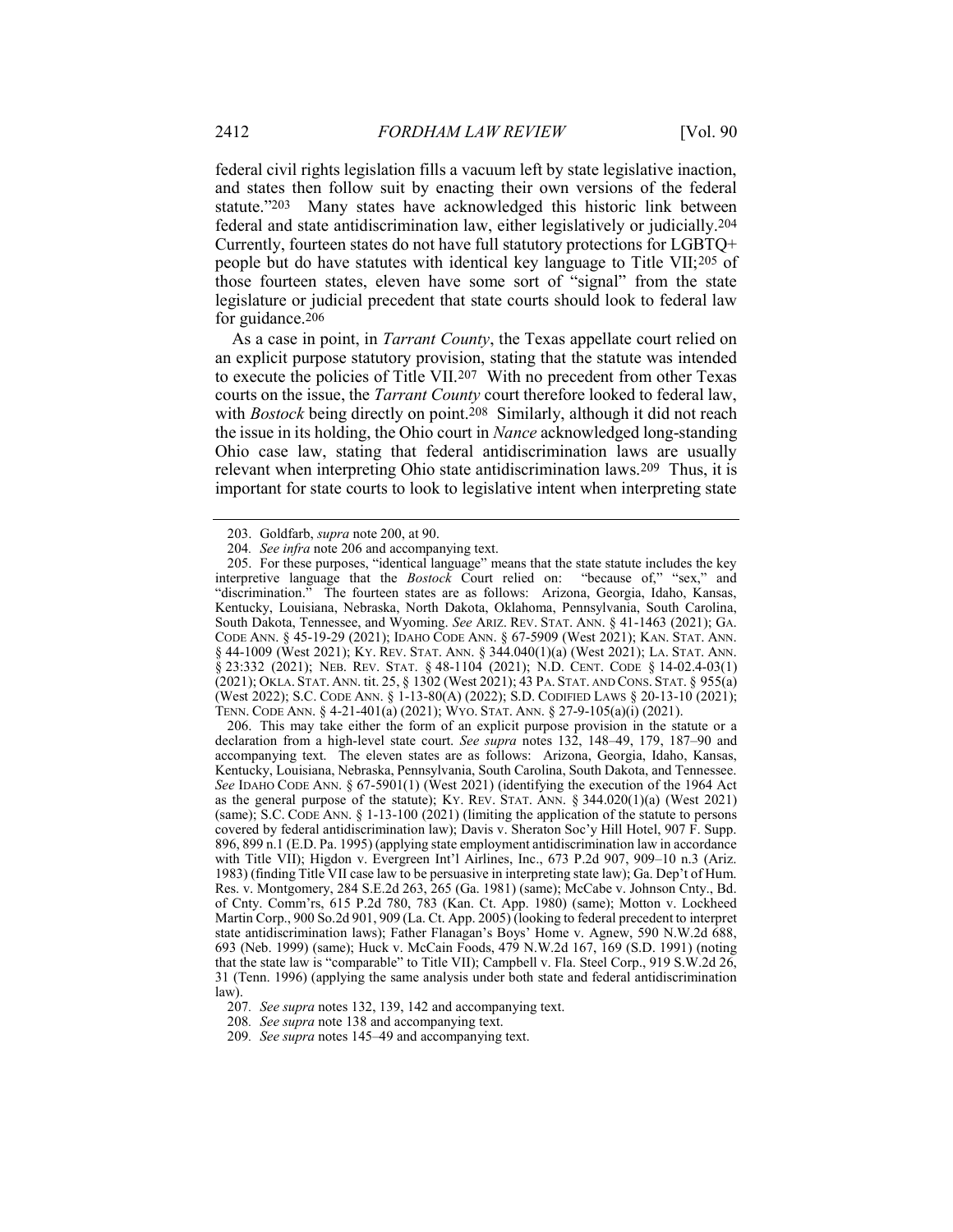laws; in many cases, the legislature's intent was to explicitly link state law with the analogous federal act.<sup>210</sup>

#### 2. Textualism and Strengthening the Link Between Title VII and Similarly Worded Statutes

Textualism—the judicial theory of primarily or solely analyzing the text to interpret a statute—has become the core of modern statutory interpretation.211 Justice Kagan once famously said, "[W]e're all textualists now."212 Textualism purports to offer a "politically neutral" method of statutory interpretation by focusing only on the text of the statute.213 However, textualism continues to be associated with a conservative judicial ideology typically espoused by conservative judges.214

The self-proclaimed textualist nature of Bostock's reasoning may be compelling for state courts, especially in more conservative states. In the majority opinion, Justice Gorsuch focused almost solely on the text of Title VII,215 as well as Title VII case law.216 Almost the entire analysis rested on four words in the statute: "because of," "sex," and "discrimination."217 Technically, Justice Gorsuch's reasoning in Bostock could apply to any analogous statute with identical language.218 There was very little in the opinion that was specific to Title VII itself or to Title VII federal case law.219 Consequently, Bostock may be particularly relevant and applicable to state statutes with wording identical to Title VII.

For example, Texas's, Ohio's, and Michigan's statutes have identical language when it comes to those four words.<sup>220</sup> The *Tarrant County* court specifically identified the similarity between Title VII and the Texas antidiscrimination statute as a reason for applying Bostock.221 The Rouch World court in Michigan also identified Title VII as a provision "analogous"

219. See Spindelman, supra note 23, at 566 (noting how Bostock wraps up its reasoning without departing too meaningfully from Title VII's text). But see id. at 564 ("[J]udicial precedent is doing meaningful work at *Bostock*'s ostensibly textualist foundations.").

<sup>210</sup>. See supra note 206 and accompanying text.

<sup>211.</sup> See O'Scannlain, supra note 100, at 306.

<sup>212</sup>. See id. at 304.

<sup>213</sup>. See Margaret H. Lemos, The Politics of Statutory Interpretation, 89 NOTRE DAME L. REV. 849, 851 (2013) (reviewing SCALIA & GARNER, supra note 115).

<sup>214</sup>. See id. But see Grove, supra note 117, at 270 (arguing that "formalistic textualism," as seen in Bostock, may constrain judges' political leanings and enhance judicial legitimacy).

<sup>215</sup>. See supra notes 113–17 and accompanying text.

<sup>216</sup>. See supra notes 107–11 and accompanying text.

<sup>217.</sup> See Bostock v. Clayton County, 140 S. Ct. 1731, 1739–41 (2020); Spindelman, supra note 23, at 563–66.

<sup>218</sup>. See supra notes 100–04, 113–17 and accompanying text (discussing the Court's textualist analysis of Title VII and its rejection of extratextualist sources like legislative history).

<sup>220.</sup> See supra notes 131, 144, 167 and accompanying text. Florida's statute has slightly different language: "on the ground of . . . sex." See supra note 153 and accompanying text.

 <sup>221.</sup> Tarrant Cnty. Coll. Dist. v. Sims, 621 S.W.3d 323, 328 (Tex. App. 2021).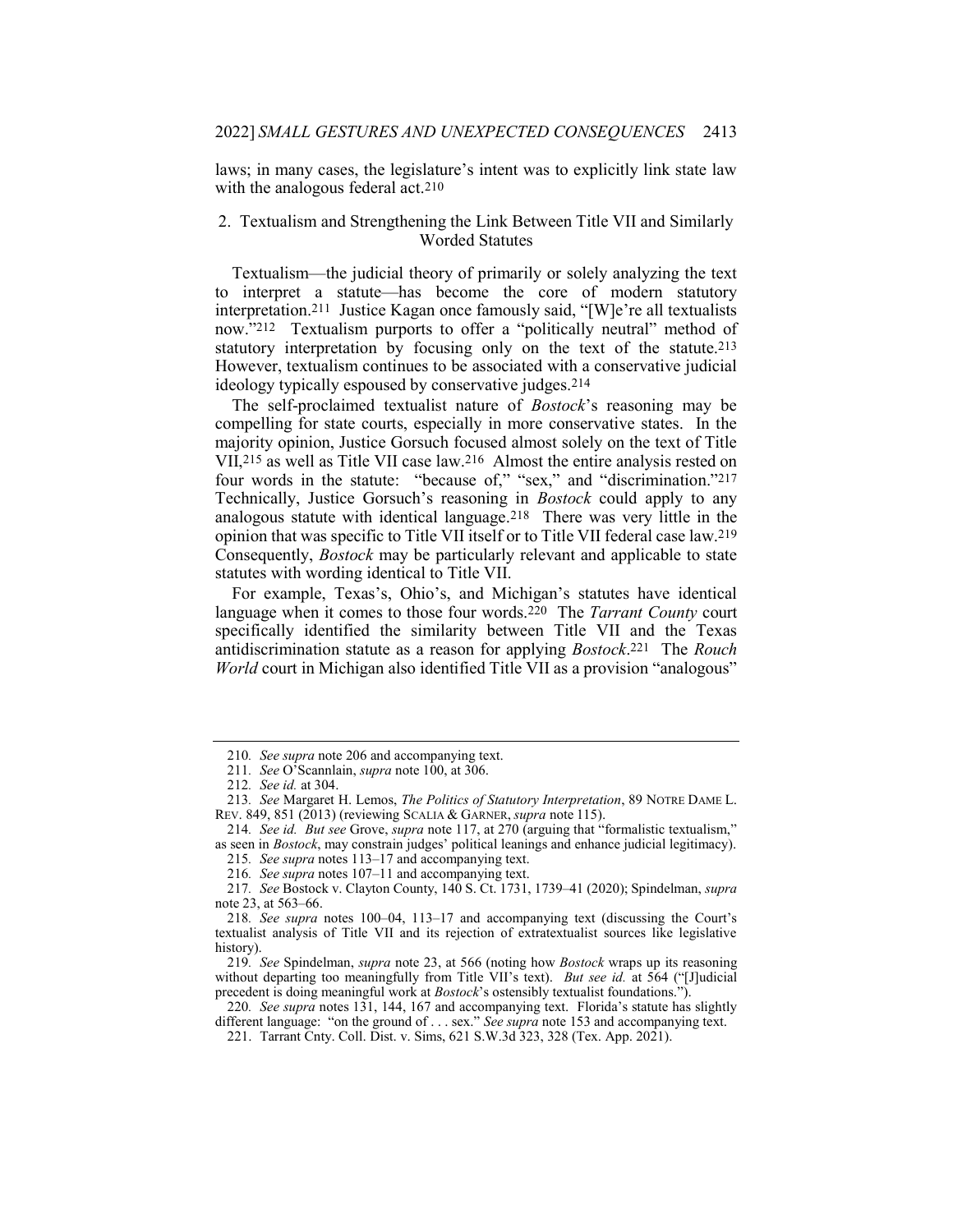to their state antidiscrimination law.222 Furthermore, of the twenty-nine states that do not have full statutory protections for LGBTQ+ people,223 fourteen states have employment discrimination statutes with key language identical to Title VII.224

#### 3. Uniformity and Certainty as Compelling Legal Interests

Public policy arguments for uniformity and federal deference may also play a role in state courts' decision-making.225 Some scholars maintain that reputational concerns for state judges argue in favor of deferring to federal courts, even when interpreting state law.226 In addition, state courts have often stated that uniformity in antidiscrimination law—on both the federal and state levels—is a compelling reason to defer to federal law.227 Not only can uniformity reduce uncertainty for potential plaintiffs and defendants,228 but it also eases the burden on state and federal judges, who are often interpreting state law concurrently.229 With their much larger caseload,230 it is far easier for state courts to look to federal precedent for guidance than to interpret state law completely independently.231 Furthermore, there is also a sense that civil rights, in particular, is an area of the law where states should follow the federal government's lead,232 especially given the history of U.S. civil rights law233: "If a right is fundamental to our national conception of justice, it must not disappear or diminish as one crosses state lines."234

As an example of this concern for uniformity, in Rouch World, the Michigan court implied that inconsistency in Michigan public accommodations law was detrimental to the state.235 Under Barbour—the pre-Bostock state precedent—"sex" does not include sexual orientation in

228. Cf. Susan N. Herman, Beyond Parity: Section 1983 and the State Courts, 54 BROOK. L. REV. 1057, 1099–100 (1989) (discussing the benefits and disadvantages of federal-state uniformity in § 1983 actions).

 <sup>222.</sup> Rouch World, LLC v. Mich. Dep't of C.R., No. 20-000145-MZ, slip op. at 4–5 (Mich.

Ct. Cl. Dec. 7, 2020), appeal granted, 961 N.W.2d 153 (Mich. 2021) (mem.).

<sup>223</sup>. See supra note 58.

<sup>224</sup>. See supra note 205 (listing these statutes).

<sup>225</sup>. See supra notes 87–88 and accompanying text.

<sup>226</sup>. See supra note 88 and accompanying text.

<sup>227</sup>. See, e.g., Peper v. Princeton Univ. Bd. of Trs., 389 A.2d 465, 478 (N.J. 1978) ("[W]here [federal antidiscrimination standards] are useful and fair, it is in the best interests of everyone concerned to have some uniformity in the law."); Winn v. Trans World Airlines, Inc., 484 A.2d 392, 404 (Pa. 1984) (noting that the Pennsylvania antidiscrimination statute should be construed with federal law in mind because of "the interest [in] . . . uniformity and predictability"); W. Va. Univ. v. Decker, 447 S.E.2d 259, 265 (W. Va. 1994) (stating that uniformity in antidiscrimination law is "valuable per se").

<sup>229.</sup> See Sperino, supra note 32, at 587; see also Long, supra note 25, at 479 (noting that employment discrimination cases are much more common in federal court than in state court). 230. Long, *supra* note 25, at 479.

<sup>231.</sup> See Sperino, *supra* note 32, at 586–87. 232. See Goldfarb, supra note 200, at 143–46.

<sup>233</sup>. See supra Part I.A and note 33.

 <sup>234.</sup> Goldfarb, supra note 200, at 143.

<sup>235</sup>. See supra notes 173–82 and accompanying text.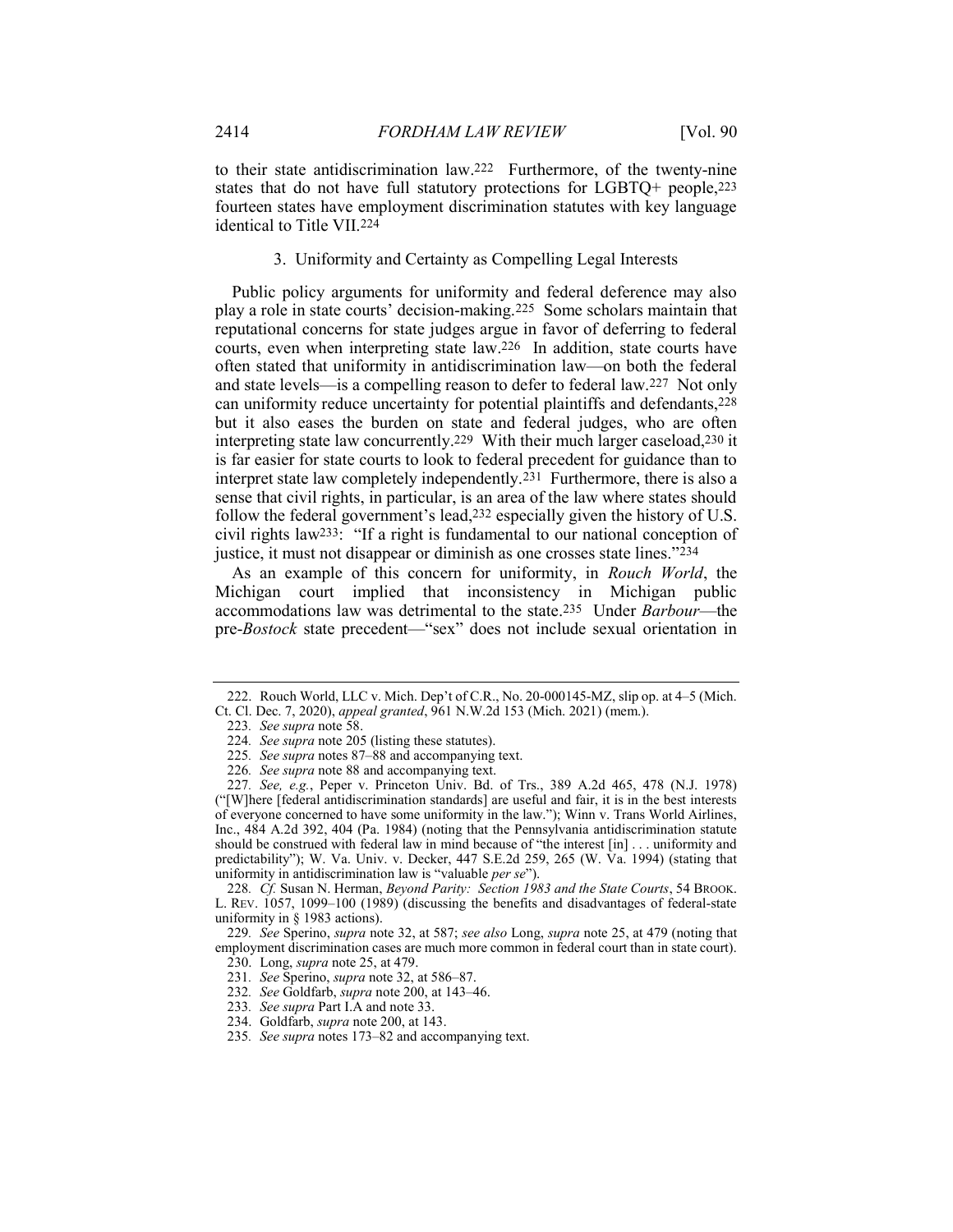Michigan's antidiscrimination statute.<sup>236</sup> But the Rouch World court interpreted the same provision to include gender identity.237 Thus, Michigan currently treats sexual orientation and gender identity differently, even though they are included under the same statutory definition ("sex"). With Barbour's reasoning based on decades-old statutory interpretation and Rouch World's reasoning based on analogous federal law, there is now doubt in Michigan as to how LGBTQ+ people are treated under the ELCRA.238 In light of this, the Rouch World court cast doubt on the validity of the Barbour precedent after Bostock.239

#### B. Bostock Is Irrelevant to State Law

Alternatively, some argue that *Bostock*'s reasoning is inapplicable when interpreting state antidiscrimination laws. One of the primary arguments in favor of this position is the federalist principle of state independence from the federal government.240 In addition, some courts may not find the textualist reasoning of Bostock compelling.241 Part III.B.1 addresses the argument that states should independently interpret their own statutes in accordance with federalist principles. Part III.B.2 discusses the flaws in Bostock's textualism and addresses how these flaws could make the decision's reasoning less compelling to state courts.

#### 1. Federalism and the Independence of the States

Federalism is the concept of separation of powers between the federal government and state governments.242 With some exceptions,243 state legislatures and courts are the ultimate determiners of state law.244 Although a sense of deference to federal law among state judges is strong,245 the sense of independence from federal courts is probably equally as strong.246

<sup>236</sup>. See supra notes 169–71 and accompanying text.

<sup>237</sup>. See supra note 177 and accompanying text.

<sup>238</sup>. See supra notes 176–80 and accompanying text.

<sup>239</sup>. See supra notes 176–80 and accompanying text.

<sup>240</sup>. See People v. Rogers, No. 346348, 2021 WL 3435544, at \*6 (Mich. Ct. App. Aug. 5, 2021) ("[T]he federal interpretation of an analogous federal statute would not control our interpretation of a Michigan statute, even under the most expansive reading of the U.S. Constitution's supremacy clause."). See generally Kevin J. Koai, Note, Judicial Federalism and Causation in State Employment Discrimination Statutes, 119 COLUM. L. REV. 763 (2019) (arguing that state courts should interpret employment discrimination law independently from federal courts).

<sup>241.</sup> See generally Spindelman, supra note 23.

 <sup>242.</sup> Goldfarb, supra note 200, at 59.

 <sup>243.</sup> For instance, if a state law "defines" a federal statutory or constitutional right, then federal courts may have the ability to interpret that state law. See Bush v. Gore, 531 U.S. 98, 105–06 (2000) (overturning the Florida Supreme Court's interpretation of the Florida state constitution).

<sup>244</sup>. See Mullaney v. Wilbur, 421 U.S. 684, 691 (1975) (noting that state courts are the "ultimate expositors of state law").

<sup>245</sup>. See supra notes 87–88 and accompanying text.

<sup>246</sup>. See James A. Gardner, State Constitutional Rights as Resistance to National Power: Toward a Functional Theory of State Constitutions, 91 GEO. L.J. 1003, 1063 (2003) (arguing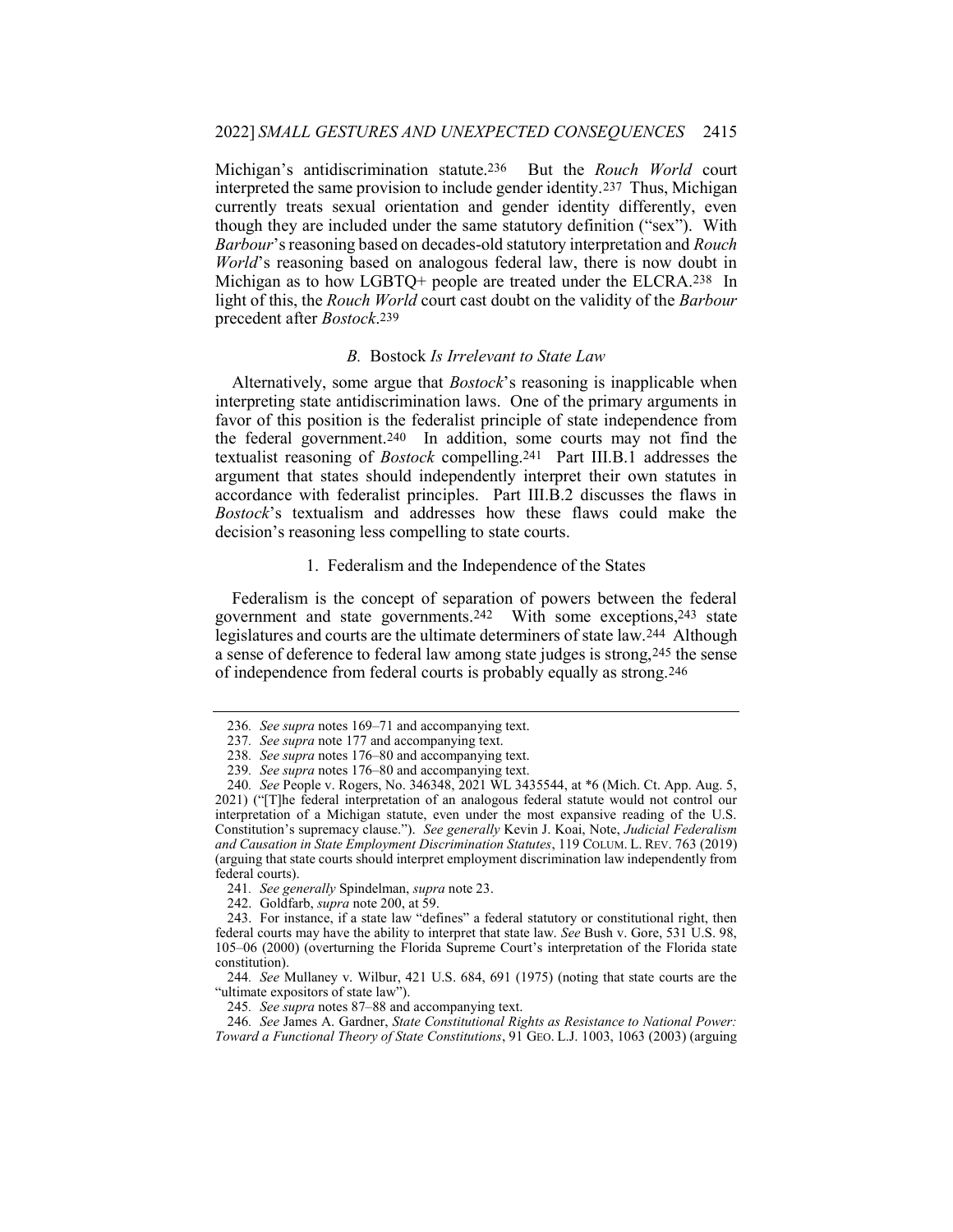Proponents of federalism argue, among other things, that state independence "encourage[s] a dialogue" between federal and state courts about antidiscrimination law.247 New innovations in civil rights law have often emerged as a result of a "back-and-forth" between Congress and the states.248 Justice Louis Brandeis once famously noted: "It is one of the happy incidents of the federal system that a single courageous State may, if its citizens choose, serve as a laboratory; and try novel social and economic experiments without risk to the rest of the country."249 The metaphor of states as democratic laboratories has persisted for almost one hundred years250 and has provided more support for political and legal innovation through state independence.251

Independent state analyses of state statutes may also "reflect[] the unique and shared values within an individual state."252 Individual states have their own histories, ideologies, cultures, and areas of social and economic expertise, which affect their approaches to political problems.253 As long as these state laws do not violate the U.S. Constitution or federal law,254 proponents of federalism argue that state legislatures and courts should be allowed to legislate and interpret as they wish.255

In Love v. Young, the plurality made no explicit mention of Bostock in its denial of the plaintiff's claim, despite the court's request for the parties to submit briefs on the case's applicability.<sup>256</sup> The omission of *Bostock* from the opinion—despite the heavy reliance on the case by the dissent257 and the

that some state courts seem to only diverge from federal interpretations to "fight the outcome dictated by federal law"); see also Long, supra note 25, at 480–81 (discussing the "new judicial federalism" of the 1970s, in which state courts interpreted state constitutions to provide more protections than the U.S. Constitution).

<sup>247.</sup> Long, supra note 25, at 480; see also Gardner, supra note 246, at 1008–09 (discussing the historical overlap of federal and state governments in exercising political power).

<sup>248</sup>. See Goldfarb, supra note 200, at 87.

<sup>249.</sup> New State Ice Co. v. Liebmann, 285 U.S. 262, 311 (1932) (Brandeis, J., dissenting). 250. See, e.g., United States v. Lopez, 514 U.S. 549, 581 (1995) (Kennedy, J., concurring)

<sup>(</sup>citing New State Ice Co., 285 U.S. at 311 (Brandeis, J., dissenting)).

<sup>251.</sup> See Goldfarb, supra note 200, at 97-98.

 <sup>252.</sup> Long, supra note 25, at 480.

<sup>253</sup>. See, e.g., Lopez, 514 U.S. at 581–83 (Kennedy, J., concurring) (discussing how different states may approach a political problem "where the best solution is far from clear"). But see generally Norman W. Spaulding, Constitution as Countermonument: Federalism, Reconstruction, and the Problem of Collective Memory, 103 COLUM. L. REV. 1992 (2003) (arguing that the Civil War and Reconstruction amendments fundamentally changed the balance of power between the federal government and the states, making antebellum federalist principles anachronistic).

<sup>254</sup>. See United States v. Peters, 9 U.S. (5 Cranch) 115, 136 (1809) ("If the legislatures of the several states may, at will, annul the judgments of the courts of the United States, and destroy the rights acquired under those judgments, the [C]onstitution itself becomes a solemn mockery . . . .").

<sup>255</sup>. See, e.g., New York v. United States, 505 U.S. 144, 181–82 (1992).

 <sup>256. 320</sup> So. 3d 259, 260 n.1 (Fla. Dist. Ct. App. 2021).

<sup>257</sup>. See supra notes 159–63 and accompanying text.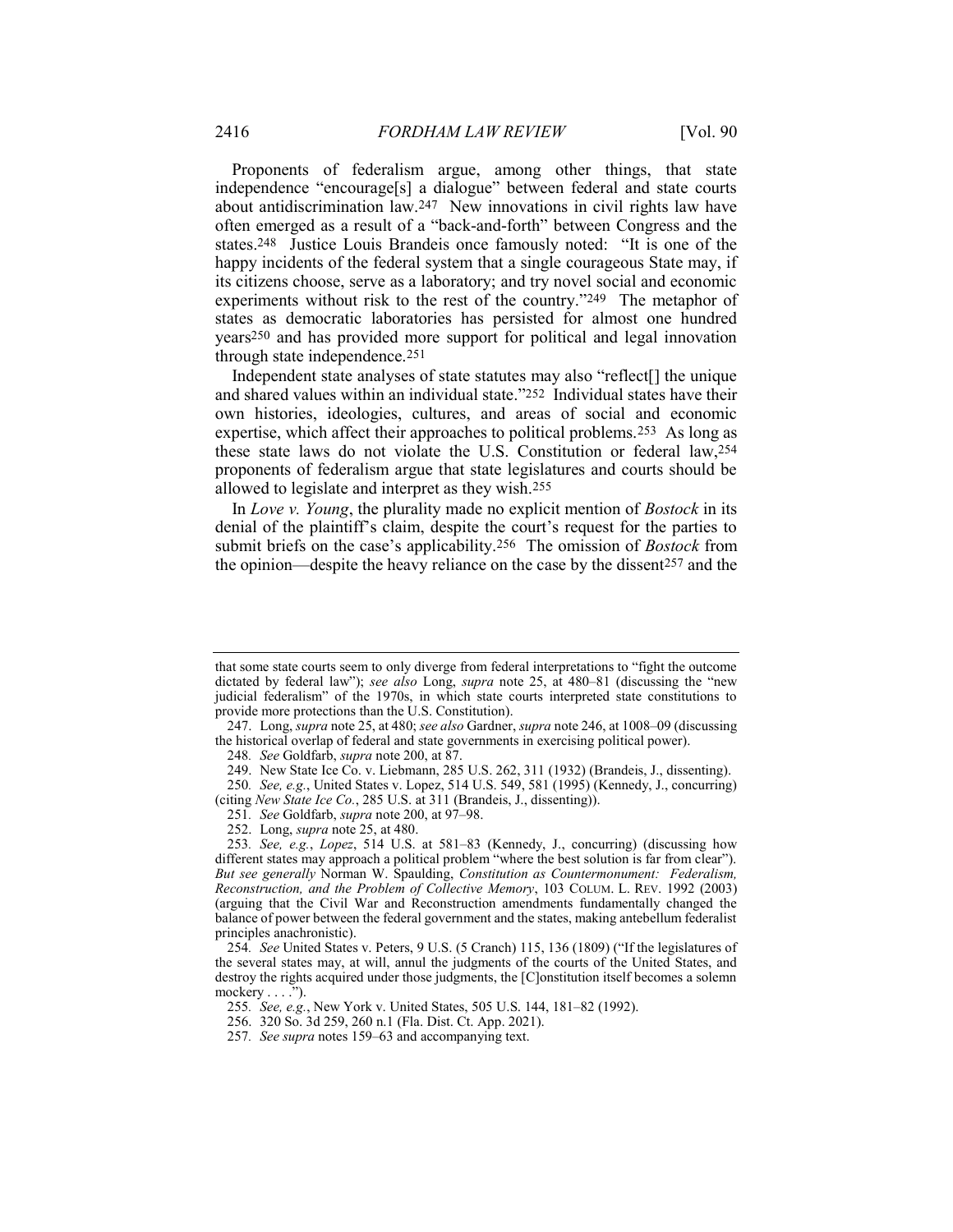parties in their briefs258—can be viewed as an implicit rejection of Bostock's applicability to the Florida antidiscrimination statute.

In People v. Rogers, the Michigan appellate court initially rejected the usefulness of Bostock and federal law in general when interpreting Michigan state law.259 Although the appellate court reversed on remand to be consistent with Bostock,260 the court clarified that federal precedent could not rewrite Michigan law.261 They were bound by precedent from the Michigan Supreme Court, and in analyzing Michigan law, they determined that Bostock "[did] not control the outcome of th[e] case."262

The power of states to enact and interpret their own laws, independent of federal law, is an important characteristic of American democracy.263 It is partially due to this independence—as well as the efforts of LGBTQ+ activists—that same-sex marriage was legalized first throughout the states and then nationwide.264 State sovereignty is a basic tenet of the dynamic between the national government, states, and their citizens.265 For this reason, the federalist argument may be compelling to state judges interpreting state antidiscrimination laws.

#### 2. The Flawed Textualism of Bostock

Some scholars also argue that *Bostock*'s reasoning is not as textualist as the majority claimed.266 For instance, Professor Marc Spindelman posits that extratextual federal precedent on Title VII played a significant role in Bostock's reasoning,267 making it potentially inapplicable to other statutes.268 Although Bostock's logic may justify the possibility of interpreting Title VII to include anti-LGBTQ+ discrimination, some critics argue that it does not adequately justify its interpretive choice that Title VII

<sup>258</sup>. See generally Supplemental Brief of Appellant, Love v. Young, 320 So. 3d 259 (Fla. Dist. Ct. App. 2021) (No. 1D18-2844).

<sup>259</sup>. See supra notes 184–93 and accompanying text.

<sup>260</sup>. See supra notes 192–93 and accompanying text.

 <sup>261.</sup> People v. Rogers, No. 346348, 2021 WL 3435544, at \*6 (Mich. Ct. App. Aug. 5, 2021).

<sup>262</sup>. Id.

<sup>263</sup>. See Goldfarb, supra note 200, at 58–61.

<sup>264</sup>. See supra notes 46–48 and accompanying text; see also Obergefell v. Hodges, 135 S. Ct. 2584, 2597 (2015).

<sup>265</sup>. See New York v. United States, 505 U.S. 144, 181–82 (1992).

<sup>266</sup>. See, e.g., Spindelman, supra note 23, at 556–57 ("Bostock is, in a way, the straightforward textualist statutory interpretation decision it claims to be—but it is also not that."); Eric Segall, A Different View About Chief Justice Roberts and this Year's Term: The Return of O'Connorism, DORF ON L. (July 17, 2020), http://www.dorfonlaw.org/2020/07/adifferent-view-about-chief-justice.html [https://perma.cc/P9BN-N5HU] (questioning the textualist basis for Bostock and instead framing the decision as a debate between "values").

<sup>267</sup>. See Spindelman, supra note 23, at 571 (discussing how the Bostock majority invokes federal precedent about sex discrimination based on motherhood and sexual harassment as support for their decision).

<sup>268</sup>. See People v. Rogers, No. 346348, 2021 WL 3435544, at \*6 (Mich. Ct. App. Aug. 5, 2021) (noting the differences between Title VII and the Michigan statute at issue).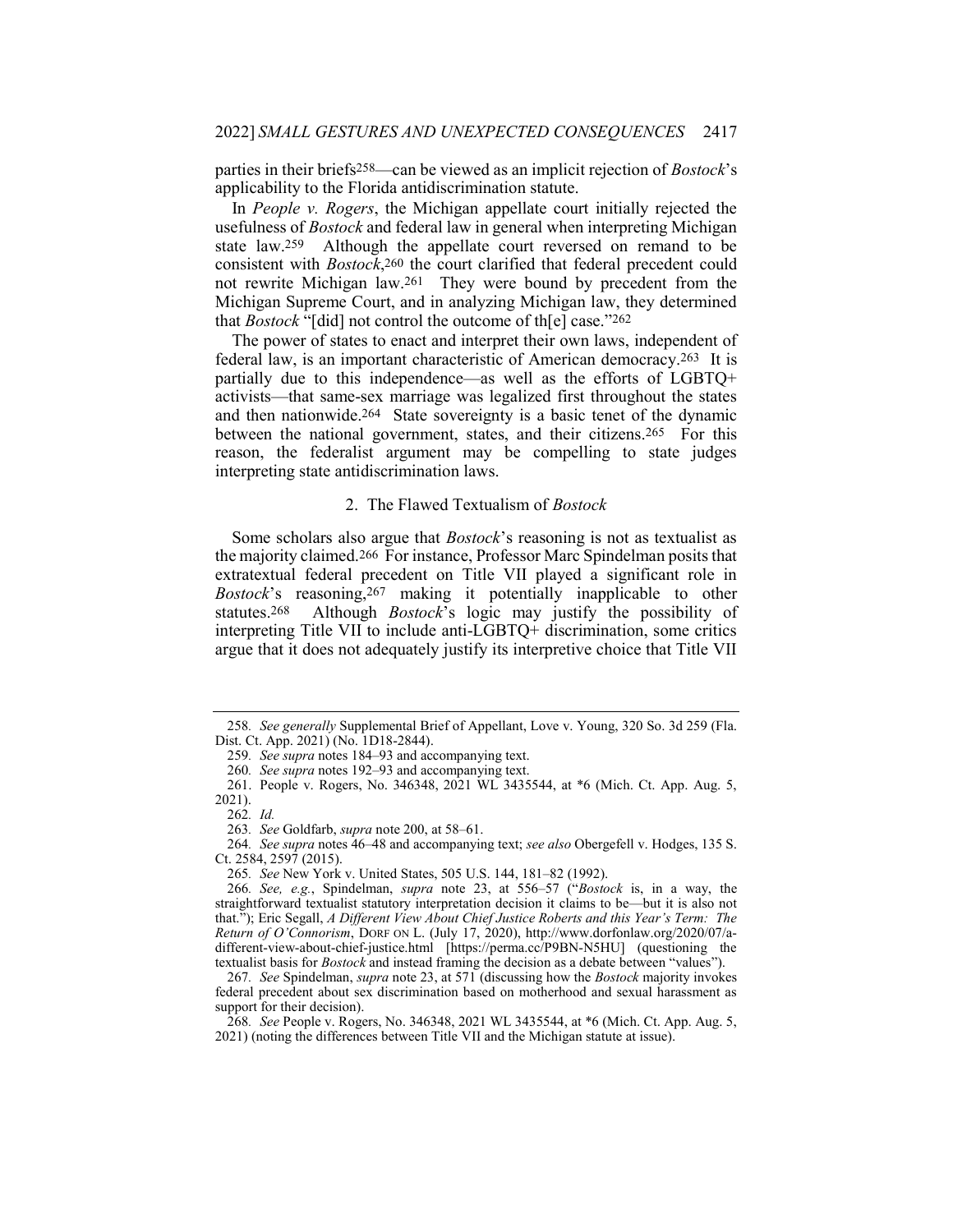must be interpreted that way.<sup>269</sup> Instead, *Bostock* implicitly relied on several extratextual sources, including federal Title VII case law and the Supreme Court's constitutional law jurisprudence on LGBTQ+ issues.270

For instance, the Bostock Court cited to several other Title VII cases that held that sexual harassment and discrimination based on motherhood both violate Title VII.271 These precedents are not binding on state antidiscrimination laws, and may not even be persuasive, since some state laws have separate statutory provisions forbidding sexual harassment and discrimination based on parenthood.272

In addition, Professor Spindelman argues that the Bostock Court was heavily influenced by the Supreme Court's line of constitutional law cases on LGBTQ+ issues,273 from Romer to Obergefell v. Hodges.274 In interpreting Title VII, he argues, the Bostock Court "affirms that principles of constitutional justice, as they have developed, remain principles of legal justice, too."275 The Bostock Court extracted the constitutional principle of LGBTQ+ equality under the law—evident from its own precedents over the past forty years—and applied it to a federal statute.276 These constitutional norms and principles are binding on states, but they cannot be explicitly found in a textualist approach to interpreting Title VII. Thus, state courts interpreting similarly worded state statutes may find Bostock's reasoning to be unpersuasive because of these extratextual factors at play in the decision.

#### IV. A PATH FORWARD FOR STATE COURTS AFTER BOSTOCK

As time passes, more state courts will begin to grapple with the issue of Bostock's applicability to their own antidiscrimination statutes.<sup>277</sup> These state courts will be faced with differing statutes, with diverse histories and varying judicial precedent. Despite these distinctions, however, Bostock offers a powerful basis for state courts to expand protections for LGBTQ+ Americans beyond what federal law may provide.

This part argues that state courts should apply *Bostock*'s reasoning when interpreting state antidiscrimination statutes, which would extend significant protections for LGBTQ+ Americans. Part IV.A argues that Bostock's reasoning should be compelling to state judges specifically because of its textualist identity. Part IV.B rebuts the contention that principles of

<sup>269</sup>. See Bostock v. Clayton County, 140 S. Ct. 1731, 1757 (2020) (Alito, J., dissenting) ("The Court attempts to prove . . . not merely that the terms of Title VII *can* be interpreted that way, but that they cannot reasonably be interpreted any other way."); Spindelman, supra note 23, at 568.

<sup>270</sup>. See Spindelman, supra note 23, at 570–85.

<sup>271</sup>. Bostock, 140 S. Ct. at 1747.

<sup>272</sup>. See, e.g., N.Y. EXEC. LAW § 296(1)(a) (McKinney 2021) (banning employment discrimination based on familial status).

<sup>273</sup>. See Spindelman, supra note 23, at 586–612.

 <sup>274. 135</sup> S. Ct. 2584 (2015).

 <sup>275.</sup> Spindelman, supra note 23, at 608.

<sup>276</sup>. See id. at 608–09.

<sup>277.</sup> In the nearly two years since *Bostock* was handed down, at least five state courts have confronted the issue. See supra Part II.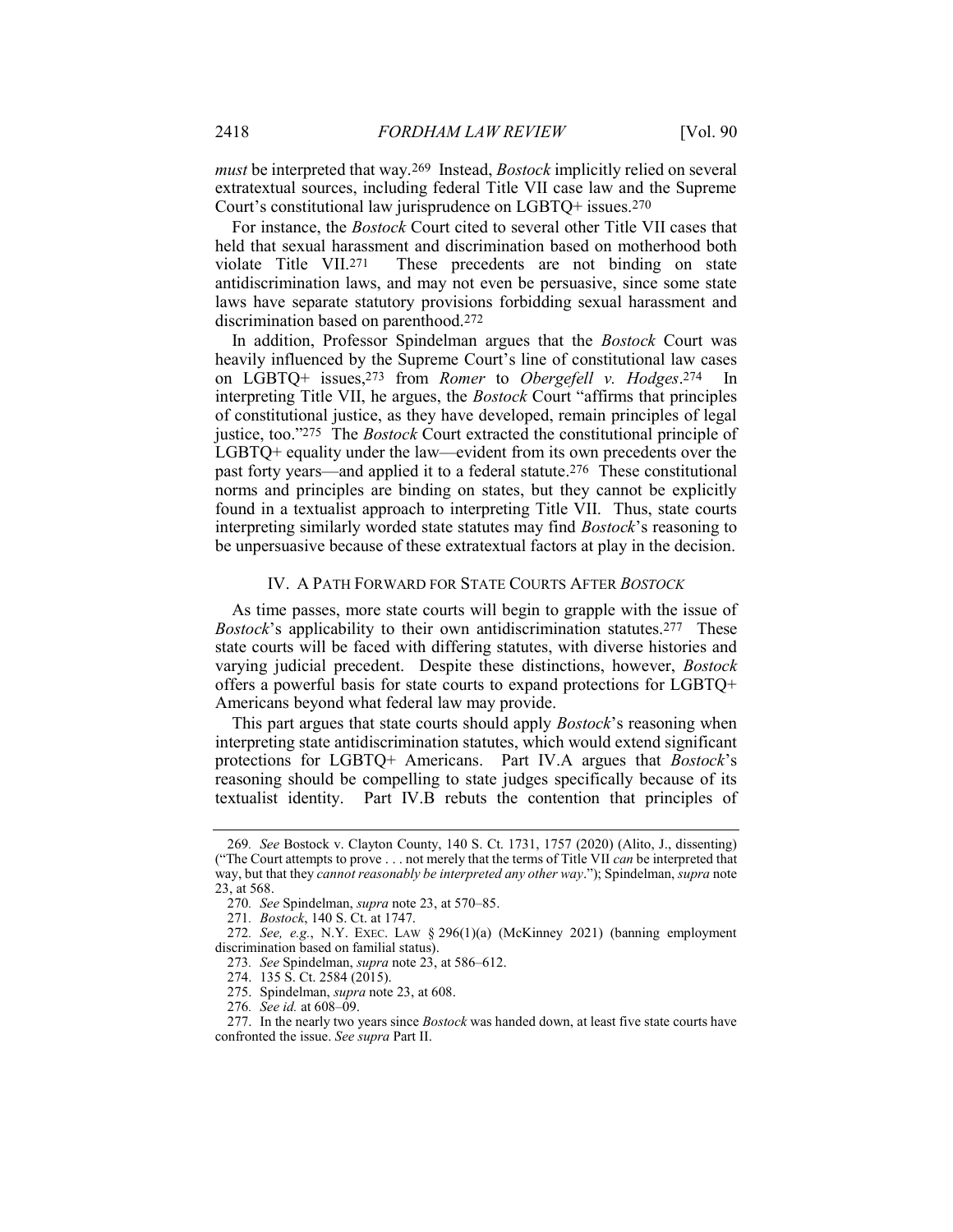federalism should outweigh Bostock's influence on state courts. Finally, Part IV.C acknowledges the limitations of using Bostock as a basis for sexual orientation and gender identity antidiscrimination law, but nevertheless concludes that the practical benefits of expanding LGBTQ+ rights far outweigh the disadvantages.

#### A. The Persuasiveness of Bostock in the Age of Textualism

Many states, because of legal history and legislative intent, have antidiscrimination statutes with wording very similar, if not identical, to their federal counterparts.278 The common textual differences between federal and state statutes—mainly the "omnibus" structure of state law compared to scattered federal laws, $279$  as well as the number of characteristics protected280—are irrelevant to the core of Bostock's textualist reasoning. In examining the text of Title VII, the Bostock Court's analysis focused almost solely on the framework of four words: "because of," "sex," and "discrimination."<sup>281</sup> Although *Bostock* is admittedly influenced by statutory and constitutional precedent,282 the binary logic of the decision remains: if an employer has two otherwise identical employees—one male and one female, who are both married to men—and the employer fires the male employee—but not the female employee—because of his sexual orientation, then that employer has technically discriminated against the male employee because of that employee's sex.283 This reasoning would apply to any statute with the phrase "because of . . . sex."284 It may be formalistic, literalist, or even "wooden,"285 but for judges in an age of textualism, it is nevertheless compelling,286 especially since many state statutes have similar, if not identical, language.287

State courts that (1) are interpreting statutes with key language identical to Title VII288 and that (2) have some signal from the state legislature or a higher court about using federal law for guidance289 should especially adopt Bostock as a gloss on their own antidiscrimination statutes. In these states, the

<sup>278</sup>. See supra notes 85–86 and accompanying text.

<sup>279</sup>. See supra notes 61–62 and accompanying text.

<sup>280</sup>. See supra note 65 and accompanying text.

<sup>281</sup>. See supra note 217 and accompanying text.

<sup>282</sup>. See supra notes 271–76 and accompanying text.

<sup>283</sup>. See supra notes 103–11 and accompanying text.

<sup>284</sup>. See supra note 122 and accompanying text.

<sup>285.</sup> Spindelman, *supra* note 23, at 567; see also Grove, *supra* note 117, at 269–70 (arguing that "formalistic textualism" may be so limiting that it constrains judicial discretion, and thus, enhances judicial legitimacy).

<sup>286</sup>. See, e.g., Tarrant Cnty. Coll. Dist. v. Sims, 621 S.W.3d 323, 329 (Tex. App. 2021) ("When the express terms of a statute give us one answer and extratextual considerations suggest another, it's no contest. Only the written word is the law . . . ." (quoting Bostock v. Clayton County, 140 S. Ct. 1731, 1737 (2020))).

<sup>287</sup>. See supra note 220 and accompanying text.

<sup>288.</sup> See *supra* note 205 and accompanying text for the list of states with statutes that have key language identical to Title VII.

<sup>289.</sup> See *supra* note 206 and accompanying text for the list of states with these "signals" to interpret state statutes in line with federal law.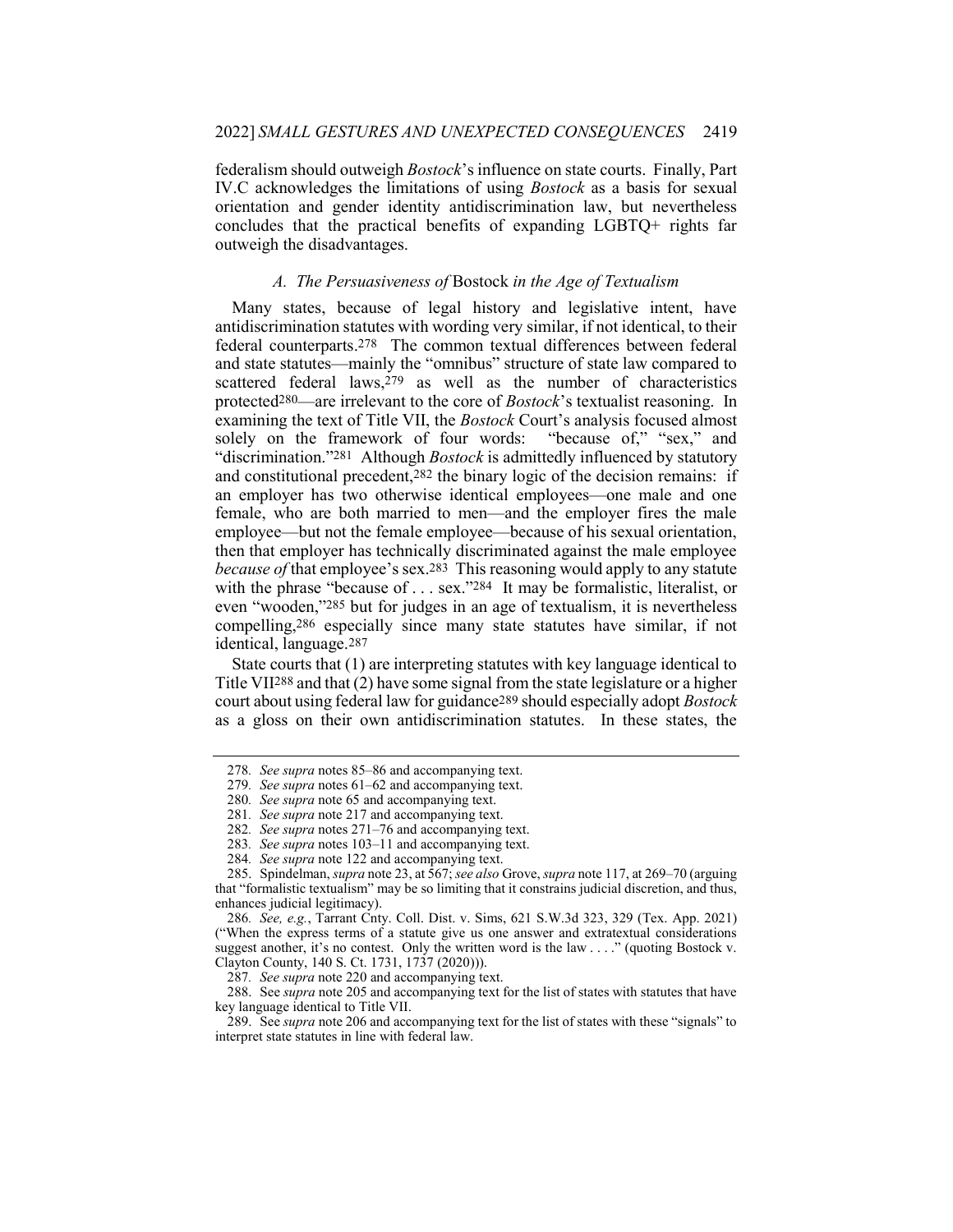textualist argument is the most compelling,290 and the statutes should be prime targets for a Bostock-type argument, which has succeeded in Texas291 and which seems primed to succeed in Michigan.292

In addition, the political background of *Bostock*'s 6–3 decision specifically its authorship by Justice Gorsuch—should be compelling to conservative state judges. Despite Justice Alito's objections in his dissent,293 Bostock not only presents itself as a textualist opinion294 but also has been largely depicted as such in political and legal discourse.295 Justice Gorsuch has been characterized, either positively or negatively, as Justice Antonin Scalia's textualist successor on an already conservative Supreme Court.296 His authorship of a decision that was a significant victory for progressive LGBTQ+ activists $297$  should be compelling in and of itself to state courts, especially courts in states without explicit LGBTQ+ antidiscrimination protections, which tend to be more conservative.298 Conservative state courts may be hesitant to interpret a statute to include antidiscrimination protections for LGBTQ+ people,299 especially with such vigorous dissents from other conservative textualists like Justice Alito.300 But ultimately, these dissents fall flat by invoking traditionally anti-textualist methods of statutory interpretation, such as historical congressional intent.301 On the other hand, Bostock successfully assuages textualist fears by repeatedly stating that a court should only be concerned with the law as it is.302 By using a conservative tool of statutory interpretation to produce a progressive and

297. See Bostock v. Clayton County, 140 S. Ct. 1731, 1837 (2020) (Kavanaugh, J., dissenting) ("Notwithstanding my concern about the Court's transgression of the Constitution's separation of powers, it is appropriate to acknowledge the important victory achieved today by gay and lesbian Americans.").

 298. See supra note 58 for the complete list of states that do not have full statutory antidiscrimination protections for LGBTQ+ people.

299. See Love v. Young, 320 So. 3d 259, 260 (Fla. Dist. Ct. App. 2021) ("The trial court did not decide whether the FCRA extends to gender identity, but rather applied an 'even-if' analysis . . . ." (footnote omitted)); see also Tarrant Cnty. Coll. Dist. v. Sims, 621 S.W.3d 323, 328–29 (Tex. App. 2021) (quoting Bostock's textualist reasoning and acknowledgement that its holding would be unexpected to the drafters of the 1964 Act).

300. See supra notes  $118-19$  and accompanying text.

<sup>290.</sup> See, e.g., supra notes  $130-49$ ,  $173-80$  and accompanying text (discussing the success of Bostock-type arguments in Texas and Michigan).

<sup>291</sup>. See supra notes 136–37 and accompanying text.

<sup>292</sup>. See supra notes 181–82 and accompanying text.

<sup>293</sup>. See supra note 118 and accompanying text.

<sup>294</sup>. See supra note 116 and accompanying text.

<sup>295</sup>. See supra note 117 and accompanying text.

<sup>296</sup>. See Jonathan Skrmetti, Symposium: The Triumph of Textualism: "Only the Written Word Is the Law," SCOTUSBLOG (June 15, 2020, 9:04 PM), https://www.scotusblog.com/ 2020/06/symposium-the-triumph-of-textualism-only-the-written-word-is-the-law/ [https://perma.cc/7UUJ-895Z].

<sup>301</sup>. See Bostock, 140 S. Ct. at 1767–74 (Alito, J., dissenting); Conway, supra note 117 (discussing how Bostock's majority lives up to textualist ideals, while its dissenting opinions "[come] up short" by invoking the "social context in which a statute was enacted"); Grove, supra note 117, at 294–95 (discussing the subjectivity of the dissenting justices' analyses when compared to the majority's analysis).

<sup>302</sup>. See supra notes 113–15 and accompanying text.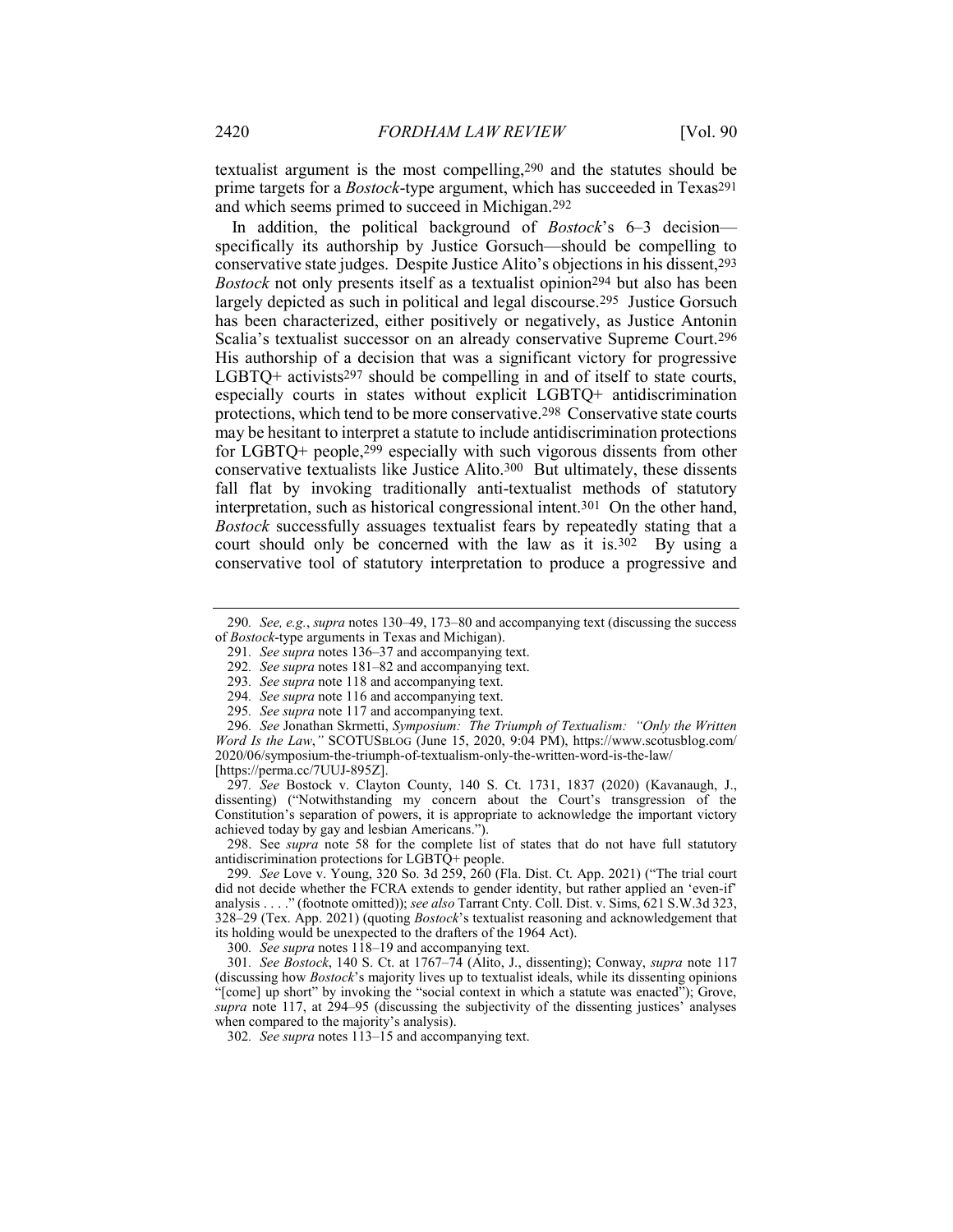liberal outcome, Justice Gorsuch has "given permission" to textualist state judges to interpret their states' antidiscrimination statutes similarly, 303 even if those state legislatures are more conservative.304

#### B. Federalist Principles Should Not Limit States' Abilities to Adopt Federal Law

Proponents of federalism argue that states' interpretations of state laws should be independent from federal law to preserve the historic sovereignty of the states,  $3\overline{05}$  encourage innovation in the law,  $306$  and reflect political differences between different states.307 But these arguments are inapplicable to the current political climate, as well as the issue of LGBTQ+ discrimination.

First and foremost, explicit statutory text—as well as the historical and linguistic links between state and federal antidiscrimination statutes—often demonstrates a legislative intent to mirror Title VII.308 Examining legislative intent, whether derived through the text of the statute or through legislative history, is an accepted method of statutory interpretation.<sup>309</sup> Because many state antidiscrimination statutes were passed pursuant to the 1964 Act, the statutes are intentionally worded very similarly.310 Some state legislatures, like Texas's, included an explicit directive to interpret their state statutes in line with federal law.<sup>311</sup> Now that *Bostock* has expanded the coverage of Title VII, state courts with statutory provisions like Texas's should interpret their statutes in line with the decision. In fact, it would be disregarding the will of the state legislature not to do so.

In addition, state courts following *Bostock* as a matter of statutory interpretation do not violate federalist doctrines such as the anti-commandeering principle.312 The anti-commandeering principle forbids the federal government from "commandeering" state governments and actors to impose federal law.313 However, the anti-commandeering principle does not normally apply to state courts because the U.S. Constitution specifically requires state courts to enforce federal law.314

<sup>303.</sup> For example, two state courts that have explicitly adopted *Bostock*'s reasoning quoted explicitly textualist excerpts from Bostock. See Tarrant County, 621 S.W.3d at 329 (quoting an excerpt from Bostock focusing on textualist interpretation); Rouch World, LLC v. Mich. Dep't of C.R., No. 20-000145-MZ, slip op. at 6 (Mich. Ct. Cl. Dec. 7, 2020) (discussing Bostock's textualist logic), appeal granted, 961 N.W.2d 153 (Mich. 2021) (mem.).

<sup>304</sup>. See infra notes 346–47 and accompanying text.

<sup>305</sup>. See supra notes 263–65 and accompanying text.

<sup>306</sup>. See supra notes 247–51 and accompanying text.

<sup>307</sup>. See supra notes 252–55 and accompanying text.

<sup>308</sup>. See supra notes 202–04 and accompanying text.

<sup>309</sup>. See Bostock v. Clayton County, 140 S. Ct. 1731, 1776 (2020) (Alito, J., dissenting).

<sup>310</sup>. See supra note 86 and accompanying text.

<sup>311</sup>. See supra note 142 and accompanying text.

<sup>312</sup>. See New York v. United States, 505 U.S. 144, 161 (1992) (explaining the anti-commandeering principle).

<sup>313</sup>. See Matthew D. Adler, State Sovereignty and the Anti-Commandeering Cases, 574 ANNALS AM. ACAD. POL. & SOC. SCI. 158, 163–64 (2001).

<sup>314</sup>. See U.S. CONST. art. VI, cl. 2.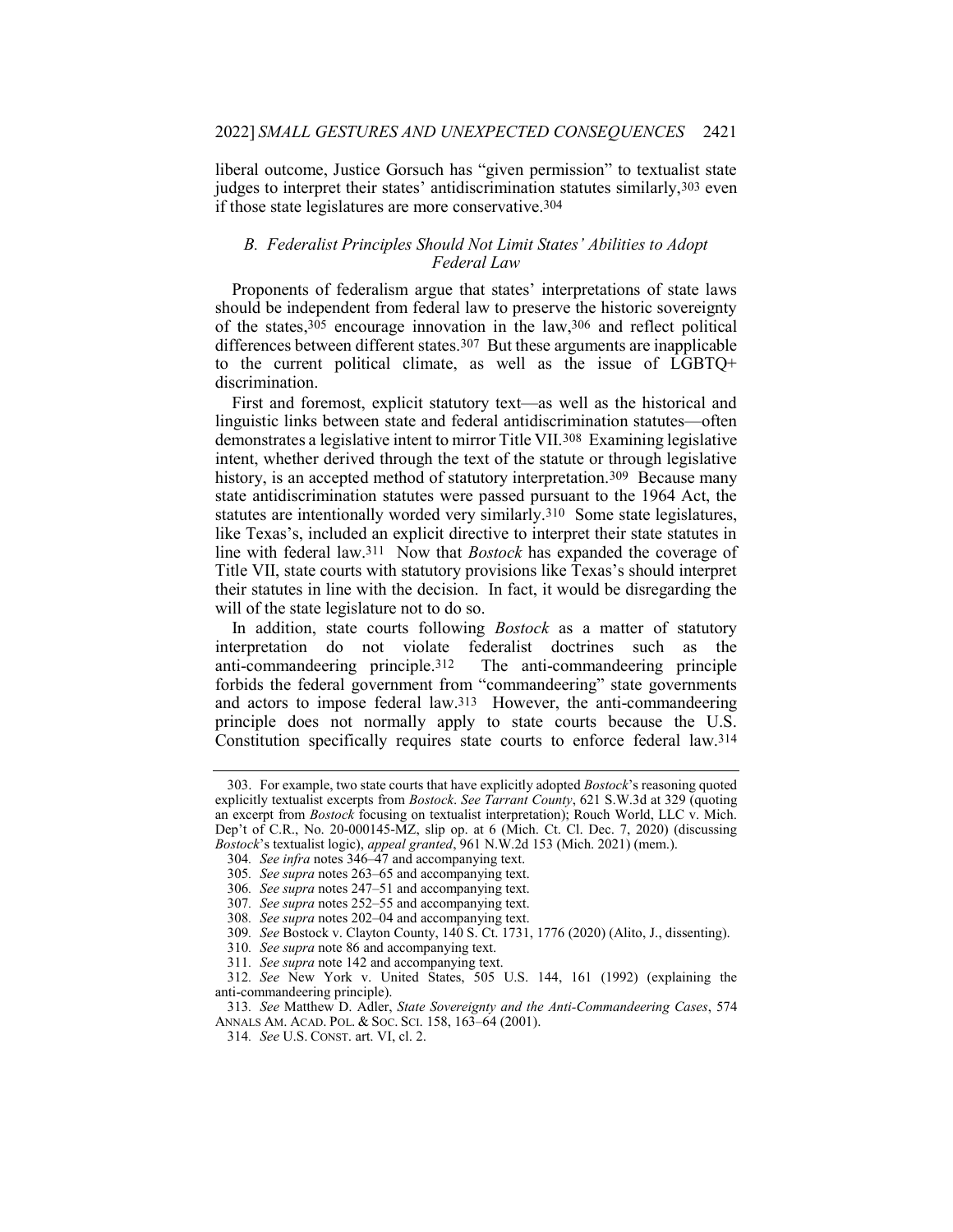Furthermore, Bostock does not command state courts to interpret state statutory uses of "sex" to include sexual orientation and gender identity, nor is there any precedential effect.315 State courts are free to disagree, as the Florida court in Love did.316

Furthermore, while it is true that the adoption of *Bostock*'s reasoning by state courts may not produce a "dialogue" between federal and state governments on LGBTQ+ antidiscrimination law,317 this lack of dialogue would not stifle innovation among the states. With the current gridlock in Congress, the proposed federal Equality Act318—which would, among other things, codify Bostock's holding in statutory federal law—is not close to becoming law.319 Any federal statutory protections for LGBTQ+ people are probably far in the future. With Congress silent on this issue, the primary battleground for LGBTQ+ civil rights will continue to be in federal320 and state courts,321 as well as in state and local legislatures,322 just as the same-sex marriage movement played out.323 Achieving uniformity between federal and state antidiscrimination laws by adopting Bostock in state courts is a crucial step toward legal equality,324 and it does not erase the dialogue between the states regarding the details of antidiscrimination laws, such as remedies and procedural mechanisms.325 State antidiscrimination statutes have meaningful differences in how they address and remedy discrimination claims,326 and these differences can continue to foster an innovative dialogue about antidiscrimination law among the states.327

## C. An Imperfect Solution: Founding LGBTQ+ Legal Equality in Preexisting Frameworks

Finally, the value of consistency and securing universal legal protections for LGBTQ+ people supports the expansive application of *Bostock*.328 Between federal and state civil rights law, LGBTQ+ people have inconsistent

 <sup>315.</sup> There is, of course, precedential effect on state courts adjudicating Title VII claims.

<sup>316</sup>. See supra notes 153–58 and accompanying text.

<sup>317</sup>. See supra notes 247–51 and accompanying text.

<sup>318</sup>. H.R. 5, 117th Cong. (as passed by House, Feb. 25, 2021).

<sup>319</sup>. See Danielle Kurtzleben, House Passes the Equality Act: Here's What It Would Do, NPR (Feb. 24, 2021, 5:00 AM), https://www.npr.org/2021/02/24/969591569/house-to-voteon-equality-act-heres-what-the-law-would-do [https://perma.cc/88KJ-W6CE].

<sup>320.</sup> See LAMBDA LEGAL, supra note 41, at  $1-\overline{2}$ , 4.

<sup>321</sup>. See State Courts and the Rights of LGBT People and People Living with HIV, LAMBDA LEGAL, https://www.lambdalegal.org/node/42671 [https://perma.cc/K2SH-VWKD] (last visited Mar. 4, 2022).

<sup>322</sup>. See Matt Lavietes, As States Pursue a Wave of Anti-LGBTQ Laws, Cities Move in the Opposite Direction, NBC NEWS (Nov. 18, 2021, 9:20 AM), https://www.nbcnews.com/nbcout/out-politics-and-policy/states-pursue-wave-anti-lgbtq-laws-cities-move-directionrcna5890 [https://perma.cc/W57W-8KRS].

<sup>323</sup>. See supra notes 46–48 and accompanying text.

<sup>324</sup>. See supra Part III.A.3.

<sup>325</sup>. See supra notes 75–82 and accompanying text.

<sup>326</sup>. See supra notes 75–82 and accompanying text.

<sup>327</sup>. See Drummonds, supra note 75, at 156 (describing state innovations in the remedial field as "pioneering" and "leading-edge").

<sup>328</sup>. See infra notes 329–33 and accompanying text.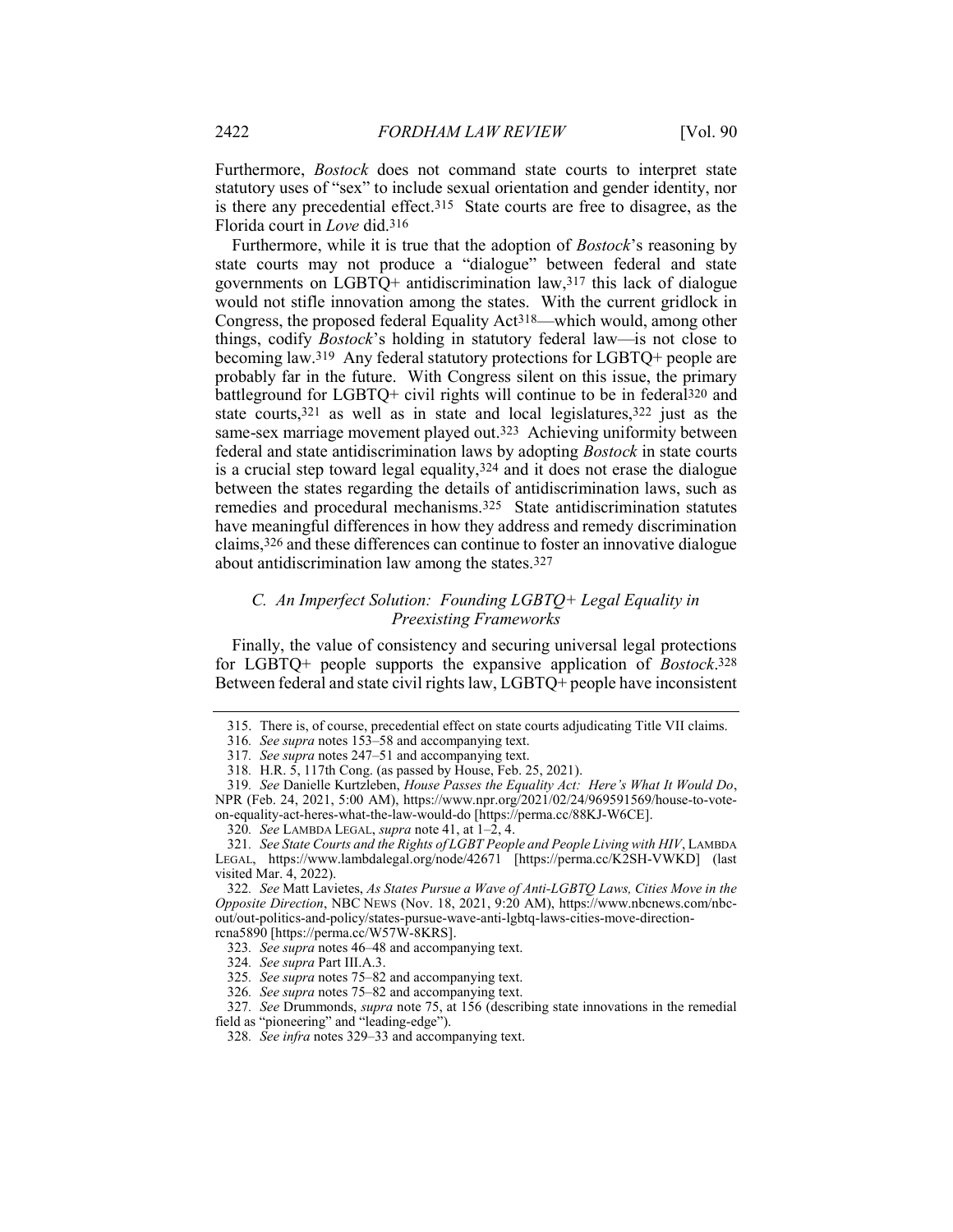and unpredictable legal protections.329 For instance, in a state without LGBTQ+ employment protections, large employers like Walmart or Amazon are forbidden from discriminating based on sexual orientation or gender identity because of Bostock's gloss on Title VII,330 yet a small bakery with four to five employees can fire people for being LGBTQ+. This leaves LGBTQ+ employees with uncertainty in the law and doubt as to whether their employers can discriminate against them.331 Reducing uncertainty in civil rights law is particularly important because it eases the burden on minorities and other vulnerable groups332 who may already believe that they are protected from employment discrimination in all instances because of Bostock.333 Furthermore, now that all same-sex couples have the constitutional right to marriage, antidiscrimination protections are particularly important for LGBTQ+ people to resolve the "post-Obergefell paradox"334—mainly that "a gay person could be legally married in any of the fifty states on Saturday and fired from her job because of that marriage on Monday."335

The benefits of expanding Bostock to state antidiscrimination statutes are significant.336 There are an estimated 3.6 million LGBTQ+ adults who would gain further employment protections under state law expansions.337 And an estimated 4.3 million LGBTQ+ people over the age of thirteen would gain protections in public accommodations.338 Bostock is admittedly an imperfect opinion: its legal reasoning can feel "wooden" and overly literalist.339 Furthermore, some feminist scholars have criticized Bostock for failing to reckon with more inclusive legal theories, such as sex stereotyping,340 and for focusing more on textualist statutory interpretation

333. See Lewallen, supra note 77, at 817–18 (discussing how Title VII's minimum employee threshold creates uncertainty for victims of employment discrimination).

334. Ann C. McGinley et al., Feminist Perspectives on Bostock v. Clayton County, CONN. L. REV. ONLINE, Dec. 2020, at 1, 6.

<sup>329.</sup> See MALLORY, supra note 22, at 4–5; see, e.g., supra notes 235–38 and accompanying text (discussing the uncertainty created by conflicting interpretations of the ELCRA in Michigan).

<sup>330.</sup> See supra note 76 and accompanying text.

<sup>331.</sup> See generally KERITH J. CONRON & SHOSHANA K. GOLDBERG, LGBT PEOPLE IN THE US NOT PROTECTED BY STATE NON-DISCRIMINATION STATUTES (2020), https://williamsinstitute.law.ucla.edu/wp-content/uploads/LGBT-ND-Protections-Update-Apr-2020.pdf [https://perma.cc/LF8P-UQNZ] (surveying the fractured nature of state

protections for LGBTQ+ people). 332. See supra note  $228$  and accompanying text; cf. Margaret M. Russell, Lesbian, Gay and Bisexual Rights and "The Civil Rights Agenda," 1 AFR.-AM. L. & POL'Y REP. 33, 63-64 (1994) (discussing the conflict between statewide uniformity and the fragmented application of civil rights in light of a discriminatory argument for statewide uniformity).

<sup>335</sup>. See id. (quoting Danielle D. Weatherby, Commentary: Hively v. Ivy Tech Community College, in FEMINIST JUDGMENTS: REWRITTEN EMPLOYMENT DISCRIMINATION OPINIONS 301, 302 (Ann C. McGinley & Nicole Buonocore Porter eds., 2020)).

 <sup>336.</sup> MALLORY, supra note 22, at 1–2.

<sup>337</sup>. Id. at 1.

<sup>338</sup>. Id. at 2.

<sup>339</sup>. See supra note 285 and accompanying text.

<sup>340.</sup> See McGinley et al., *supra* note 334, at  $11-13$ . The authors argue that *Bostock* fails in ignoring how discrimination against LGBTQ+ people is "highly gendered" because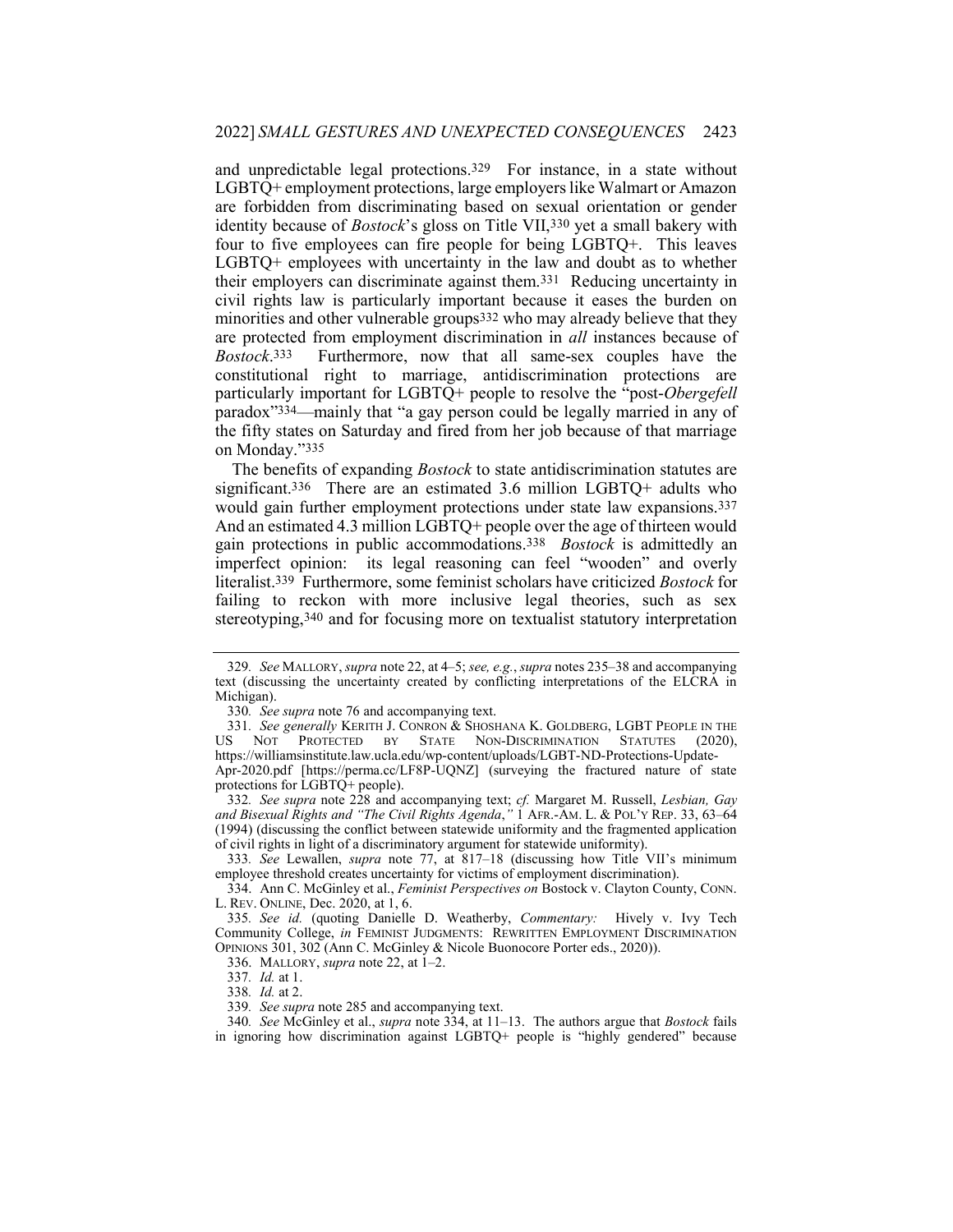than on principles of legal equality for LGBTQ+ people.341 But the effects of Bostock are undeniable: not only did the decision expand employment protections for approximately eight million working LGBTQ+ adults,342 but it also has the potential to expand legal protections to millions more LGBTQ+ people.343 Moreover, Justice Gorsuch's utilization of "formalistic textualism"344 may pave the way for further progress in antidiscrimination law by way of textualist legal arguments.345

Expanding antidiscrimination protections for LGBTQ+ people is a crucial objective in the fight for legal and constitutional justice.346 A record number of conservative state legislatures have enacted, or have attempted to enact, anti-LGBTQ+ legislation in the past several years, in areas such as health care, education, and public accommodation.<sup>347</sup> This includes states with courts that have chosen to apply Bostock to state antidiscrimination laws, such as Texas and Michigan.348 These legislatures are probably not receptive

342. CONRON & GOLDBERG, supra note 331, at 1.

345. See id. at 274 (noting how textualist constraints on judicial discretion "may be valuable for politically vulnerable communities"); Eyer, supra note 117 (arguing that textualism can and should be embraced by progressives).

346. Cf. Spindelman, supra note 23, at 606–09.

347. See Press Release, Wyatt Ronan, Hum. Rts. Campaign, 2021 Slated to Become Worst Year for LGBTQ State Legislative Attacks as Unprecedented Number of States Poised to Enact Record-Shattering Number of Anti-LGBTQ Measures into Law (Apr. 22, 2021), https://www.hrc.org/press-releases/2021-slated-to-become-worst-year-for-lgbtq-statelegislative-attacks [https://perma.cc/7F76-ED29].

348. See Press Release, Wyatt Ronan, Hum. Rts. Campaign, BREAKING: 2021 Becomes Record Year for Anti-Transgender Legislation (Mar. 13, 2021), https://www.hrc.org/pressreleases/breaking-2021-becomes-record-year-for-anti-transgender-legislation

[https://perma.cc/A2DT-SQE3] (discussing, among other laws, an anti-transgender medical care bill in Texas and an anti-transgender sports bill in Michigan). In February 2022, Texas also came under fire for Governor Greg Abbott's order for state child welfare officials to start investigating the parents of transgender children for child abuse if they seek gender-affirming care for their children. Letter from Greg Abbott, Governor of Tex., to Jaime Masters, Comm'r of Tex. Dep't of Fam. & Protective Servs. (Feb. 22, 2022), https://gov.texas.gov/uploads/files/ press/O-MastersJaime202202221358.pdf [https://perma.cc/52VB-P2U4]; see Sneha Dey & Karen Brooks Harper, Transgender Texas Kids Are Terrified After Governor Orders That Parents Be Investigated for Child Abuse, TEX. TRIB. (Feb. 28, 2022), https://www.texastribune.org/2022/02/28/texas-transgender-child-abuse/ [https://perma.cc/ JZ2Q-SZSG].

LGBTQ+ people are often seen as violating traditional gender norms. *Id.* at 13. Furthermore, they argue that a decision based on the doctrine established in Price Waterhouse v. Hopkins, 490 U.S. 228 (1989)—that "discrimination for failure to conform to a gender stereotype is sex discrimination under Title VII"—would have been more truthful and equitable. See McGinley et al., supra note 334, at 13.

<sup>341.</sup> See Katherine Franke (@ProfKFranke), TWITTER (June 15, 2020, 1:42 PM), tps://twitter.com/profkfranke/status/1272585258601512962 [https://perma.cc/PAL8https://twitter.com/profkfranke/status/1272585258601512962 CT7D] ("Had #RBG written the #Bostock decision we would have seen strong language on the fundamental importance of workplace equality as a national value."); see also McGinley et al., supra note 334, at 12.

<sup>343</sup>. See MALLORY, supra note 22, at 6.

<sup>344</sup>. See Grove, supra note 117 (defining formalistic textualism as "an approach that instructs interpreters to carefully parse the statutory language, focusing on semantic context and downplaying policy concerns or the practical (even monumental) consequences of the case").